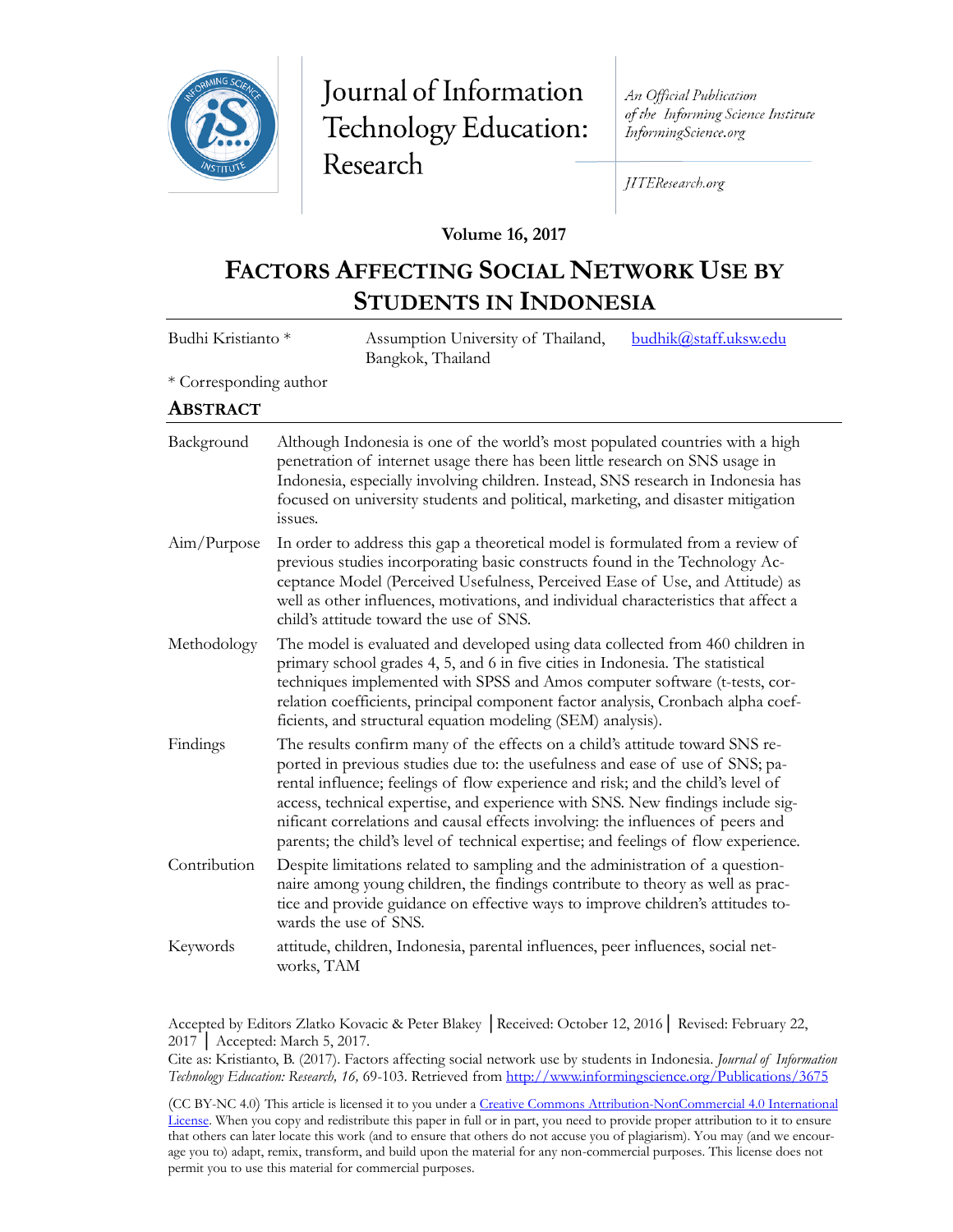## **INTRODUCTION**

Indonesia is one of most populated countries in the world with 252.4 million citizens where 88.1 million people use the internet and 1.47 million of them are primary school students (APJII, 2015). Table 1 summarizes characteristics of the use of the internet reported by the Indonesian Internet Provider Association (APJII, 2015) using subjects from 42 cities across Indonesia. The information is consistent with that released in 2014 by the Indonesian Ministry of Communication and Information (KomInfo, 2014).

| Occupation                                 | Freq   | <b>Activities</b>      | Freq   | Accessing     | Freq           | Time       | Freq           |
|--------------------------------------------|--------|------------------------|--------|---------------|----------------|------------|----------------|
|                                            | $(\%)$ |                        | $(\%)$ | <b>Device</b> | $\binom{0}{0}$ | spent per  | $\binom{0}{0}$ |
|                                            |        |                        |        |               |                | day        |                |
| Employee                                   | 55     | <b>SNS</b>             | 87.4   | Smart phones  | 85             | $<$ 1 hour | 29.6           |
| Housewife                                  | 16     | Information<br>seeking | 68.7   | Laptops       | 32             | 1-3 hours  | 37.7           |
| University student                         | 18     | Instant mes-<br>saging | 59.9   | Desktops      | 14             | 3-5 hours  | 17.6           |
| Primary, secondary,<br>high school student | 5      | News update            | 59.7   | Tablets       | 13             | $>5$ hours | 15.1           |
| Unspecified                                | 6      |                        | -      |               |                |            |                |

**Table 1: Indonesian internet user profile 2015**

From Table 1 it is seen that in Indonesia the internet is used more often for Social Network Sites/Systems (SNS) activities than any of the other activities. It is estimated that there are approximately 1.28 million primary school children using popular SNS such as Facebook, Twitter, Instagram, Blackberry Messenger, Line, Youtube, and Whatsapp (TechInAsia, 2016). Anecdotal information from teachers indicates that primary school children use smart phones extensively out of school hours and that normally students are not allowed to bring smart phones to school. Also, many children have their own SNS accounts even though providers such as Facebook do not allow visitors below 13 years of age to register. Lwin, Miyazaki, Stanaland, and Lee (2012) state that children go online for three main reasons: entertainment, socializing, and information seeking. There are several motivations to investigate the factors that influence children's attitudes towards SNS. Children make up a significant part of the Indonesian population and it is important to understand what motivates their use of SNS especially considering that they are young, they are informed by SNS, and they will play an important role determining the future direction and use of SNS. Apart from descriptive studies focused on demographic information about children's use of SNS in Indonesia (e.g. APJII, 2015; KomInfo, 2014) there have been only a few studies focused on university students, and political, marketing, and disaster mitigation issues (Ai, Comfort, Dong, & Znati, 2015; Erlin, Fitri, & Susandri, 2015; Gazali, 2014; Guarnacci, 2016; Lim, 2013; Maharani & Gozali, 2015). However, there do not appear to be any studies that examine the factors that influence children's attitudes towards the use of SNS. Although there may be practical reasons for this lack of research focused on children associated with the problems of accessing children and data collection, it is encouraging that Lee (2015) reports that nine year olds are able to completely understand how to fill out complex questionnaires, read and write complex sentences, and expresses complex ideas. Also, it is important to study children's attitudes towards SNS because of the possibility of understanding influences on children by peers and parents, implementing SNS functions and activities focused positively on children's social and educational needs, and introducing children responsibly to their roles as future or present SNS users in social commerce activities.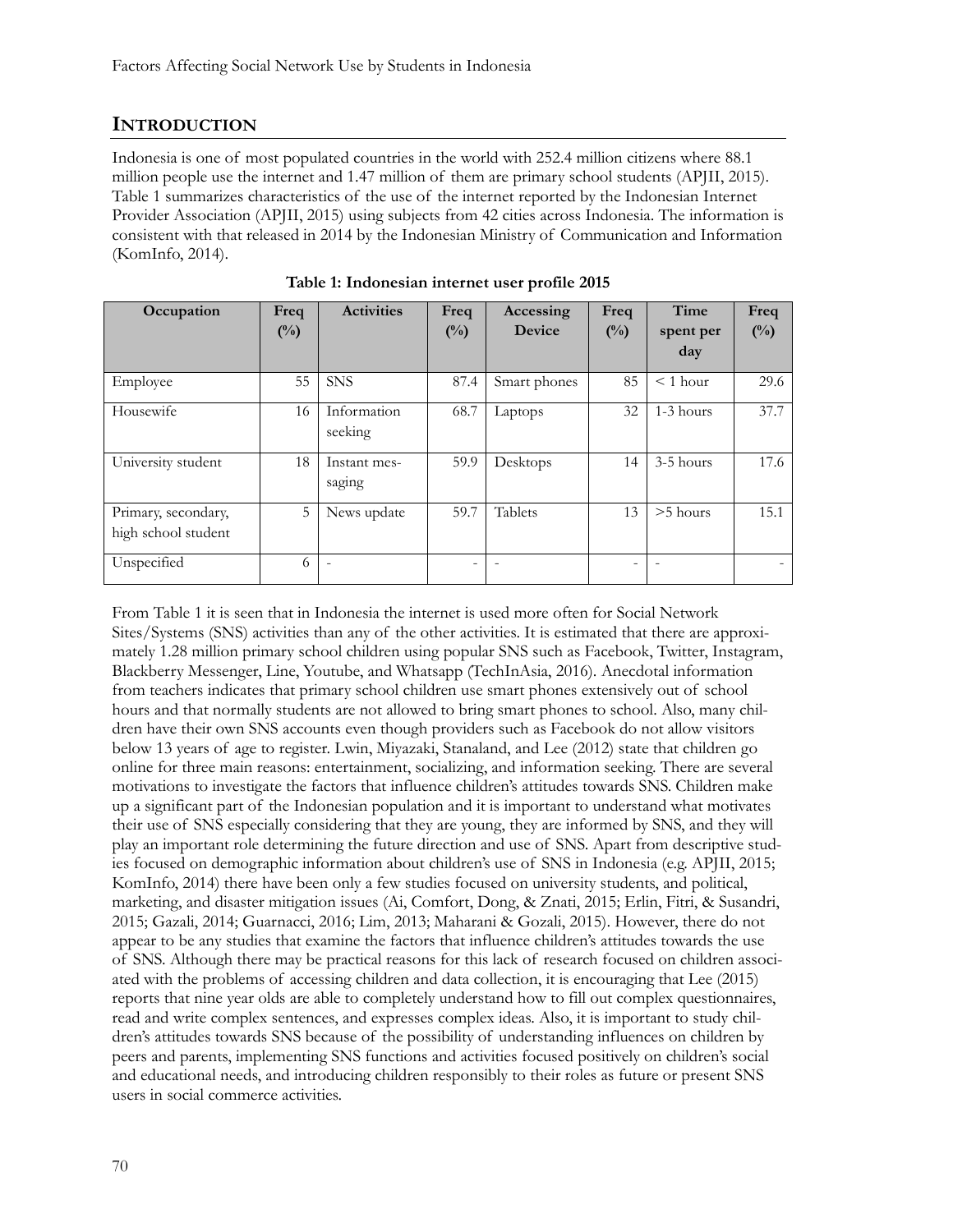Social media systems are defined as internet-based tools and platforms that facilitate the sharing of information including the transfer of text, photos, audio video, and information in general (Bassell, 2010). SNS are closely related systems, which are defined as a set of social entities that include people and organizations that are connected by a set of socially meaningful relationships and who interact with each other in sharing values (Kwon & Wen, 2010). A SNS offers a platform for online users to interact with one another and manage their friendships (Ku, Chen, & Zhang, 2013). SNS create a member-based online community where a user usually begins by posting basic personal information and then communicates with other members in a variety of ways and on a variety of topics. In addition, SNS provide users with entertainment opportunities such as watching videos, listening to music, playing online games, and browsing the daily news (J. Wang, Jackson, Gaskin, & Wang, 2014).

SNS adoption research has mainly used the Technology Acceptance Model (TAM) (Davis, Bagozzi, & Warshaw, 1989) as the basic theory. Some studies have used the Theory of Reasoned Action (TRA), the Theory of Planned Behavior (TPB), or Expectation-Confirmation Theory (ECT) especially for studying the continuance use of SNS. However, TAM was formulated by enhancement of TRA and TPB, and ECT uses the perceived usefulness construct of TAM as its main component (Al-Debei, Al-Lozi, & Papazafeiropoulou, 2013; Chang & Zhu, 2012). Consequently, the three core constructs of TAM (perceived usefulness, perceived ease of use, and attitude) were used in the theoretical model for this study complemented by external factors derived from previous studies that reflect possible influences on the attitudes of children towards SNS (e.g., feelings of flow experience and risk, the child's technical expertise and level of access to and experience with SNS) (Barbovschi, Macháčková, & Ólafsson, 2015; Clifton, Goodall, Ban, & Birks, 2013; De-Miguel-Molina, Oltra-Gutiérrez, & Sarabdeen, 2010; Hamm et al., 2014; Hsiao, 2011).

Against this background, the study addresses four questions:

- (a) What factors influence the attitudes of primary school aged students to the use of SNS in the context of Indonesia?
- (b) What are the relationships among the factors in the first question?
- (c) Which of the relationships in the second question represent significant causal effects?
- (d) What are the theoretical and practical implications of the answers to the preceding three questions?

The findings are expected to contribute to an improved theoretical understanding of the factors that influence children's attitude toward the use of SNS, especially in the context of Indonesia. In addition, the findings are expected to provide practical insights as to how children's attitudes to the use of SNS may be improved. The findings are of particular interest to those involved in the social and educational development of children at present and in a future where it is expected that SNS will play an increasingly important role in the lives and development of children.

This article is structured into the following sections: the research design and methodology; a review of related literature; measurement of variables; data preparation and preliminary analysis; model analysis and development; discussion of the findings; and conclusion.

#### **RESEARCH DESIGN AND METHODOLOGY**

This study examines cross-sectional data using quantitative techniques in order to develop theoretical knowledge with practical implications. The subject of the study is a child who is in grade 4, 5, or 6 in an urban primary school in Indonesia and who uses SNS. Assuming that 60 percent of the 1.28 million primary school children in Indonesia are in schools in urban areas and that 50 percent of these students are in grades 4, 5, and 6, the size of this target population was estimated to be approximately 0.4 million. Using a 5 percent level of precision with a 95 percent confidence interval the minimum sample size for the study was determined to be 400 (Israel, 2013). Also, this minimum sample size satisfied the criteria for the statistical validity of the statistical techniques implemented with SPSS and Amos computer software (t-tests, correlation coefficients, principal component factor analysis, Cronbach alpha coefficients, and structural equation modeling (SEM) analysis).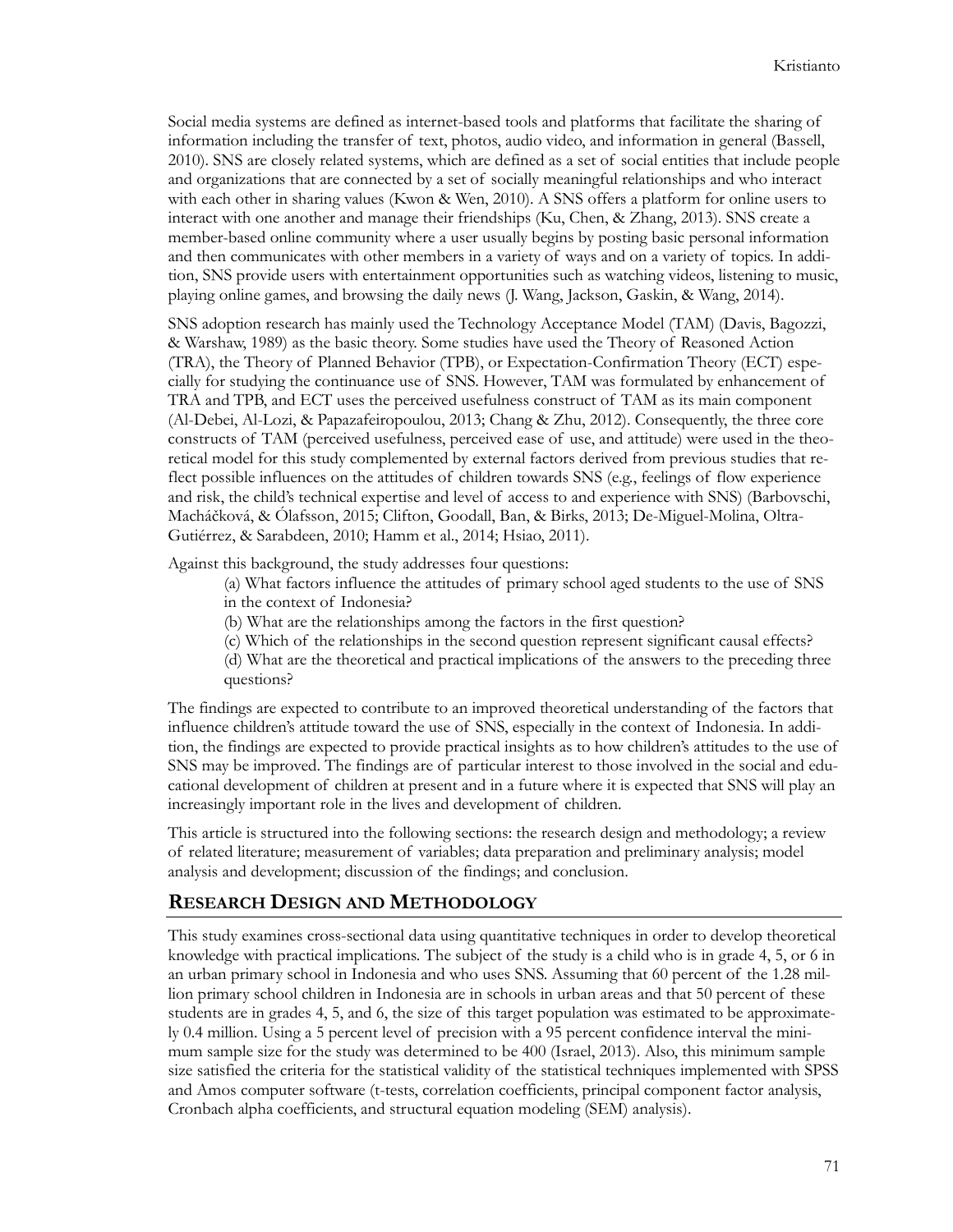Using the existing measuring instruments identified in Table 5, a self-administered questionnaire was prepared in the English language, translated into Bahasa Indonesia, and reviewed and modified by an expert group of three primary school teachers. The Bahasa Indonesia version was then used in a pilot study with five children from the target population. No further modifications were necessary and the Bahasa Indonesia language version was used in the full study. An abbreviated notated English language version of the questionnaire is in Appendix A.

There was no satisfactory sampling frame available for this target population and so following the advice from Neuman (2006) a purposive sampling method was used. The researcher made use of direct personal contacts with primary school teachers from three different schools in each of five cities in Indonesia (Semarang, Solo, Boyolali, Klaten, and Jakarta). In each of these 15 schools it was decided to obtain a sample of 45 students (15 in each of the grades 4, 5, and 6) giving a total sample of 675 students. The study questionnaire was distributed to the teachers with clear instructions about the study and the questions as well as the strong need for the teacher to present the questions to the students with explanations and guidance. In each case the questionnaire was completed by students in class with a teacher or the researcher who supervised the completion of the questionnaires explaining the questions and answering any questions from the students. The report by Lee (2015) that children in these primary school grades are able to complete complex questionnaires was encouraging, and it was expected that, with the direct supervision provided by the researcher and teachers, the responses would be valid and reliable. As planned, 675 questionnaires were returned but 147 were found to contain a missing response for at least one of the questions and these were removed from the sample leaving 528 completed questionnaires in the final sample, which satisfied the minimum sample size of 400 determined for the study.

## **REVIEW OF RELATED LITERATURE AND THE THEORETICAL MODEL**

The review begins with an overview of previous related studies. This is followed by a discussion of the important constructs and the relations among those constructs derived from previous studies, which form the structure of the theoretical model for the study, and the set of research hypothesis associated with the theoretical model.

## AN OVERVIEW OF PREVIOUS STUDIES

In Table 2 previous studies are described in relation to three key characteristics (focus of the study, research approach, and data collection method). The studies are organized in categories representing nine themes among the studies (children, attitude toward use of technology, social media, flow experience, perceived enjoyment, perceived influence, technology self-efficacy, technology accessibility, and risk).

| Focus of the Study                                                                                             | Research<br>Approach                          | Data Collec-<br>tion Method | <b>References</b>      |
|----------------------------------------------------------------------------------------------------------------|-----------------------------------------------|-----------------------------|------------------------|
| Children                                                                                                       |                                               |                             |                        |
| Investigation of the children social network and their social<br>circle                                        | Exploratory<br>Qualitative studytent Analysis | Interview, Con-             | Lewis $(2005)$         |
| <b>Attitude Toward Use of Technology</b>                                                                       |                                               |                             |                        |
| Validation of perceived usefulness and perceived ease of use<br>as fundamental determinants of user acceptance | Explanatory<br>Quantitative<br>study          | Questionnaire               | Davis (1989)           |
| Prediction of user acceptance to measure user intension                                                        | Longitudinal<br>study                         | Questionnaire               | Davis et al.<br>(1989) |

#### **Table 2: Overview of previous studies**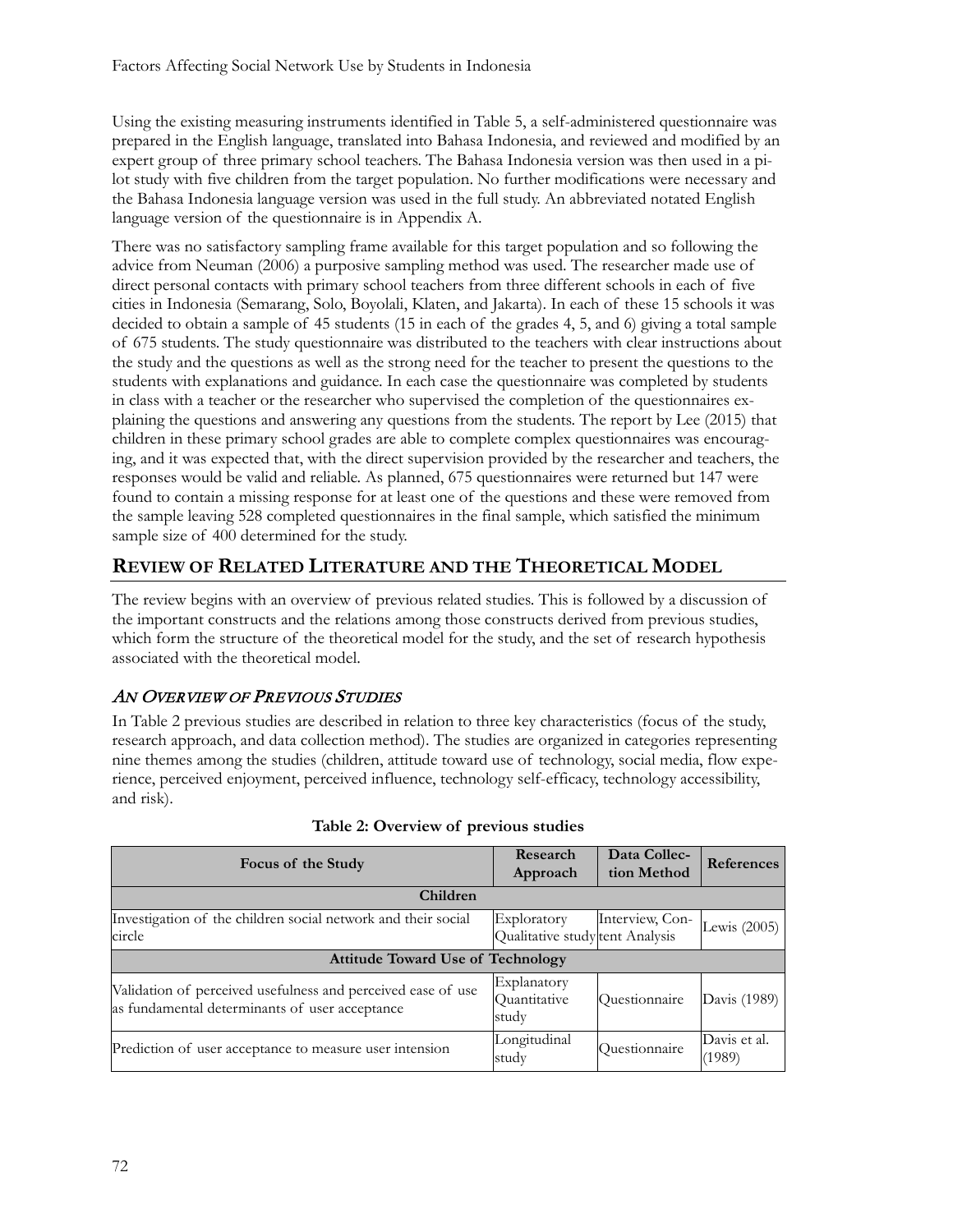| <b>Social Media</b>                                                                                                                                                        |                                      |                                        |                                                                       |  |  |  |  |
|----------------------------------------------------------------------------------------------------------------------------------------------------------------------------|--------------------------------------|----------------------------------------|-----------------------------------------------------------------------|--|--|--|--|
| Empirical detection of certain engagement factors and their<br>potentials to build and increase online communities around<br>brands and products                           | Experimental<br>study                | Observations<br>and experiments (2014) | Predrag                                                               |  |  |  |  |
| Investigation of SNS experience as dominant predictor of<br>social game accessibility                                                                                      | Explanatory<br>Quantitative<br>study | Questionnaire                          | Park & Lee<br>(2012)                                                  |  |  |  |  |
| <b>Flow Experience</b>                                                                                                                                                     |                                      |                                        |                                                                       |  |  |  |  |
| Examination the flow experience in continuance intension of<br>use                                                                                                         | Explanatory<br>Quantitative<br>study | Questionnaire                          | Gao & Bai<br>(2014)                                                   |  |  |  |  |
| <b>Perceived Enjoyment</b>                                                                                                                                                 |                                      |                                        |                                                                       |  |  |  |  |
| Determination of hedonic motivation for SNS use                                                                                                                            | Explanatory<br>Quantitative<br>study | Questionnaire                          | Ernst,<br>Pfeiffer, &<br>Rothlauf<br>(2013)                           |  |  |  |  |
| Investigation of the role of adults during children's (aged 5-6)<br>computer use, why and how children use computer, and what<br>are children behavior during computer use | Exploratory<br>study                 | Interview and<br>observations          | Karuppiah<br>(2014)                                                   |  |  |  |  |
| <b>Perceived Influence</b>                                                                                                                                                 |                                      |                                        |                                                                       |  |  |  |  |
| Examination of parenting dimension for internet use                                                                                                                        | Explanatory<br>Quantitative<br>study | Questionnaire                          | Alvarez, To-<br>rres, Rodri-<br>gues, Padilla,<br>& Rodrigo<br>(2013) |  |  |  |  |
| Investigation of the role of adults during children's (aged 5-6)<br>computer use, why and how children use computer, and what<br>are children behavior during computer use | Exploratory<br>study                 | Interview and<br>observations          | Karuppiah<br>(2014)                                                   |  |  |  |  |
| <b>Technology Self-efficacy</b>                                                                                                                                            |                                      |                                        |                                                                       |  |  |  |  |
| Examination of the computer self-efficacy as predictor of<br>perceive usefulness and perceive ease of use in behavioral in-<br>tension of use                              | Explanatory<br>Quantitative<br>study | Questionnaire                          | Hong,<br>Hwang,<br>Ting, Tai, &<br>Lee $(2013)$                       |  |  |  |  |
| Comparison of the Theory of Reasoned Action and Technol-<br>ogy Acceptance Model                                                                                           | Longitudinal<br>study                | Questionnaire                          | Davis et al.<br>(1989)                                                |  |  |  |  |
| <b>Technology Accessibility</b>                                                                                                                                            |                                      |                                        |                                                                       |  |  |  |  |
| Investigation of relationship between distinct media user types<br>and social displacement among children under the age of 13                                              | Explanatory<br>Quantitative<br>study | Questionnaire                          | Endestad,<br>Heim, Kaare,<br>Torgersen, &<br>Brandtzaeg<br>(2011)     |  |  |  |  |
| <b>Risk</b>                                                                                                                                                                |                                      |                                        |                                                                       |  |  |  |  |
| Examination of particular online service towards risk incre-<br>ment of internet usage among children aged 9-16                                                            | Explanatory<br>Quantitative<br>study | Questionnaire                          | Staksrud,<br>Olafsson, &<br>Livingstone<br>(2013)                     |  |  |  |  |
| Examination of motivations of young consumer's internet use<br>(aged 10-12) and their influence to privacy concerns                                                        | Explanatory<br>Quantitative<br>study | Questionnaire                          | Lwin et al.<br>(2012)                                                 |  |  |  |  |
| Examination of how children learn and interpret risky dimen-<br>sions of SNS                                                                                               | Exploratory<br>study                 | Interview                              | Livingstone<br>(2014)                                                 |  |  |  |  |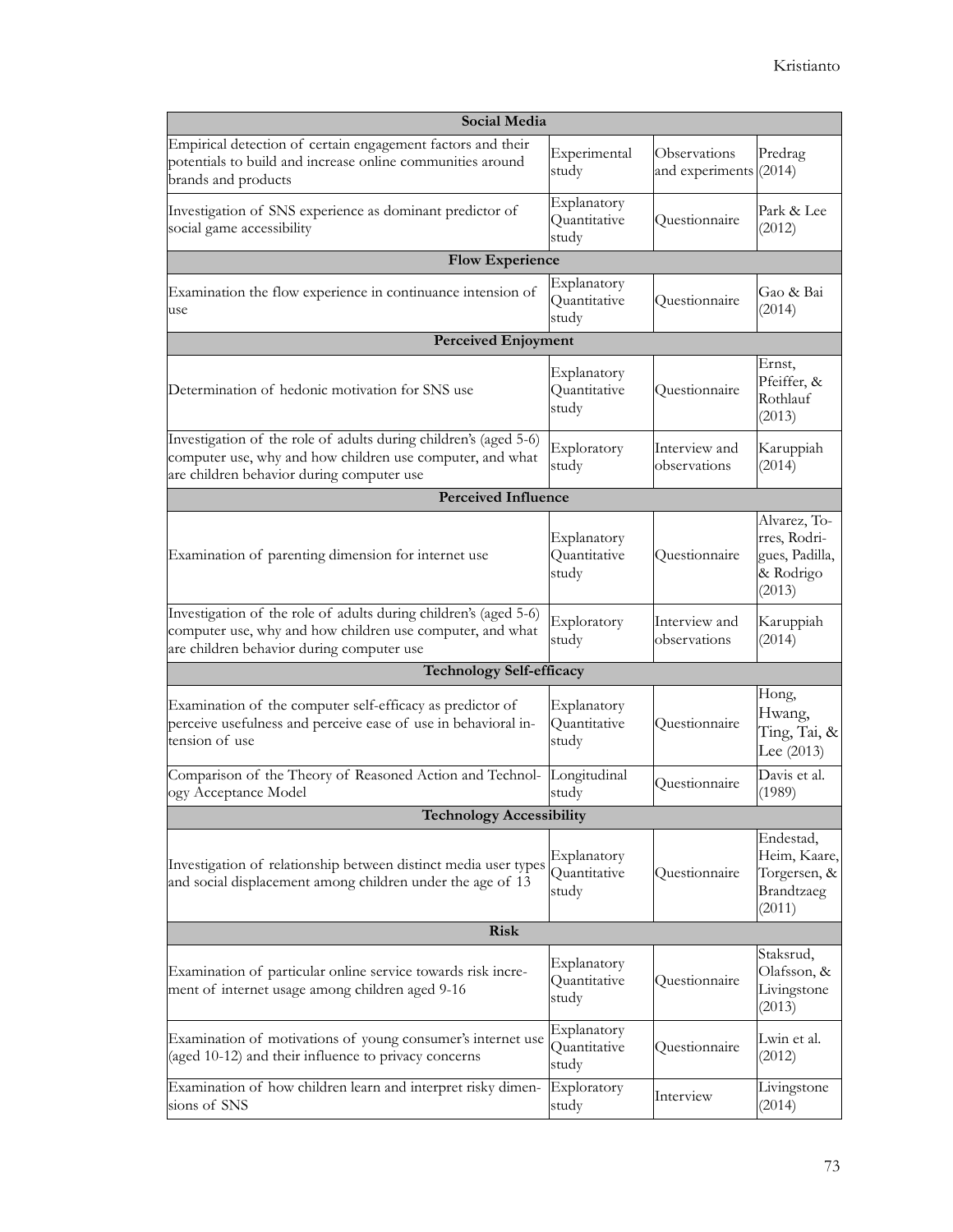The studies in Table 2 used mainly quantitative methods for analysis, were explanatory in nature, and collected data from subjects using a questionnaire. These characteristics are the same as for this study. From Table 2 it is seen that researchers have investigated many aspects of SNS including psychological, sociological, educational, cultural, communicational, health, and economical aspects (Barbovschi et al., 2015; Clifton et al., 2013; De-Miguel-Molina et al., 2010; Hamm et al., 2014; Hsiao, 2011). Most of the SNS adoption studies used the TAM as their basic theory. The Theory of Reasoned Action (TRA), the Theory of Planned Behavior (TPB), and Expectation-Confirmation Theory (ECT) have been used less often but they are closely related to TAM, which was formulated by modifying TRA and TPB, while ECT uses the TAM construct of perceived usefulness as a key factor (Al-Debei et al., 2013; Chang & Zhu, 2012). TAM has been evaluated and used in many contexts with samples drawn from various populations over a long period of time and has proven to be appropriate for technology acceptance research including SNS. Consequently, TAM was used as the core of the theoretical model in this study.

Apart from the three basic TAM constructs (perceived usefulness, perceived ease of use, and attitude) the studies in Table 2 suggested the inclusion of other constructs associated with the nine themes presented in Table 2 and specifically reflecting the nature of SNS, characteristics of children, and influences on children. Discussion of all of the constructs and their relationships included in the theoretical model for this study are presented next.

## IMPORTANT CONSTRUCTS AND RELATIONSHIPS

Three basic components (attitude toward use of technology, perceived usefulness, and perceived ease of use) from the TAM proposed by Davis (1989) were evident in previous studies as being important constructs. Attitude toward use of technology is a psychological construct that refers to the extent to which a user feels encouraged to use the technology (Ajzen, 1991) and perceptions of the amount of effort needed to use the technology (perceived ease of use) and the extent to which the technology fulfills a purpose for the user (perceived usefulness) are considered to be important determinants of attitude towards the technology. Although the TAM is commonly used in research involving adults, it has been used in studies involving children. Nowadays children start to use technology at an early age and, although there are obvious differences in cognitive, affective, and psychomotor growth between adults and children, the investigation of the relevance of TAM constructs in studies of technology adoption by children is an important matter.

A child is surrounded by an inner circle of relationships involving parents, siblings, and peers, and this inner circle has an important influence on a child (Lewis, 2005). Consequently, perceived parent influence and perceived peer influence are included as important constructs in the study with direct and indirect influences on the child's attitude toward use of the technology. Primary school grade 4, 5, and 6 children are heavily reliant on their parents, especially in relation to support and resources and facilities that they use. Consequently, the construct technology accessibility (i.e., the extent to which a child believes that a technology is readily available to them) is included in the study as a determinant of attitude toward use of the technology. Children go online for three main reasons: entertainment, socializing, and information seeking (Lwin et al., 2012). When children use services such as social games, they feel enjoyment which has an effect on the extent to which they feel the technology is useful to them. This enjoyment is influenced by flow experience (i.e., a holistic experience felt when individuals act with total involvement). Outside home, children gain experience using technology at school or as they play with their friends, and this experience enhances their capabilities to use technologies (i.e., their technology self-efficacy). This capability has an influence on their perceptions of the ease of using the technology and its usefulness.

Risk involves exposure to a dangerous situation. An increase in risk awareness with respect to internet use among children confirmed that preteen age children were aware of risks of personal information disclosure, system security, data stealing, and contact with strangers (Livingstone, 2014; Lwin et al., 2012; W. Shin & Ismail, 2014; Staksrud et al., 2013). Based on these studies, risk is seen as an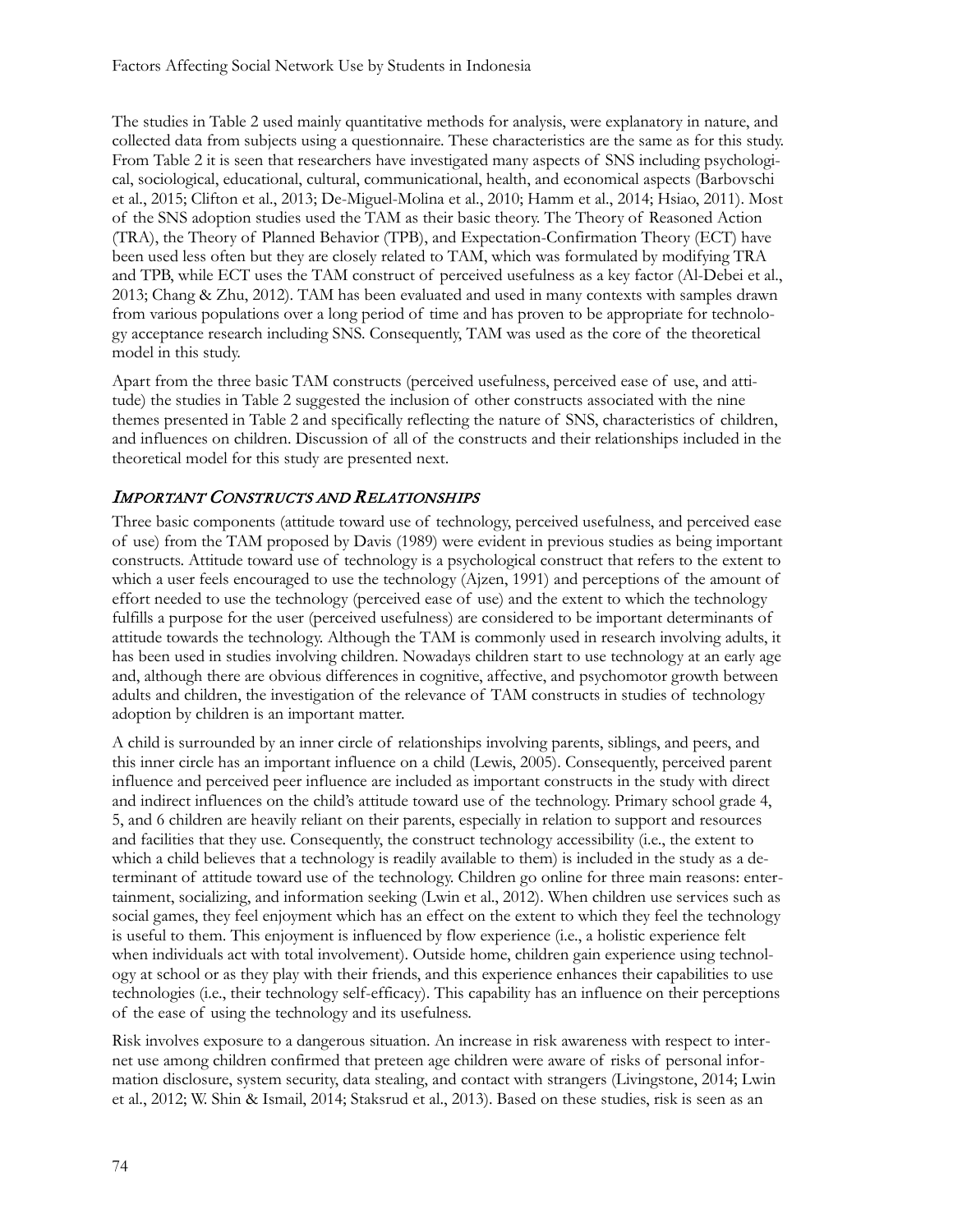important construct in the study affected by the influences of parents and peers and having an important effect on the child's attitude to the use of technology.

Table 3 presents a referenced operational definition for each of the important constructs derived from the related literature.

| Constructs                           | <b>Definition</b>                                                                                                                 | Reference                              |
|--------------------------------------|-----------------------------------------------------------------------------------------------------------------------------------|----------------------------------------|
| Flow Experience                      | The extent to which an individual has the holistic experience that peo-<br>ple feel when they act with total involvement.         | Gao & Bai (2014)                       |
| Technology Self-<br>Efficacy         | The extent to which an individual believes that they have the capability<br>to perform a task.                                    | Hong et al. (2013)                     |
| Perceived Ease of<br>Use             | The degree to which the individual expects the system to be free of<br>effort.                                                    | Davis et al. (1989)                    |
| Perceived Enjoy-<br>ment             | The extent to which an individual experiences pleasure and enjoyment<br>associated with the using the system.                     | Prayeena &<br>Thomas $(2013)$          |
| Perceived Peer In-<br>fluence        | The extent to which the opinions of external socializing agents are<br>important to the individual.                               | W. Shin & Ismail<br>(2014)             |
| Perceived Parent<br>Influence        | The extent to which interpersonal interactions between parents and a<br>child influence the child's use of the system.            | W. Shin & Ismail<br>(2014)             |
| Risk                                 | The extent to which an individual feels that using the system exposes<br>them to a dangerous situation.                           | YourDictionary<br>(2015)               |
| Perceived Useful-<br>ness            | The user's perception as to how useful the system is for achieving their<br>purpose for using the system.                         | Davis et al. (1989)                    |
| Technology Acces-<br>sibility        | The extent to which the individual believes that the system is readily<br>available and is either free or relatively inexpensive. | Zhang (2010)                           |
| Technology Expe-<br>rience           | The amount of knowledge or skills the individual has related to the use<br>of the system                                          | Shen, Cheung,<br>Lee, & Chen<br>(2011) |
| Attitude toward<br>Use of Technology | The extent to which an individual has a favorable evaluation or ap-<br>praisal of the system.                                     | Ajzen (1991)                           |

| Table 3: Definitions of constructs |  |  |
|------------------------------------|--|--|
|------------------------------------|--|--|

#### THEORETICAL MODEL AND RESEARCH HYPOTHESIS

Based on the extraction of the studies reviewed in the previous section, a theoretical model is developed. The constructs in Table 3 and the relationships among them form the structure of the theoretical model shown in Figure 1, which is notated to identify the 15 research hypothesis (H1 - H15) that are stated specifically in Table 4.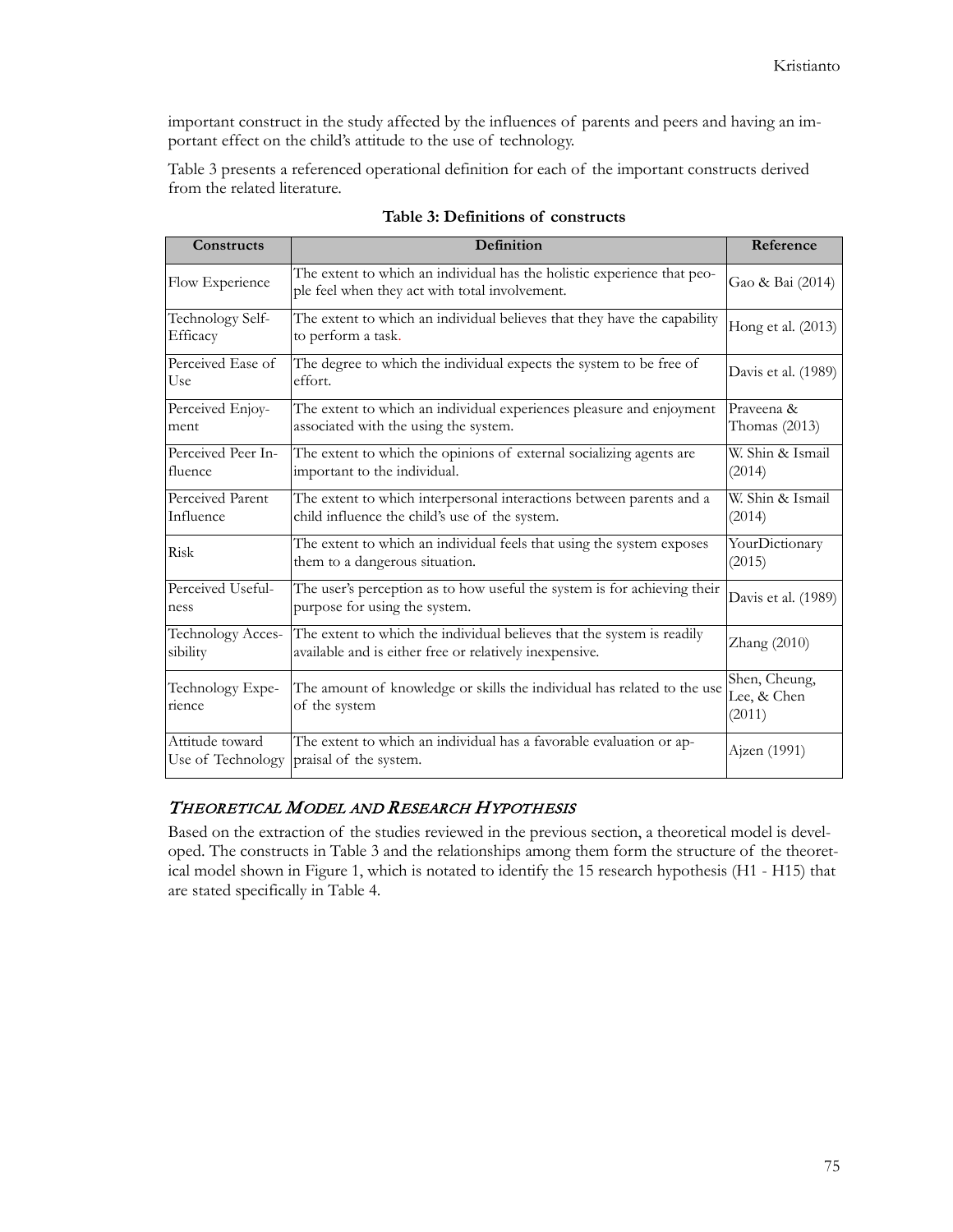

**Figure 1: Theoretical model.**

**Table 4: Research hypothesis**

|                | <b>Hypothesis</b>                                                                                         | Reference                                  |
|----------------|-----------------------------------------------------------------------------------------------------------|--------------------------------------------|
| H1             | Flow Experience has a significant positive direct effect on Perceived Enjoyment                           | Gao & Bai (2014),<br>Chang & Zhu<br>(2012) |
| H <sub>2</sub> | Perceived Ease of Use has a significant positive direct effect on Flow Experience                         | Hsu & Lu (2004)                            |
| H <sub>3</sub> | Perceived Ease of Use has a significant positive direct effect on Perceived Enjoyment Ernst et al. (2013) |                                            |
| H <sub>4</sub> | Perceived Ease of Use has a significant positive direct effect on Perceived Usefulness                    | Davis et al. (1989)                        |
| H <sub>5</sub> | Perceived Ease of Use has a significant positive direct effect on Attitude toward Use<br>of Technology    | Davis et al. (1989)                        |
| H <sub>6</sub> | Technology Self-Efficacy has a significant positive direct effect on Perceived Ease of<br>Use             | Hong et al. $(2013)$                       |
| H <sub>7</sub> | Technology Self-Efficacy has a significant positive direct effect on Perceived Useful-<br>ness            | Hong et al. (2013)                         |
| H8             | Perceived Enjoyment has a significant positive direct effect on Perceived Usefulness                      | Ernst et al. $(2013)$                      |
| H <sub>9</sub> | Technology Experience has a significant positive direct effect on Technology Acces-<br>sibility           | Park & Lee (2012)                          |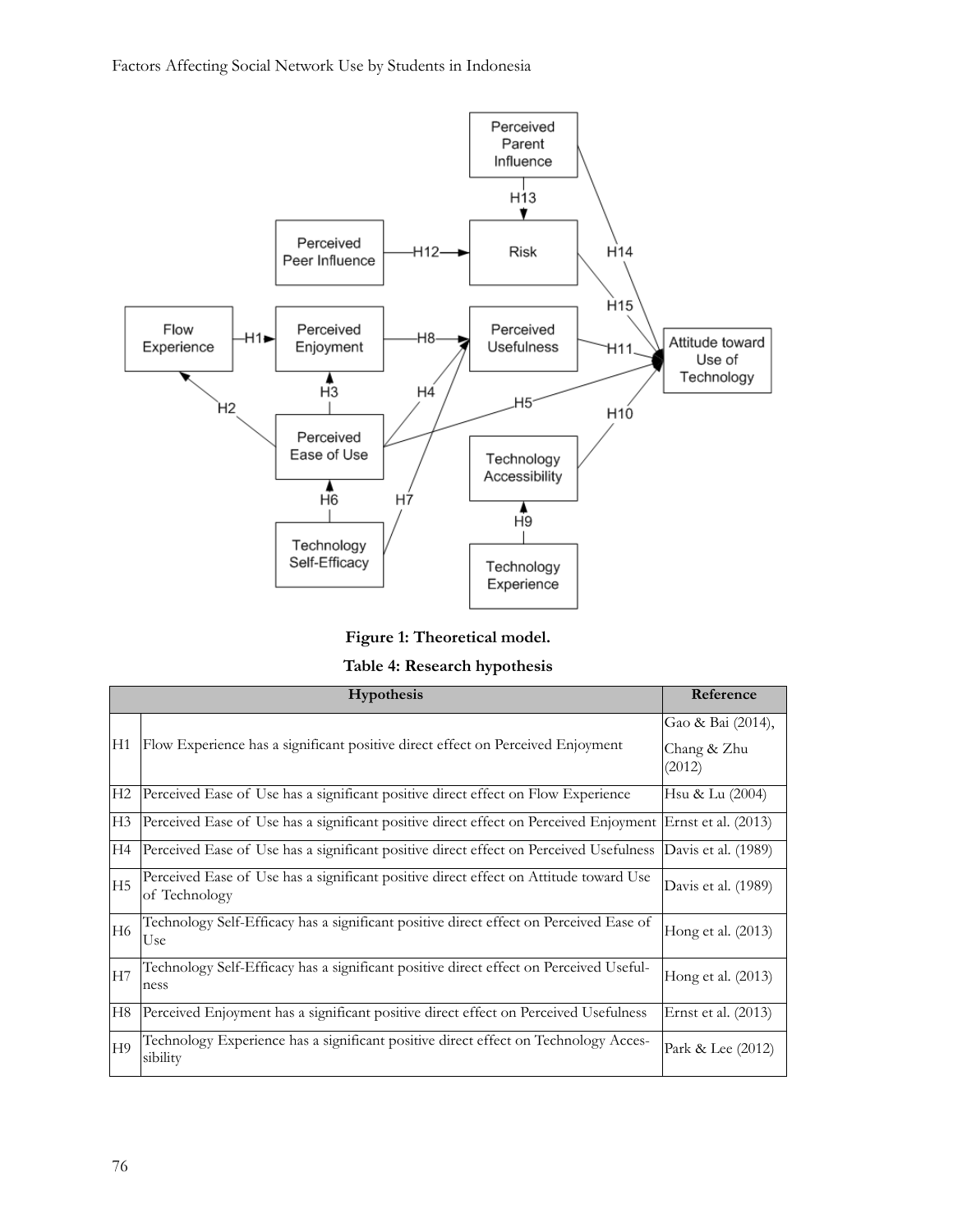|     | <b>Hypothesis</b>                                                                                           | Reference                                                           |
|-----|-------------------------------------------------------------------------------------------------------------|---------------------------------------------------------------------|
| H10 | Technology Accessibility has a significant positive direct effect on Attitude toward<br>Use of Technology   | $\text{Zhang}$ (2010)                                               |
| H11 | Perceived Usefulness has a significant positive direct effect on Attitude toward Use of<br>Technology       | Davis et al. (1989)                                                 |
|     | H12 Perceived Peer Influence has a significant negative direct effect on Risk                               | W. Shin & Ismail<br>(2014)                                          |
|     | H13 Perceived Parent Influence has a significant positive direct effect on Risk                             | W. Shin & Ismail<br>(2014),<br>Karuppiah (2014)                     |
| H14 | Perceived Parent Influence has a significant negative direct effect on Attitude toward<br>Use of Technology | W. Shin & Ismail<br>(2014),<br>Karuppiah (2014)                     |
|     | H15 Risk has a significant negative direct effect on Attitude toward Use of Technology                      | Wang & Tseng<br>(2011),<br>Renny, Guritno, &<br>Siringoringo (2013) |

## MEASUREMENT OF VARIABLES

The notated questionnaire in Appendix A shows the labels used for variables and indicators as well as the measurement scales used for all of the variables. Table 5 shows the details of the measurement of each of the 11 latent variables included in the theoretical model in Figure 1 with references to existing measuring instruments that were used to develop the study questionnaire.

| Latent Model Variable (Symbol)          | Indicators  | <b>Existing Measuring Instrument</b>              |
|-----------------------------------------|-------------|---------------------------------------------------|
| Flow Experience (FE)                    | $FE1-3$     | Chang & Zhu (2012), Gao & Bai (2014)              |
| Technology Self-Efficacy (TSE)          | $TSE1-3$    | Hong et al. (2013)                                |
| Perceived Ease of Use (PEU)             | $PEU1 - 3$  | Hsu & Lu (2004)                                   |
| Perceived Enjoyment (PE)                | $PE1 - 3$   | Ernst et al. (2013)                               |
| Perceived Peer Influence (PPeI)         | $PPeI1 - 3$ | W. Shin & Ismail (2014), Youn (2008)              |
| Perceived Parent Influence (PPaI)       | $PPaI1 - 3$ | W. Shin & Ismail (2014), Youn (2008)              |
| Risk(R)                                 | $R1 - 3$    | Renny et al. (2013)                               |
| Perceived Usefulness (PU)               | $PU1 - 3$   | Ernst et al. (2013)                               |
| Technology Accessibility (TA)           | $TA1-3$     | Park & Lee $(2012)$                               |
| Technology Experience (TE)              | $TE1-3$     | Park & Lee (2012), Pruet, Ang, & Farzin<br>(2014) |
| Attitude toward Use of Technology (AUT) | $AUT1 - 3$  | Park & Lee (2012), D. Shin & Shin (2011)          |

**Table 5: Measurements of model variables**

All of the indicators for the latent variables in Table 5 were measured on 5-point Likert scales and for analysis the measures were treated as interval scale measures.

#### DATA PREPARATION AND PRELIMINARY ANALYSIS

This section presents the results of the procedures used to prepare the data collected by the questionnaire and to conduct preliminary descriptive analysis of the prepared data.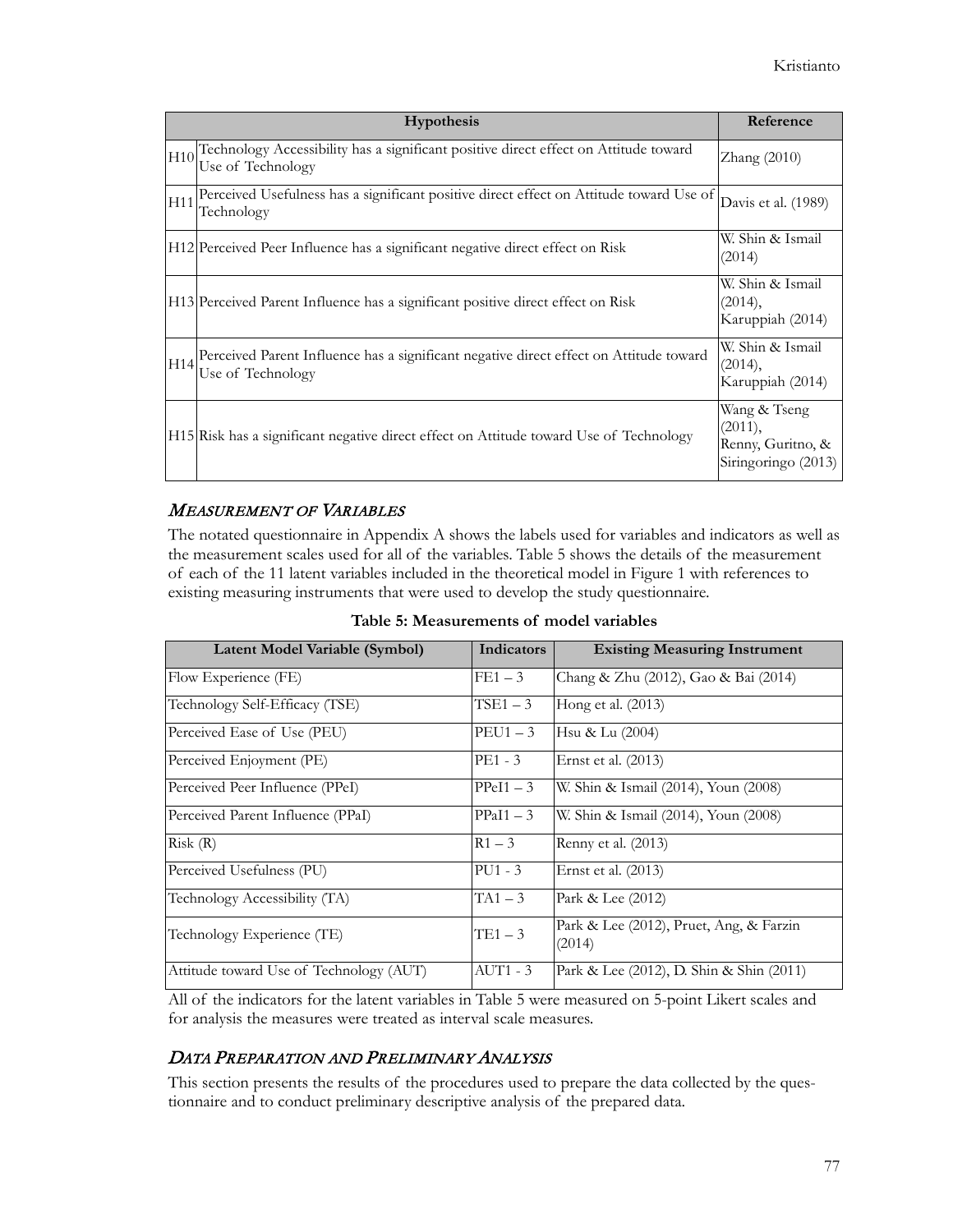#### **Data preparation**

A sample of 528 questionnaires was obtained from subjects with no missing values for any of the questions. Data was entered into an SPSS worksheet. Fifty three (10 percent) questionnaires were selected at random and the accuracy of the data entry for each of those questionnaires was checked. No errors were found. Sixty eight questionnaires were found to include at least one outlier value for a model variable (i.e., a value which differs from the mean value by three or more standard deviations). These questionnaires were removed from the sample to give a final sample size of 460, which satisfied the minimum sample size of 400 for the study.

Principal Component factor analysis was used to test the construct validity of the measures of the 11 latent model variables. In the process of determining the construct validity it was found that the three indicators PE1, PE2, and PE3 for Perceived Enjoyment each loaded significantly onto the latent variable Attitude toward Use of Technology with three indicators AUT1, AUT2, and AUT3. This is a common result, which has been described by Davis, Bagozzi, and Warshaw (1992). Consequently, the variable Perceived Enjoyment was removed from the theoretical model because its indicators actually measured Attitude toward Use of Technology. As shown in Table A1 all of the other indicators displayed satisfactory construct validity. The equivalence reliability of the valid indicators from the final factor analysis was examined using Cronbach alpha coefficients. The results in Table A1 indicate satisfactory equivalence reliability.

As a result of data preparation the theoretical model (Figure 1) was modified by the deletion of the variable Perceived Enjoyment and the deletion of the three research hypothesis in Table 4 (H1, H3, and H8), which involved the variable Perceived Enjoyment. The modified theoretical model is displayed in Figure 2.

#### **Preliminary analysis**

Analysis of the responses to questions in section 1 of the questionnaire (Appendix A) using SPSS software revealed the following characteristics for the respondents:

There are approximately equal proportions of males and females;

Their average age is 11 years with a standard deviation of 1 year;

The most popular SNS is Blackberry Messenger (43 percent) followed by Facebook and Youtube (20 percent each) while others mentioned online games, Instagram, and Google;

Most children are using SNS for 1-2 hours per day (57 percent) while much smaller proportions (2-3 percent) are using SNS for more than 6 hours per day. The average number of hours spent each day using SNS is 2.7 hours.

Overall, the sample reflects the characteristics of the target population determined for the study and the subjects have the characteristics required to provide valid and reliable answers to the items in the study questionnaire.

Table A2 displays descriptive statistics for the model variables. In addition to considering each of the indicators for a latent variable, each latent variable was reduced to a single interval scale variable with values computed for each respondent as the mean of the values assigned to its indicators. This meant that for a latent variable its indicators were each assigned and equal weight of 1/(the number of indicators), which was justified by noting that the standard deviations for each of its indicators were approximately equal. For example, for Perceived Ease of Use from Table A2 the standard deviations of the indicators PEU2 and PEU3 are both 0.78 and for PEU1 the standard deviation is 0.77. So for each respondent a single interval scale measure for Perceived Ease of Use was computed as (PEU1 + PEU2 + PEU3)/3. These single interval scale measures of the latent variables are used in the descriptive analysis presented in this section but the full set of separate measures of the indicators for latent variables are used in the SEM analysis of models. From Table A2 it is seen that the magnitudes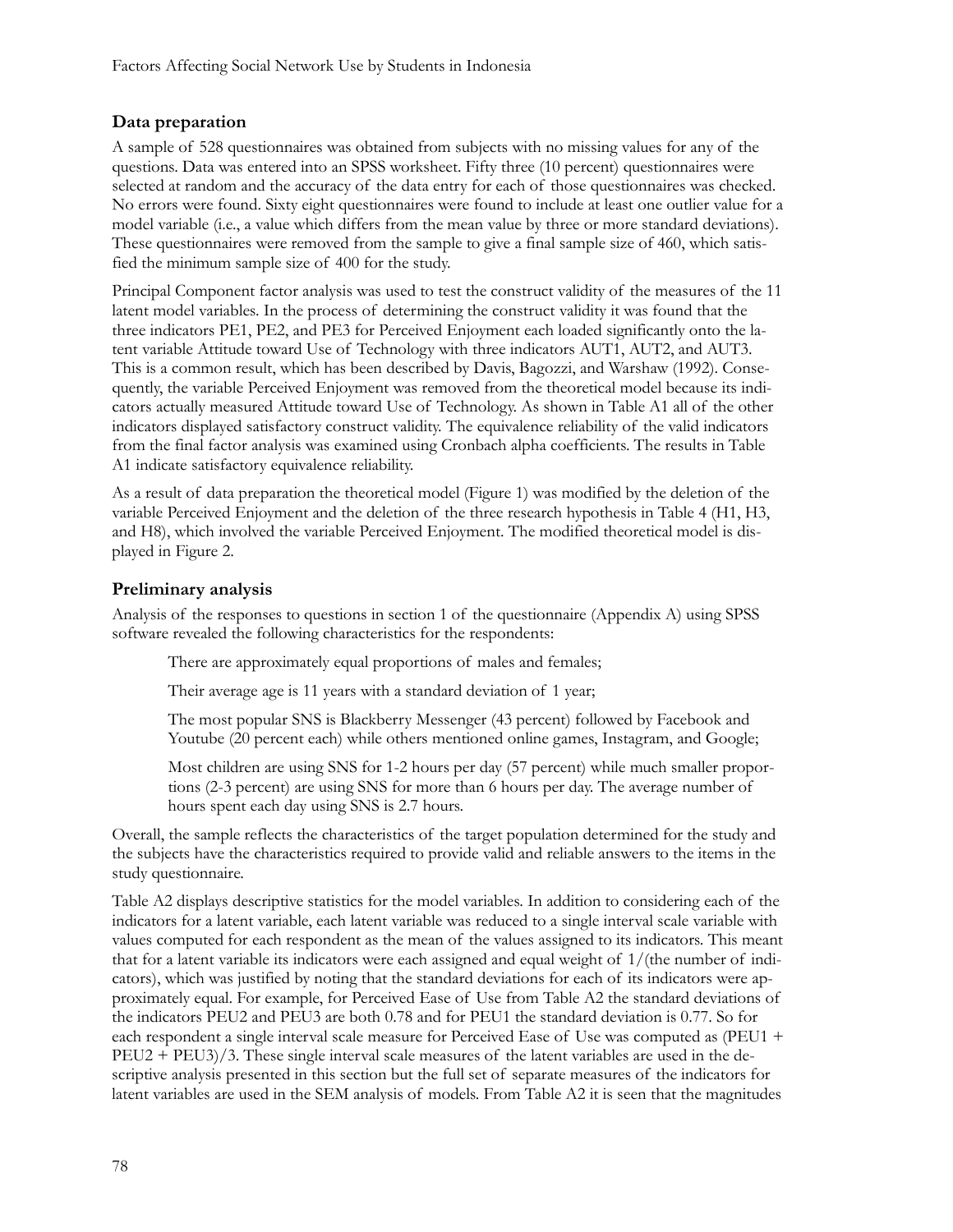of the values for skewness and kurtosis are within the limits of 3 and 7, respectively and this justifies the use of maximum likelihood estimation in subsequent SEM analysis.

T-tests were used to compare the means of the model variables for males and females. There are relatively few significant differences between males and females. However, when there is a statistically significant difference ( $p \le 0.05$ ) between the means it is seen that compared to the females the males have a greater amount of knowledge and skills needed to use SNS (Technology Experience) and they consider that SNS are easier to use (Perceived Ease of Use). On the other hand, compared to males the females feel that it is more likely that using SNS exposes them to a dangerous situation.

Table A3 displays correlation coefficients for the model variables. From Table A3 it is seen that:

Among the correlation coefficients associated with the 13 causal effects in the modified theoretical model (Figure 2) all of the correlations have a direction that is compatible with the direction of the causal effect, 12 are statistically significant at a level of 0.05 or less, but the correlation associated with the effect of Perceived Peer Influence on Risk is not statistically significant at a level of 0.05 or less. However, statistically significant correlations do not guarantee statistically significant causal effects so this result is only noted here;

From the statistically significant correlations that are not associated with causal effects in the modified theoretical model some additional plausible causal effects are suggested. These may be considered for addition to the model as part of model analysis and development. These possible additional effects are three positive direct effects of Flow Experience, Technology Experience, and Technology Self-Efficacy on Attitude toward Use of Technology.

#### MODEL ANALYSIS AND DEVELOPMENT

Figure 2 shows the results of the SEM analysis of the modified theoretical model using Amos software.

In Figure 2 and throughout this section the following notation is used for all effects: **(a)** First, the unstandardized effect is shown followed by the symbol  $\ast, \ast, \text{or } \ast \ast, \text{if the effect is statistically significant.}$ cant at a level of 0.05, 0.01, or 0.001, respectively, and NS indicates that the unstandardized effect is not statistically significant at a level of 0.05 or less; **(b)** Next, in parentheses the standardized effect is shown with S, M, or L to indicate that the magnitude of the effect is small, medium, or large, respectively, where the magnitude of a small effect is from 0 to less than 0.1, medium effect is from 0.1 to less than 0.5, and a large effect is at least 0.5 (Cohen, 1988).

In Figure 2 there are three causal effects highlighted that are small and not statistically significant at a level of level of 0.05 or less (Perceived Parent Influence  $\rightarrow$  Attitude toward Use of Technology, Perceived Peer Influence → Risk, and Technology Self-Efficacy → Perceived Usefulness). All of the other direct effects are statistically significant at a level of 0.01 or less and they are medium in magnitude with one large effect.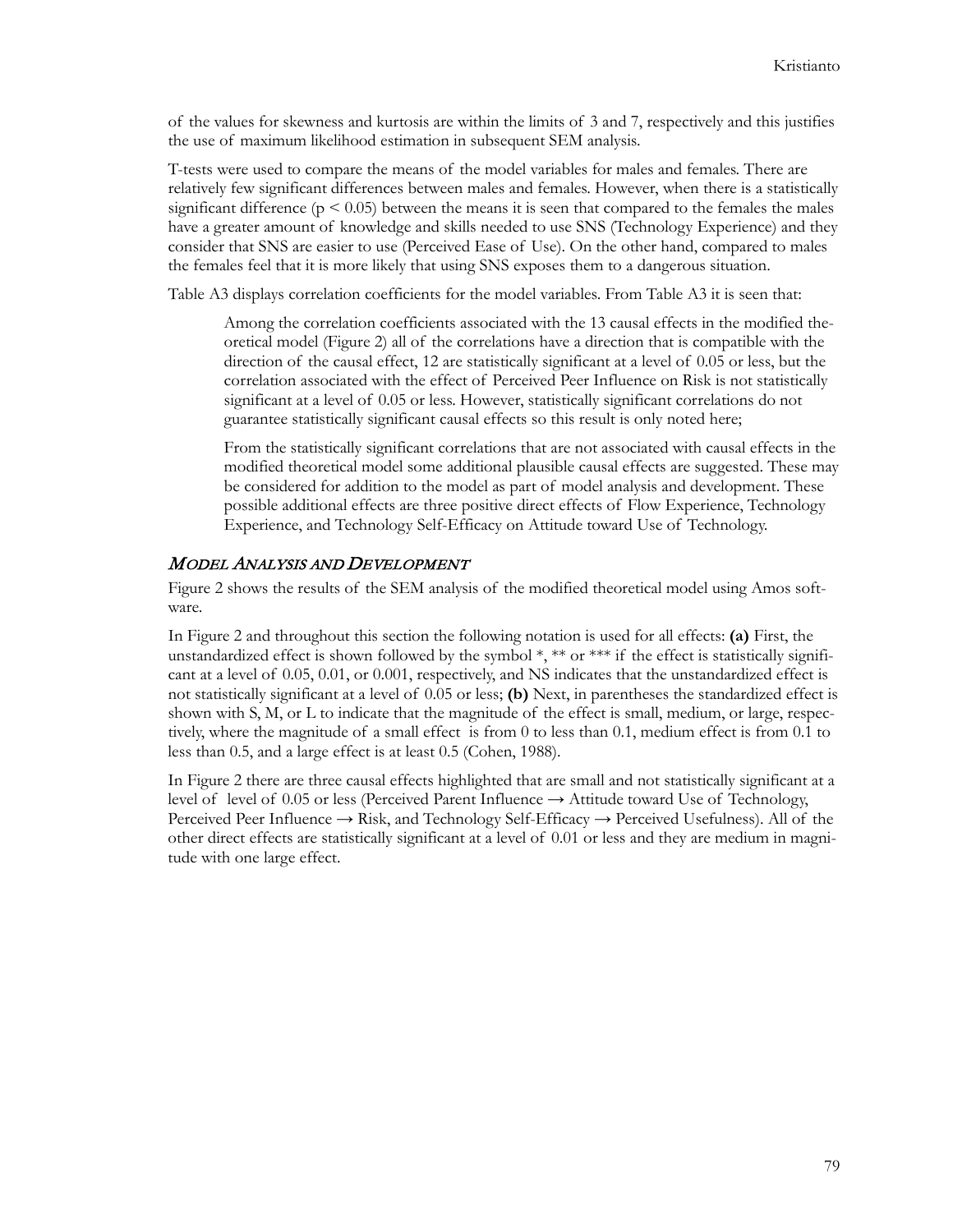

**Figure 2: SEM analysis of the modified theoretical model**

Table 6 presents the values of the range of fit statistics recommended by Kline (2005) for the purpose of evaluating causal models. Appendix B includes notes on these fit statistics and the interpretation of their values.

**Table 6: Fit statistics for the modified theoretical model**

| $\sqrt{N}$ | NC $(\chi^2/df)$                                                                              | <b>RMR</b> | <b>GFI</b> | <b>AGFI</b> | <b>NFI</b> | <b>IFI</b> | CFI   | <b>RMSEA</b> |
|------------|-----------------------------------------------------------------------------------------------|------------|------------|-------------|------------|------------|-------|--------------|
| 460        | $785.817/386 = 2.036$                                                                         | .085       | .899       | .879        | 0.918      | 0.956      | 0.961 | 0.048        |
|            | <b>R</b> <sup>2</sup> : PEU (.329), FE (.164), TA (.211), PU (.212), R (.096), and AUT (.300) |            |            |             |            |            |       |              |

**Notes: (a)** Notes and interpretations of fit statistics are in Appendix B; **(b)**  $\mathbb{R}^2$  is the proportion of the variance of the variable that is explained by the variables affecting it.

According to Appendix B the fit statistics in Table 6 are satisfactory. However, in Figure 2 there are three direct effects that are small in magnitude and not statistically significant, and this raises the possibility that their removal from the model may produce a simpler model with improved fit statistics. Also, based on significant correlation coefficients (Appendix Table A3) it was noted above there are three plausible causal effects of Flow Experience, Technology Experience, and Technology Self-Efficacy on Attitude toward Use of Technology that may be added to the model. These six effects were made optional in the modified theoretical model, which produced a hierarchy of  $2<sup>6</sup> = 64$  models, each of which was analyzed using the specification search facility available in the Amos software. As recommended by Kline (2005) the final model was selected as the one with the smallest value for Normed Chi-square (NC). The final model is shown in Figure 3.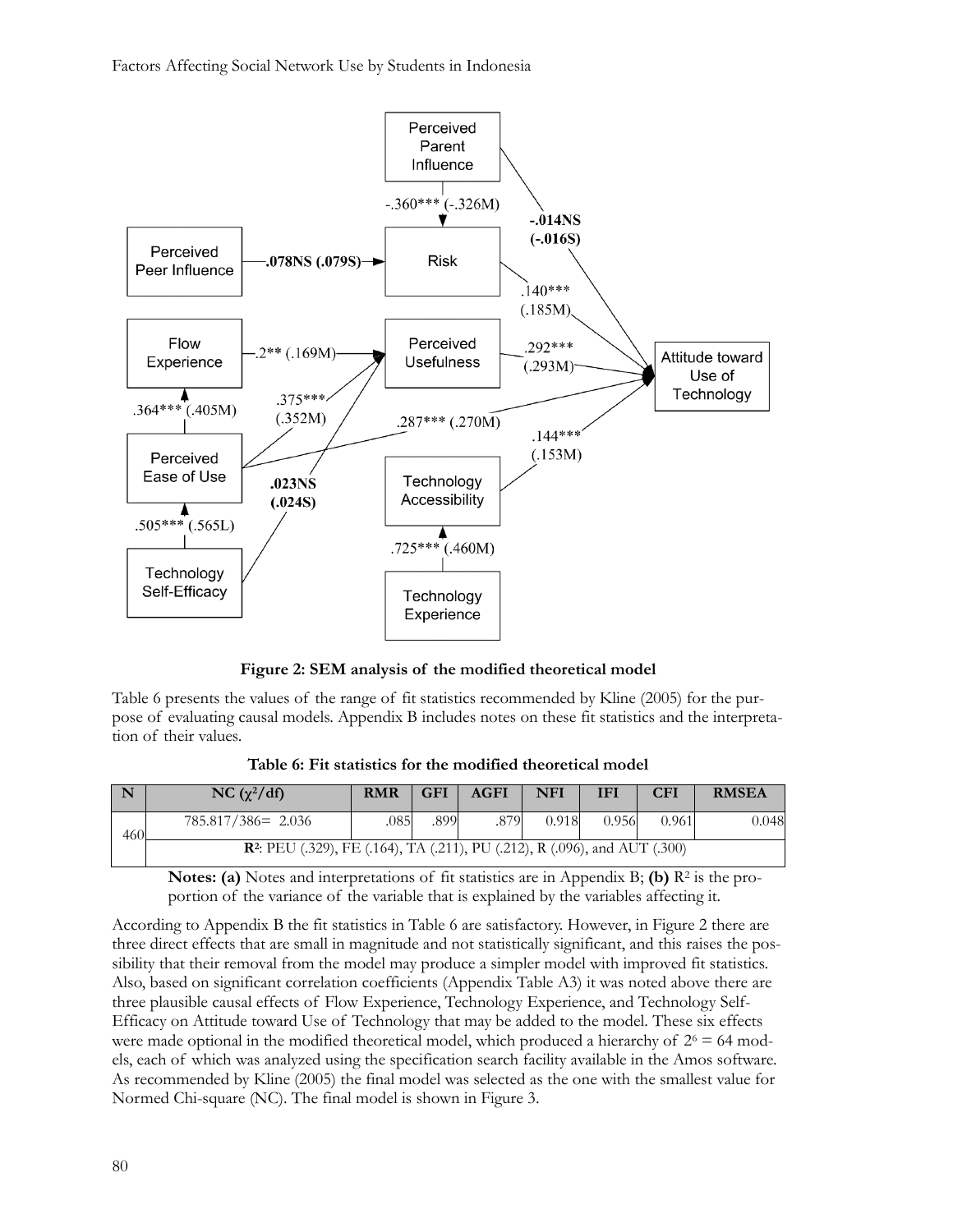

**Figure 3: Final model**

In Figure 3 there is only one direct effect that is not statistically significant at a level of 0.05 or less (Perceived Peer Influence  $\rightarrow$  Risk) and it is small in magnitude. All of the other direct effects are statistically significant at a level of 0.01 or less and they are medium in magnitude with one large effect. Compared to the modified theoretical model in Figure 2, it is seen that in the final model Perceived Parent Influence → Attitude toward Use of Technology and Technology Self-Efficacy → Perceived Usefulness have been removed while Flow Experience → Attitude toward Use of Technology has been included. Fit statistics for the final model are displayed in Table 7.

**Table 7: Fit statistics for the final model**

| $\overline{\mathbf{N}}$                                                                       | NC $(\chi^2/df)$      |      |      | RMR   GFI   AGFI | NFI | <b>IFI</b>      | <b>CFI</b> | <b>RMSEA</b> |
|-----------------------------------------------------------------------------------------------|-----------------------|------|------|------------------|-----|-----------------|------------|--------------|
| 460                                                                                           | $768.217/387 = 1.985$ | .085 | .901 | .881             |     | $0.919$ $0.958$ | 0.958      | 0.046        |
| <b>R</b> <sup>2</sup> : PEU (.319), FE (.159), TA (.211), PU (.213), R (.097), and AUT (.336) |                       |      |      |                  |     |                 |            |              |

**Notes: (a)** Notes and interpretations of fit statistics are in Appendix B; **(b)**  $R^2$  is the proportion of the variance of the variable that is explained by the variables affecting it.

From Table 7 it is seen that the fit statistics for the final model are slightly improved compared to those in Table 6 for the modified theoretical model. However, the final model is recommended because it also contains one less causal effect compared to the modified theoretical model.

Table 8 displays the results of the analysis of all of the effects in the final model. In addition to the direct effects, which are displayed in Figure 3, Table 8 presents the full details of all of the indirect effects, the totals of indirect effects, as well as the totals of all effects. The statistical significance of unstandardized indirect effects, the totals of unstandardized indirect effects, and the totals of all un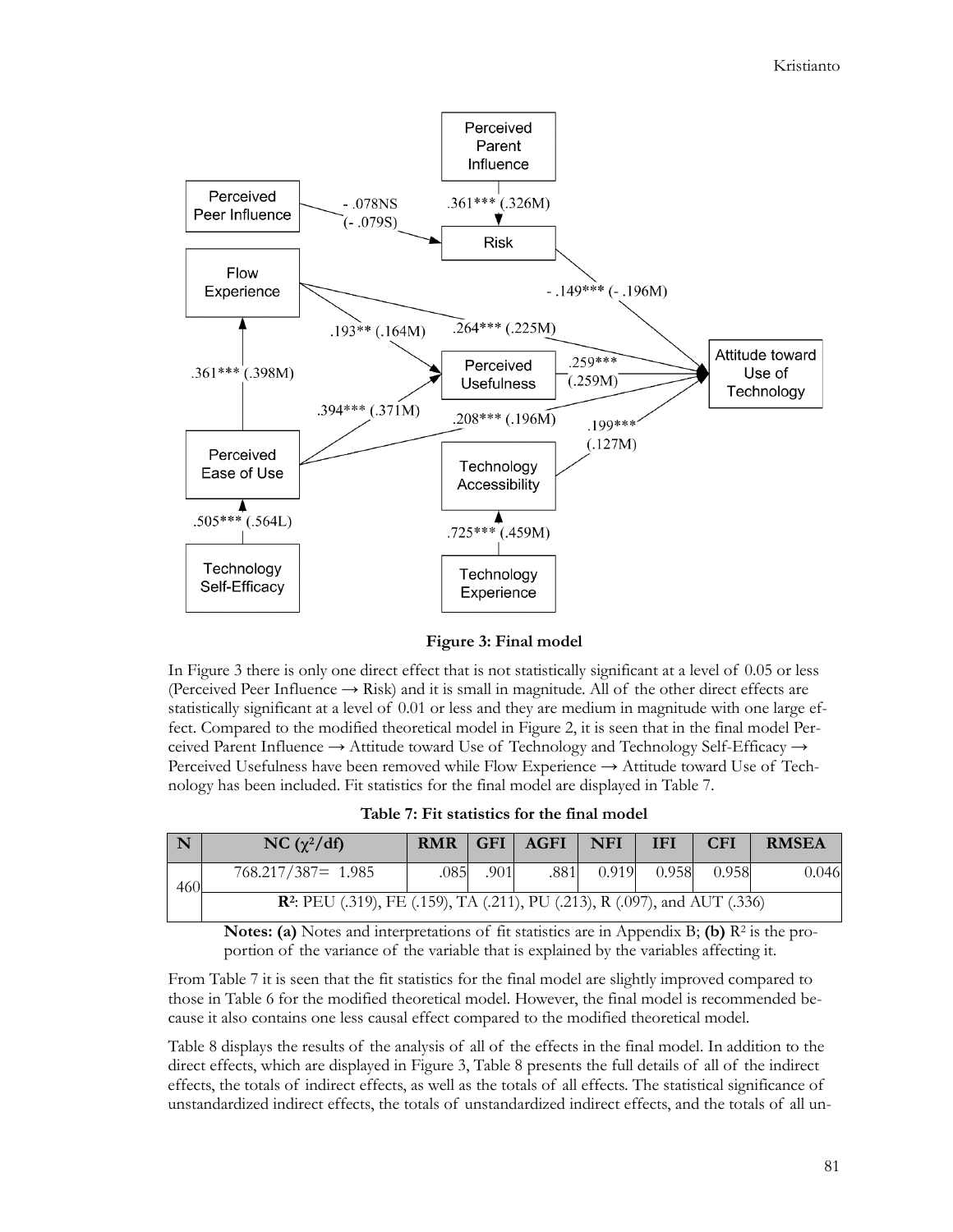standardized effects are not routinely reported when using Amos software. The statistical significance of these effects was determined according to the information provided in Appendix C where in particular nonparametric bootstrapping was performed using 1,000 random samples.

| Varia-<br>ble               |  | $\mathbf{E} \mathbf{f}$ - |             | Dependent<br>Variable       |                                               |                                 |                                                                                    |                                                                                                                                                                         |
|-----------------------------|--|---------------------------|-------------|-----------------------------|-----------------------------------------------|---------------------------------|------------------------------------------------------------------------------------|-------------------------------------------------------------------------------------------------------------------------------------------------------------------------|
|                             |  | fect                      | <b>Risk</b> | Technology<br>Accessibility | Flow Experi-<br>ence                          | Perceived<br><b>Ease of Use</b> | Perceived<br><b>Usefulness</b>                                                     | Attitude to-<br>ward Use of<br>Technology                                                                                                                               |
|                             |  | Direct                    | Nil         | .725***(.459M               | Nil                                           | Nil                             | Nil                                                                                | Nil                                                                                                                                                                     |
| Experience                  |  | Indirect                  | Nil         | Nil                         | Nil                                           | Nil                             | Nil                                                                                | TE-TA-AUT<br>$.144***(.058S)$                                                                                                                                           |
| Technology                  |  | Total Indi-<br>rect       | Nil         | Nil                         | Nil                                           | Nil                             | Nil                                                                                | $.144***(.058S)$                                                                                                                                                        |
|                             |  | Total                     | Nil         | 725***(.459M) Nil           |                                               | Nil                             | Nil                                                                                | $.144***(.058S)$                                                                                                                                                        |
|                             |  | Direct                    | Nil         | Nil                         | Nil                                           | $.505***(.564L)$                | Nil                                                                                | Nil                                                                                                                                                                     |
| Self-Efficacy<br>Technology |  | Indirect                  | Nil         | Nil                         | TSE-PEU-FE<br>$.182***(.224M)$ <sup>Nil</sup> |                                 | TSE-PEU-PU<br>.199***(.209M PU-AUT<br>TSE-PEU-FE-<br>${\rm PU}$<br>$.035**(.037S)$ | TSE-PEU-<br><b>AUT</b><br>$.105***(.111M)$<br>TSE-PEU-<br>$.052***(.054S)$<br>TSE-PEU-FE-<br><b>AUT</b><br>$.048***(.051S)$<br>TSE-PEU-FE-<br>PU-AUT<br>$.009**(.010S)$ |

| Table 8: Analysis of the final model |  |  |  |
|--------------------------------------|--|--|--|
|--------------------------------------|--|--|--|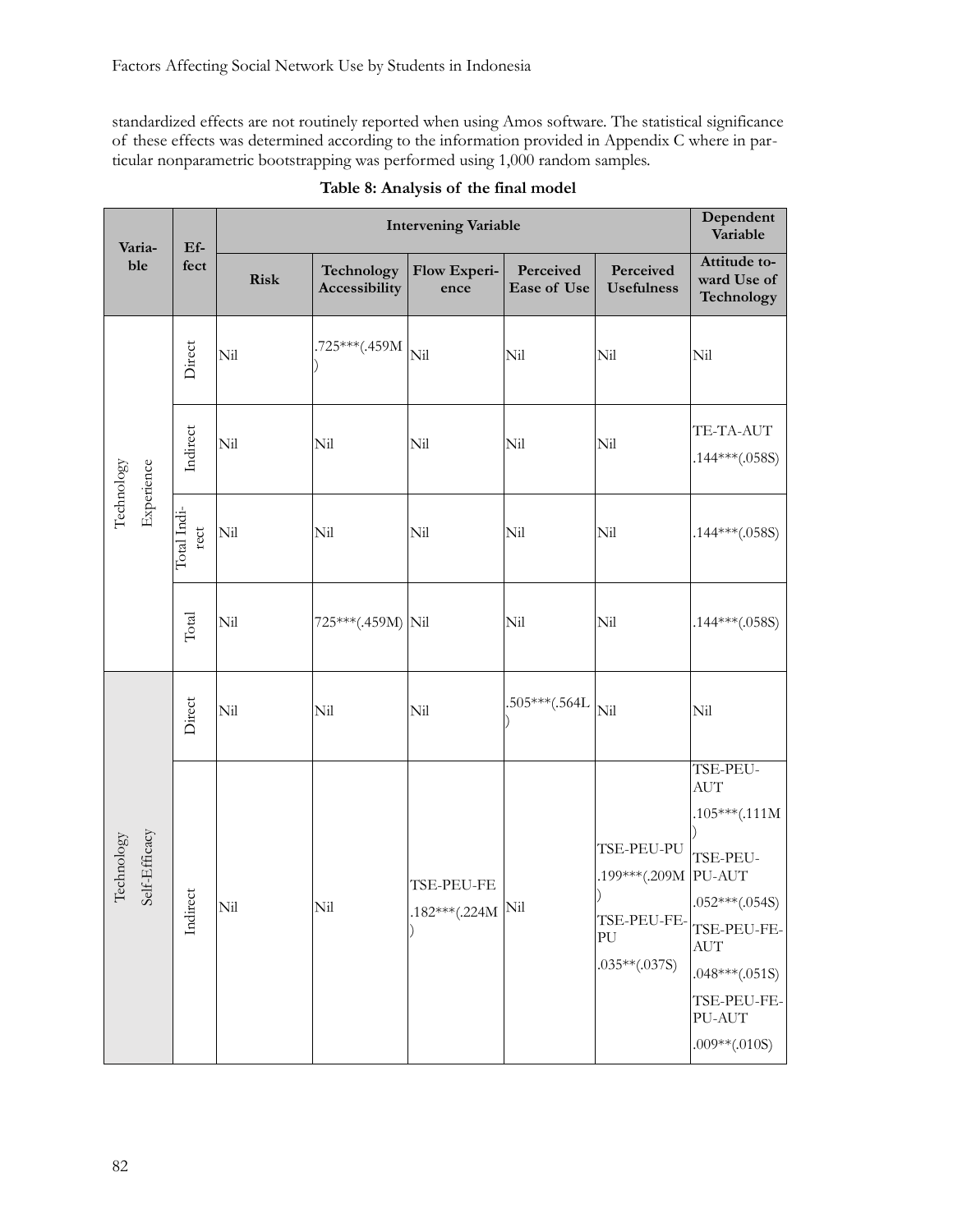| Varia-                     | <b>Intervening Variable</b><br>$Ef-$ |                          |                             |                             |                          |                                | Dependent<br>Variable                     |
|----------------------------|--------------------------------------|--------------------------|-----------------------------|-----------------------------|--------------------------|--------------------------------|-------------------------------------------|
| ble                        | fect                                 | <b>Risk</b>              | Technology<br>Accessibility | Flow Experi-<br>ence        | Perceived<br>Ease of Use | Perceived<br><b>Usefulness</b> | Attitude to-<br>ward Use of<br>Technology |
|                            | Total Indi-<br>rect                  | Nil                      | Nil                         | $.182***(.224M)$            | Nil                      | $.234**(.246M)$                | $.214**(.226M)$                           |
|                            | Total                                | Nil                      | Nil                         | .182***(.224M .505***(.564L |                          | .234**(.246M) .214**(.226M)    |                                           |
|                            | Direct                               | $-.078^{NS}(-.079S)$ Nil |                             | Nil                         | Nil                      | Nil                            | Nil                                       |
| Perceived Peer Influence   | Indirect                             | Nil                      | Nil                         | Nil                         | Nil                      | Nil                            | PPeI-R-AUT<br>.012 $NS(.015S)$            |
|                            | Total Indi-<br>rect                  | Nil                      | Nil                         | Nil                         | Nil                      | Nil                            | .012 $NS(.015S)$                          |
|                            | Total                                | $-.078^{NS}(-.079S)$ Nil |                             | Nil                         | Nil                      | Nil                            | .012 $NS(.015S)$                          |
|                            | Direct                               | .361***(.326M            | Nil                         | Nil                         | Nil                      | Nil                            | Nil                                       |
| Perceived Parent Influence | Indirect                             | Nil                      | Nil                         | Nil                         | Nil                      | Nil                            | PPaI-R-AUT<br>$-.054***(-$<br>.064S)      |
|                            | Total Indi-<br>rect                  | Nil                      | Ni <sup>1</sup>             | Nil                         | Nil                      | Nil                            | $-.054***(-$<br>.064S)                    |
|                            | $\rm Total$                          | .361***(.326M            | Nil                         | Nil                         | Nil                      | Nil                            | $-.054***(-$<br>.064S)                    |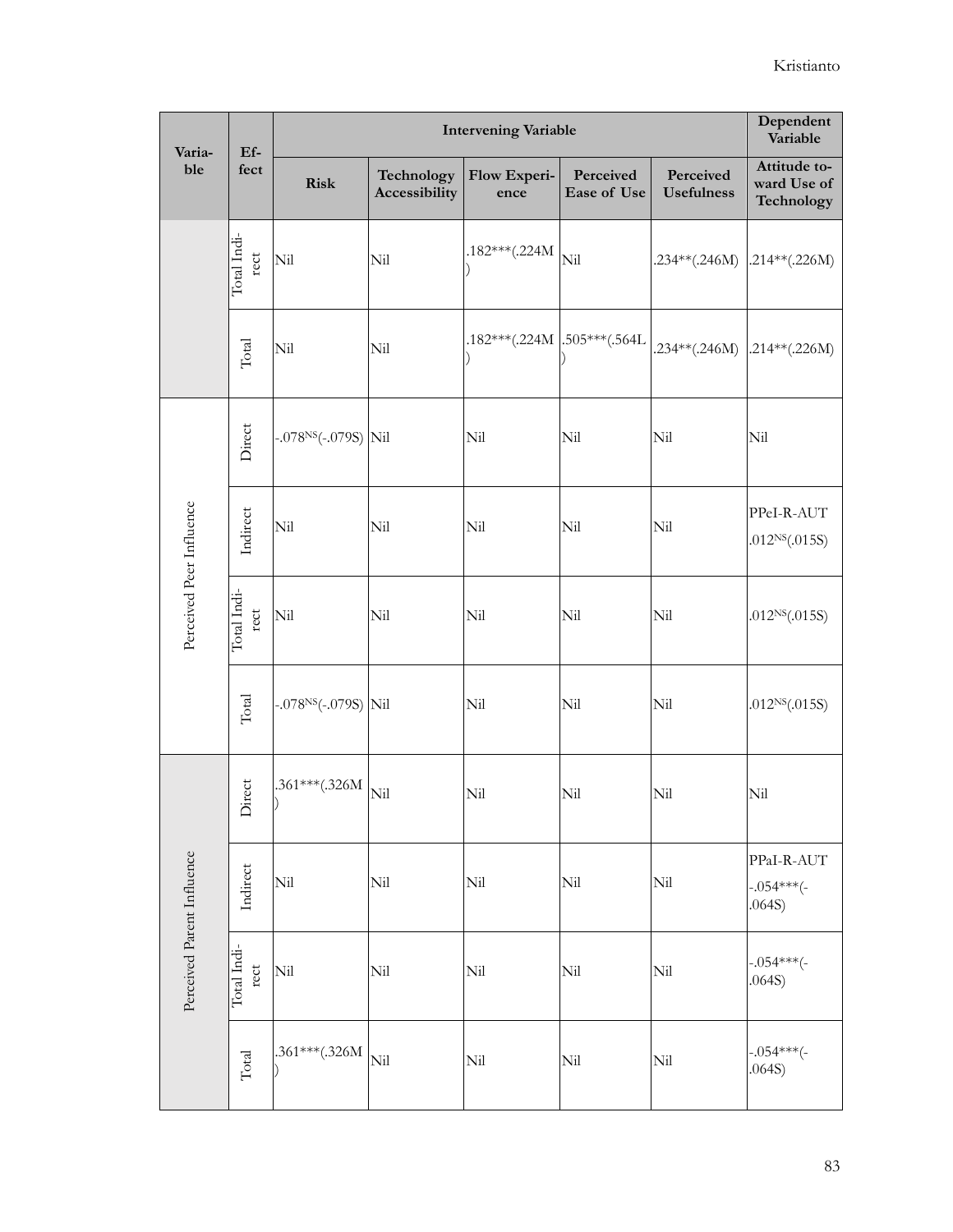| Varia-                   | $Ef-$                   | <b>Intervening Variable</b> |                             |                      |                          |                                | Dependent<br>Variable                     |
|--------------------------|-------------------------|-----------------------------|-----------------------------|----------------------|--------------------------|--------------------------------|-------------------------------------------|
| ble                      | fect                    | Risk                        | Technology<br>Accessibility | Flow Experi-<br>ence | Perceived<br>Ease of Use | Perceived<br><b>Usefulness</b> | Attitude to-<br>ward Use of<br>Technology |
|                          | Direct                  | Nil                         | Nil                         | Nil                  | Nil                      | Nil                            | $-.149***(-$<br>.196M)                    |
|                          | Indirect                | Nil                         | Nil                         | Nil                  | Nil                      | Nil                            | Nil                                       |
| Risk                     | Total Indi-<br>rect     | Nil                         | Nil                         | Nil                  | Nil                      | Nil                            | Nil                                       |
|                          | $\rm Total$             | Nil                         | Nil                         | Nil                  | Nil                      | Nil                            | $-.149***(-$<br>.196M)                    |
|                          | Direct                  | Nil                         | Nil                         | Nil                  | Nil                      | Nil                            | $.199**(.127M)$                           |
|                          | Indirect                | Nil                         | Nil                         | Nil                  | Nil                      | Ni <sub>l</sub>                | Nil                                       |
| Technology Accessibility | otal Indi-<br>rect<br>┍ | Nil                         | Nil                         | Nil                  | Nil                      | Nil                            | Nil                                       |
|                          | $\rm Total$             | Nil                         | Nil                         | Nil                  | $\rm{Nil}$               | Nil                            | $.199**(.127M)$                           |
|                          | Direct                  | Nil                         | Nil                         | $\rm{Nil}$           | Nil                      | 193**(.164M)                   | .264***(.225M                             |
| Flow Experience          | Indirect                | $\rm{Nil}$                  | $_{\rm Nil}$                | $\rm{Nil}$           | $\rm{Nil}$               | $\rm {Nil}$                    | FE-PU-AUT<br>$.050**(.042S)$              |

## Factors Affecting Social Network Use by Students in Indonesia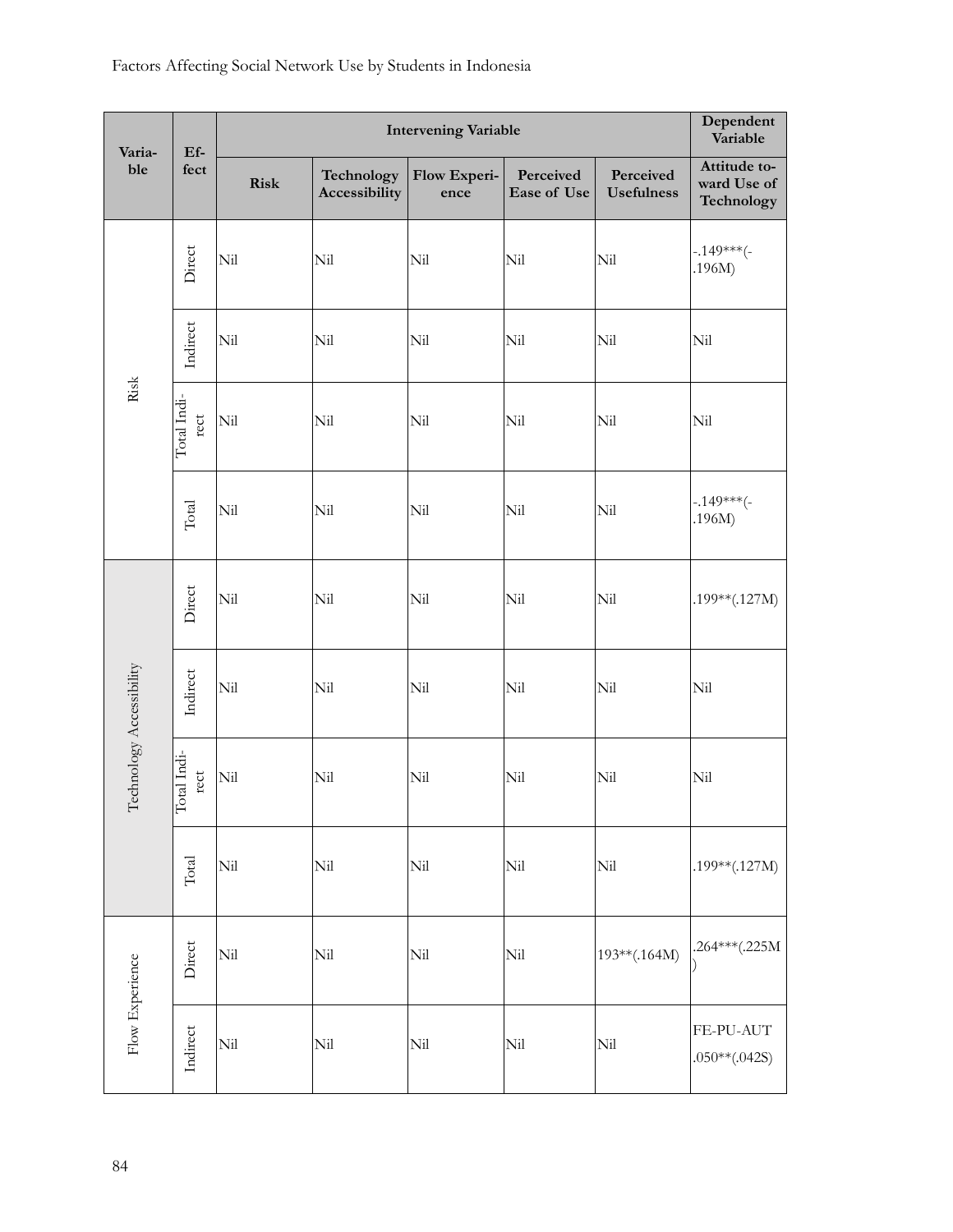| Varia-                   | $Ef-$                  |             |                             | <b>Intervening Variable</b> | Dependent<br>Variable    |                                |                                                                                                               |
|--------------------------|------------------------|-------------|-----------------------------|-----------------------------|--------------------------|--------------------------------|---------------------------------------------------------------------------------------------------------------|
| ble                      | fect                   | <b>Risk</b> | Technology<br>Accessibility | Flow Experi-<br>ence        | Perceived<br>Ease of Use | Perceived<br><b>Usefulness</b> | Attitude to-<br>ward Use of<br>Technology                                                                     |
|                          | Total Indi-<br>rect    | Nil         | Nil                         | Nil                         | Nil                      | Nil                            | $.050**(.042S)$                                                                                               |
|                          | $\rm Total$            | Nil         | Nil                         | Nil                         | Nil                      | $193**(.164M)$                 | $.314**(.267M)$                                                                                               |
|                          | Direct                 | Nil         | Nil                         | .361***(.398M               | Nil                      |                                | .394***(.371M .208***(.196M                                                                                   |
| Perceived Ease<br>of Use | Indirect               | Nil         | Nil                         | Nil                         | Nil                      | PEU-FE-PU<br>$.070**(.065S)$   | PEU-PU-AUT<br>$.102***(.096S)$<br>PEU-FE-AUT<br>$.095***(.090S)$<br>PEU-FE-PU-<br><b>AUT</b><br>.018**(.017S) |
|                          | Total Indi-<br>rect    | Nil         | Nil                         | Nil                         | Nil                      | $.070**(.065S)$                | $.215**(.203M)$                                                                                               |
|                          | otal<br>$\overline{a}$ | Nil         | Nil                         | .361***(.398M               | Nil                      | $.464**(.436M)$                | $.423**(.399M)$                                                                                               |
|                          | Direct                 | Nil         | Nil                         | Nil                         | Nil                      | Nil                            | .259***(.259M                                                                                                 |
| Usefulness<br>Perceived  | Indirect               | Nil         | Nil                         | $\rm {Nil}$                 | Nil                      | Ni <sup>1</sup>                | Nil                                                                                                           |
|                          | Total Indi-<br>rect    | Nil         | $\rm{Nil}$                  | $\rm{Nil}$                  | Nil                      | Nil                            | Nil                                                                                                           |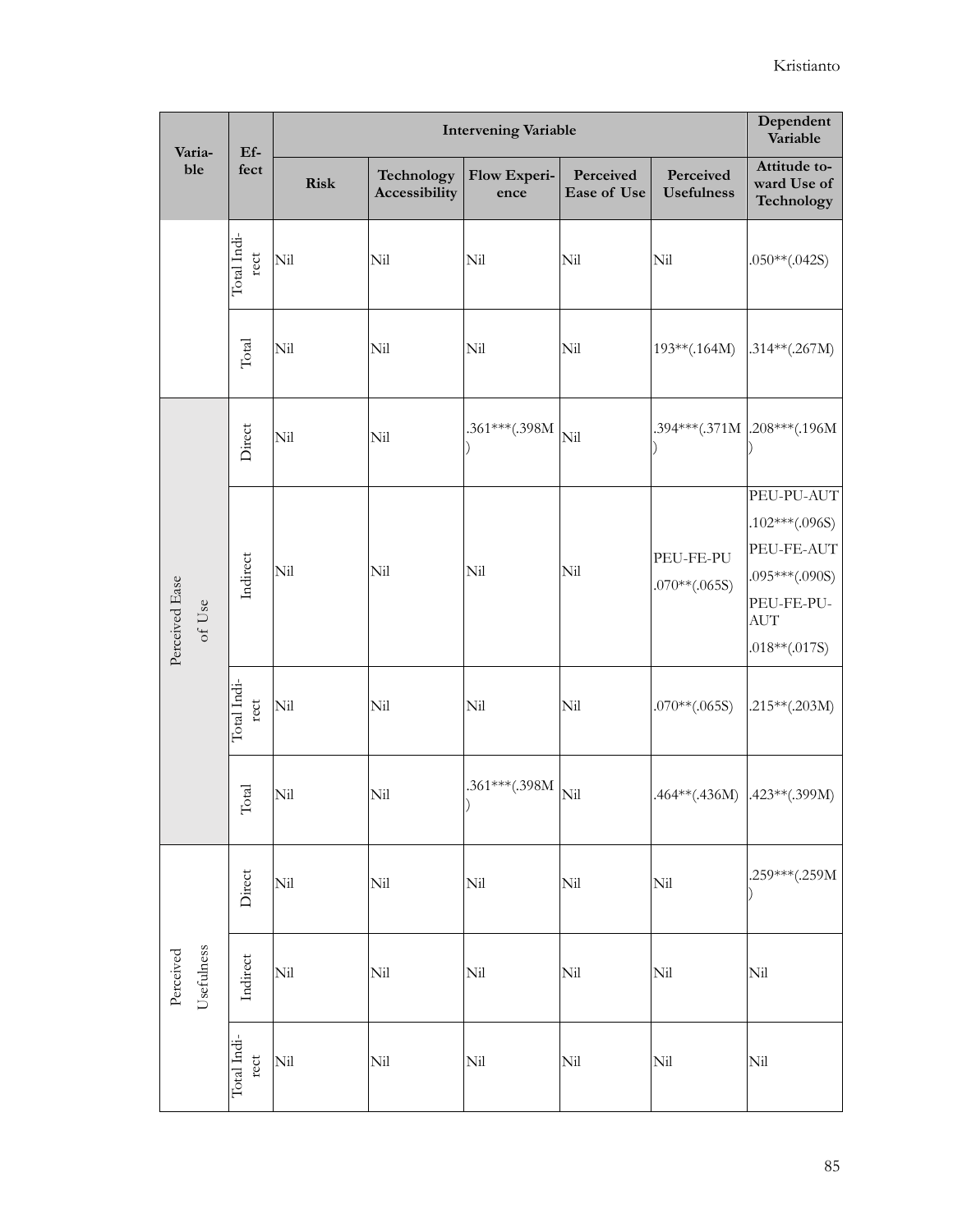#### Factors Affecting Social Network Use by Students in Indonesia

| Varia-<br>ble | $Ef-$ |             |                             | <b>Intervening Variable</b>                                                        |                                           |     | Dependent<br>Variable |
|---------------|-------|-------------|-----------------------------|------------------------------------------------------------------------------------|-------------------------------------------|-----|-----------------------|
|               | fect  | <b>Risk</b> | Technology<br>Accessibility | Perceived<br>Flow Experi-<br>Perceived<br><b>Usefulness</b><br>Ease of Use<br>ence | Attitude to-<br>ward Use of<br>Technology |     |                       |
|               | Total | Nil         | Nil                         | Nil                                                                                | Nil                                       | Nil | $.259***(.259M)$      |

From Table 8 it is seen that all of the effects are statistically significant at a level of 0.01 or less except for the direct effect of Perceived Peer Influence on Risk, which is not statistically significant at a level of 0.05 or less. Several variables only have indirect effects on Attitude toward Use of Technology (Technology Experience, Technology Self-Efficacy, Perceived Peer Influence, and Perceived Parent Influence) and some only have a direct effect on Attitude toward Use of Technology (Risk, Perceived Usefulness, and Technology Accessibility). Two variables (Perceived Ease of Use and Flow Experience) have both direct and indirect effects on Attitude toward Use of Technology. For Perceived Ease of Use the direct effect is less than the total of the indirect effects, and this emphasizes the important role of the two intervening variables (Flow Experience and Perceived Usefulness) as mediators in the effect of Perceived Ease of Use on Attitude toward Use of Technology. All of the total effects are positive except for the total effect of Perceived Peer Influence on Risk, Perceived Parent Influence on Attitude toward Use of Technology, and Risk Attitude toward Use of Technology. Even though some total effects are small, they are statistically significant (e.g., the total effect of Technology Experience on Attitude toward Use of Technology), and this highlights the need to focus on the magnitude and direction of effects rather than considering only their statistical significance.

In summary, the initial theoretical model had eleven constructs. Based on the data preparation that involved principal component factor analysis, it is found that the three indicators PE1, PE2, and PE3 for Perceived Enjoyment each loaded significantly onto the latent variable Attitude toward Use of Technology with three indicators AUT1, AUT2, and AUT3. Consequently, the variable Perceived Enjoyment and its associated hypothesis were removed from the theoretical model because its indicators actually measured Attitude toward Use of Technology. This process formed the modified theoretical model with ten constructs. By using SEM analysis, it is found that three direct effects are not statistically significant. Referred to the fit statistics for the modified theoretical model, these causal effects were removed from the modified model. Also, based on significant correlation coefficients it is noted that there are three plausible causal effects of Flow Experience, Technology Experience, and Technology Self-Efficacy on Attitude toward Use of Technology that may be added to the model. The one with the smallest value for Normed Chi-square (NC) was added to the final model.

## **DISCUSSION OF THE FINDINGS**

This section presents an interpretation of the total effects of each variable in the final model, a comparison of the findings of the study with those from previous studies, which motivated the development of the theoretical model (Figure 1), a discussion of new findings, and the practical implications of the findings.

#### INTERPRETATION OF TOTAL EFFECTS

Table 9 summarizes the total effects in the final model shown in Table 8.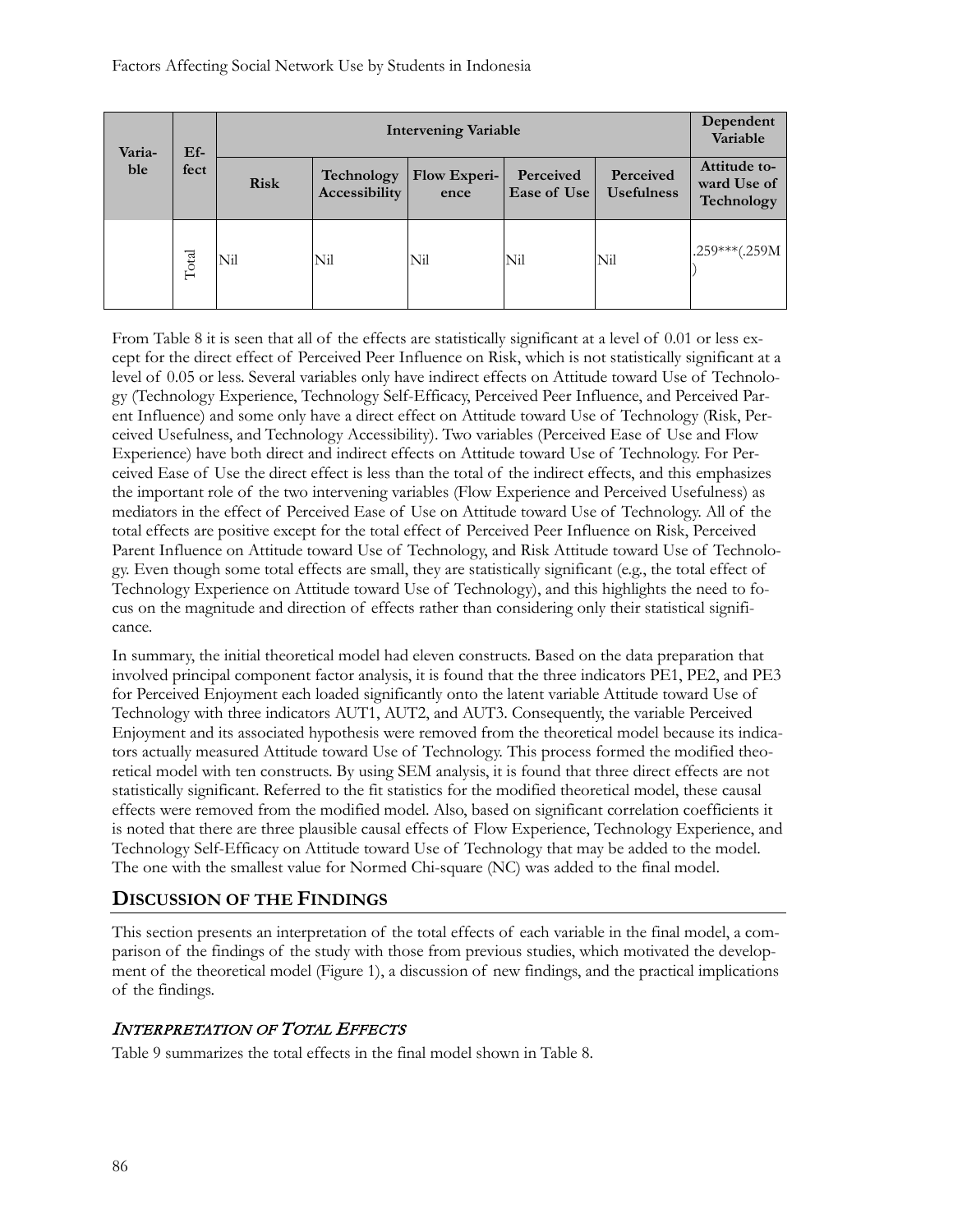| Variable    |                                    |                                       | Dependent                               |                                        |                                         |                                       |                                           |
|-------------|------------------------------------|---------------------------------------|-----------------------------------------|----------------------------------------|-----------------------------------------|---------------------------------------|-------------------------------------------|
|             |                                    | <b>Risk</b>                           | Flow Experi-<br>ence                    | <b>Perceived</b><br><b>Ease of Use</b> | <b>Perceived</b><br><b>Usefulness</b>   | Technology<br><b>Accessibility</b>    | Attitude to-<br>ward Use of<br>Technology |
|             | Technology<br>Self-efficacy        | Nil                                   | Positive, Me-<br>dium,<br>Only indirect | Positive,<br>Large,<br>Only direct     | Positive, Me-<br>dium,<br>Only indirect | Nil                                   | Positive, Me-<br>dium,<br>Only indirect   |
|             | Technology<br>Experience           | Nil                                   | Nil                                     | Nil                                    | Nil                                     | Positive, Me-<br>dium,<br>Only direct | Positive,<br>Small,<br>Only indirect      |
| Exogenous   | Perceived<br>Peer Influ-<br>ence   | Negative,<br>Small,<br>Only direct    | Nil                                     | Nil                                    | Nil                                     | Nil                                   | Positive,<br>Small,<br>Only indirect      |
|             | Perceived<br>Parent Influ-<br>ence | Positive, Me-<br>dium,<br>Only direct | Ni <sub>l</sub>                         | Nil                                    | Nil                                     | Nil                                   | Negative,<br>Small,<br>Only indirect      |
| Intervening | Risk                               | Nil                                   | Nil                                     | Nil                                    | Nil                                     | Nil                                   | Negative, Me-<br>dium,<br>Only direct     |
|             | Flow Experi-<br>ence               | Nil                                   | Nil                                     | Nil                                    | Positive, Me-<br>dium,<br>Only direct   | Nil                                   | Positive, Me-<br>dium,<br>Only indirect   |
|             | Perceived<br>Ease<br>of Use        | Nil                                   | Positive, Me-<br>dium,<br>Only direct   | Nil                                    | Positive, Me-<br>dium,<br>Only direct   | Nil                                   | Positive, Me-<br>dium,<br>Only indirect   |
|             | Perceived<br>Usefulness            | Nil                                   | Nil                                     | Nil                                    | Nil                                     | Nil                                   | Positive, Me-<br>dium,<br>Only direct     |
|             | Technology<br>Accessibility        | Nil                                   | Nil                                     | Nil                                    | Nil                                     | Nil                                   | Positive, Me-<br>dium,<br>Only direct     |

The discussion begins by considering effects on the dependent variable Attitude toward Use of Technology due to the other nine model variables. This is followed by considering other effects involving the intervening variables and the exogenous variables.

#### **The dependent variable (Attitude toward Use of Technology)**

Perceived Ease of Use has the largest positive effect on Attitude toward Use of Technology followed in order of magnitude by the five important medium effects of Flow Experience, Perceived Usefulness, Technology Self-efficacy, Risk, and Technology Accessibility. All these total effects on Attitude toward Use of Technology are positive except for the effect of Risk whereby as awareness of risk in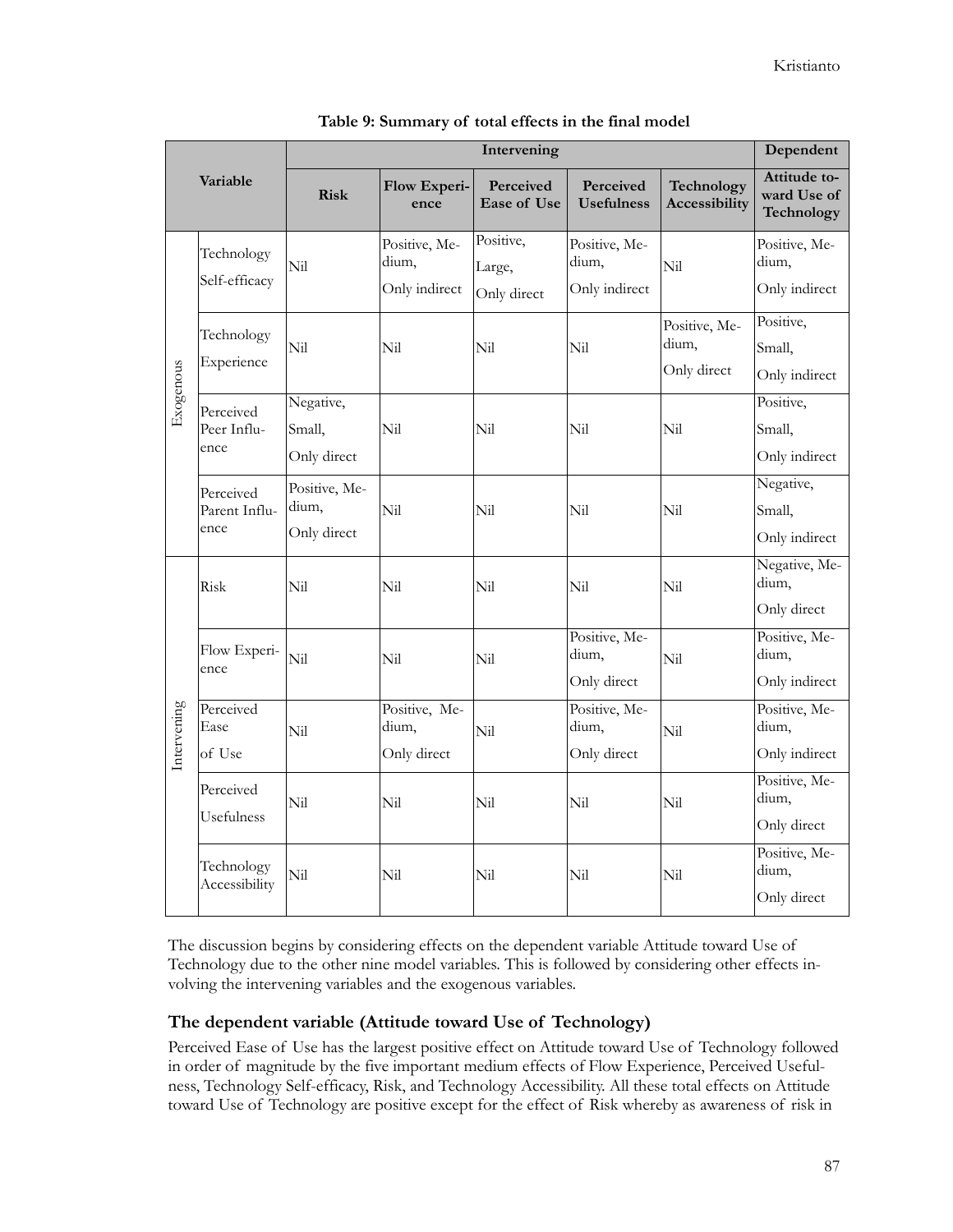using SNS increases the child's attitude becomes less positive. Also, it is noted in relation to the total effect due to Technology Accessibility that children have a relatively low capability of accessing or purchasing technologies from their own resources while adults generally have greater access to technologies. Consequently, for children effects due to Technology Accessibility are very dependent on resources provided by their parents. These six total effects on Attitude toward Use of Technology are followed in order of magnitude by three small relatively unimportant effects due to Technology Experience, Perceived Parent Influence, and Perceived Peer Influence.

Among these results, which are based on total effects and consequently include direct effects and indirect effects, there is general agreement with direct effects on Attitude toward Use of Technology reported in previous studies and introduced in the theoretical model caused by Perceived Ease of Use and Perceived Usefulness (Davis et al., 1989), Technology Accessibility (Zhang, 2010); Risk (Renny et al., 2013; T. Wang & Tseng, 2011); and Perceived Parent Influence (Karuppiah, 2014; W. Shin & Ismail, 2014).

## **Intervening variables**

Perceived Usefulness has an important positive effect on only Attitude toward Use of Technology. It is affected positively (in decreasing order of importance) by Perceived Ease of Use, Technology Selfefficacy, and Flow Experience.

Apart from the important effect of Perceived Ease of Use on Attitude toward Use of Technology, this intervening variable has important positive medium effects on Perceived Usefulness and Flow Experience. On the other hand, Perceived Ease of Use is positively influenced by only the exogenous variable Technology Self-Efficacy. Also, it is noted that the direct effect of Perceived Ease of Use on Attitude toward Use of Technology is less than the total of the indirect effects through the two intervening variables Perceived Usefulness and Flow Experience. This highlights the important mediation role played by these two variables in the influence of Perceived Ease of Use on Attitude toward Use of Technology.

Flow Experience has an important positive effect on Attitude toward Use of Technology and a positive medium effect on Perceived Usefulness. As noted above, Perceived Ease of Use has an important positive effect on Flow Experience, and Technology Self-efficacy has a slightly less but still important positive indirect effect.

Among these results, which are based on total effects and consequently include direct effects and indirect effects, there is general agreement with the direct effects reported in previous studies and introduced in the theoretical model caused by Perceived Ease of Use (Davis et al., 1989; Hsu & Lu, 2004), Technology Self-efficacy (Hong et al., 2013), and Flow Experience (Chang & Zhu, 2012; Ernst et al., 2013; Gao & Bai, 2014).

#### **Exogenous variables**

Technology Self-efficacy has important positive effects (in decreasing order of importance) on Perceived Ease of Use, Perceived Usefulness, Attitude toward Use of Technology, and Flow Experience. Technology Experience has a small unimportant effect on Attitude toward Use of Technology. However, it is the only determinant of Technology Accessibility with an important positive direct effect. As noted above for the effect of Technology Accessibility, it is recognized that children are dependent on parental involvement to a large extent for the resources associated with Technology Selfefficacy and Technology Experience.

Perceived Parent Influence only has a small unimportant indirect negative effect on Attitude toward Use of Technology but it has an important positive medium direct effect on Risk. The effect of Perceived Parent Influence on Risk means that the more parents want to know what their child does with SNS, tell their child not to do particular acts through SNS, and complain when their child does something with SNS that they don't like then the less likely it is that the child will believe that SNS is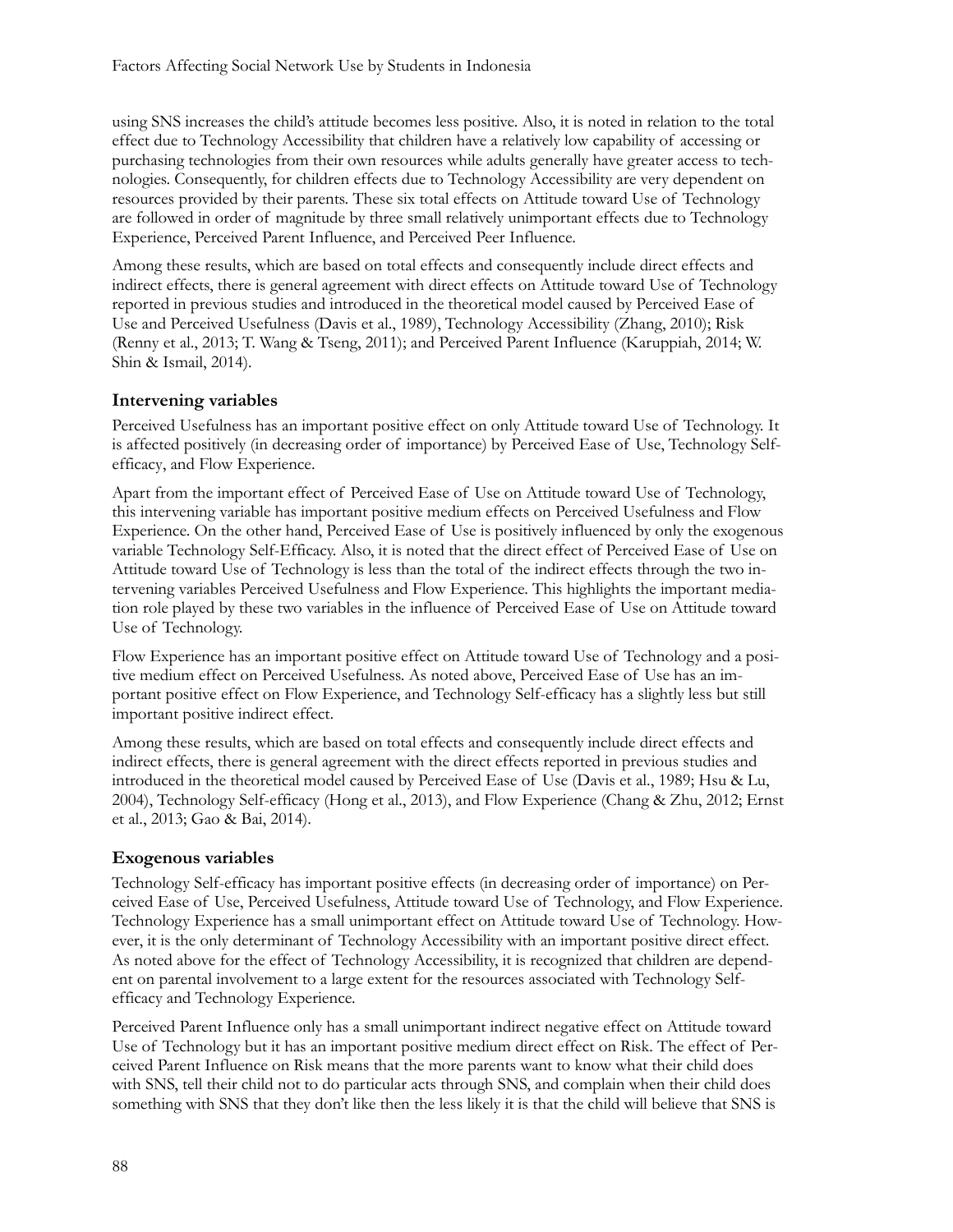a secure system, the SNS provider's promises and commitments are true, and chatting, uploading, and downloading images on SNS are secure. Perceived Peer Influence only has a small positive indirect effect on Attitude toward Use of Technology resulting from a small unimportant negative effect on the intervening variable Risk whereby other children tend to influence a child that using SNS does not involve any risks.

Among these results, which are based on total effects and consequently include direct effects and indirect effects, there is general agreement with the direct effects reported in previous studies and introduced in the theoretical model caused by Technology Self-efficacy (Hong et al., 2013), Technology Experience (Park & Lee, 2012), Perceived Parent Influence (Karuppiah, 2014; W. Shin & Ismail, 2014), and Perceived Peer Influence (W. Shin & Ismail, 2014).

#### COMPARISON WITH THE FINDINGS OF PREVIOUS STUDIES

Table 10 displays the decisions with respect to the research hypothesis for the study, which are concerned with only direct effects specifically derived from the previous studies referenced in Table 10. Section 1 includes hypothesis that were fully supported. Section 2 includes the only hypothesis for which there was no support. Section 3 includes hypothesis that were only partially supported. This means that although the hypothesized significant causal effect was not supported there was a significant correlation between the variables (Table A3) in the hypothesis with the same direction as the hypothesized causal effect.

|                | Hypothesis                                                                                                  | Reference                                                       |
|----------------|-------------------------------------------------------------------------------------------------------------|-----------------------------------------------------------------|
|                | Section 1: Supported by the Findings                                                                        |                                                                 |
| H2             | Perceived Ease of Use has a significant positive direct effect on Flow Experi-<br>ence                      | Hsu & Lu (2004)                                                 |
| H4             | Perceived Ease of Use has a significant positive direct effect on Perceived Use-<br>fulness                 | Davis et al. (1989)                                             |
| H <sub>5</sub> | Perceived Ease of Use has a significant positive direct effect on Attitude toward<br>Use of Technology      | Davis et al. (1989)                                             |
| H <sub>6</sub> | Technology Self-Efficacy has a significant positive direct effect on Perceived<br>Ease of Use               | Hong et al. (2013)                                              |
| H <sub>9</sub> | Technology Experience has a significant positive direct effect on Technology<br>Accessibility               | Park & Lee (2012)                                               |
| H10            | Technology Accessibility has a significant positive direct effect on Attitude to-<br>ward Use of Technology | Zhang (2010)                                                    |
| H11            | Perceived Usefulness has a significant positive direct effect on Attitude toward<br>Use of Technology       | Davis et al. (1989)                                             |
|                | H13 Perceived Parent Influence has a significant positive direct effect on Risk                             | W. Shin & Ismail (2014),<br>Karuppiah (2014)                    |
|                | H15 Risk has a significant negative direct effect on Attitude toward Use of Technol-<br>ogy                 | Wang & Tseng (2011),<br>Renny et al. (2013)                     |
|                | H16 Flow Experience has a significant direct effect on Perceived Usefulness                                 | Gao & Bai (2014),<br>Chang & Zhu (2012),<br>Ernst et al. (2013) |
|                | Section 2: Not Supported by the Findings                                                                    |                                                                 |
|                | H12 Perceived Peer Influence has a significant negative direct effect on Risk                               | W. Shin & Ismail (2014)                                         |

#### **Table 10: Decisions for the research hypothesis**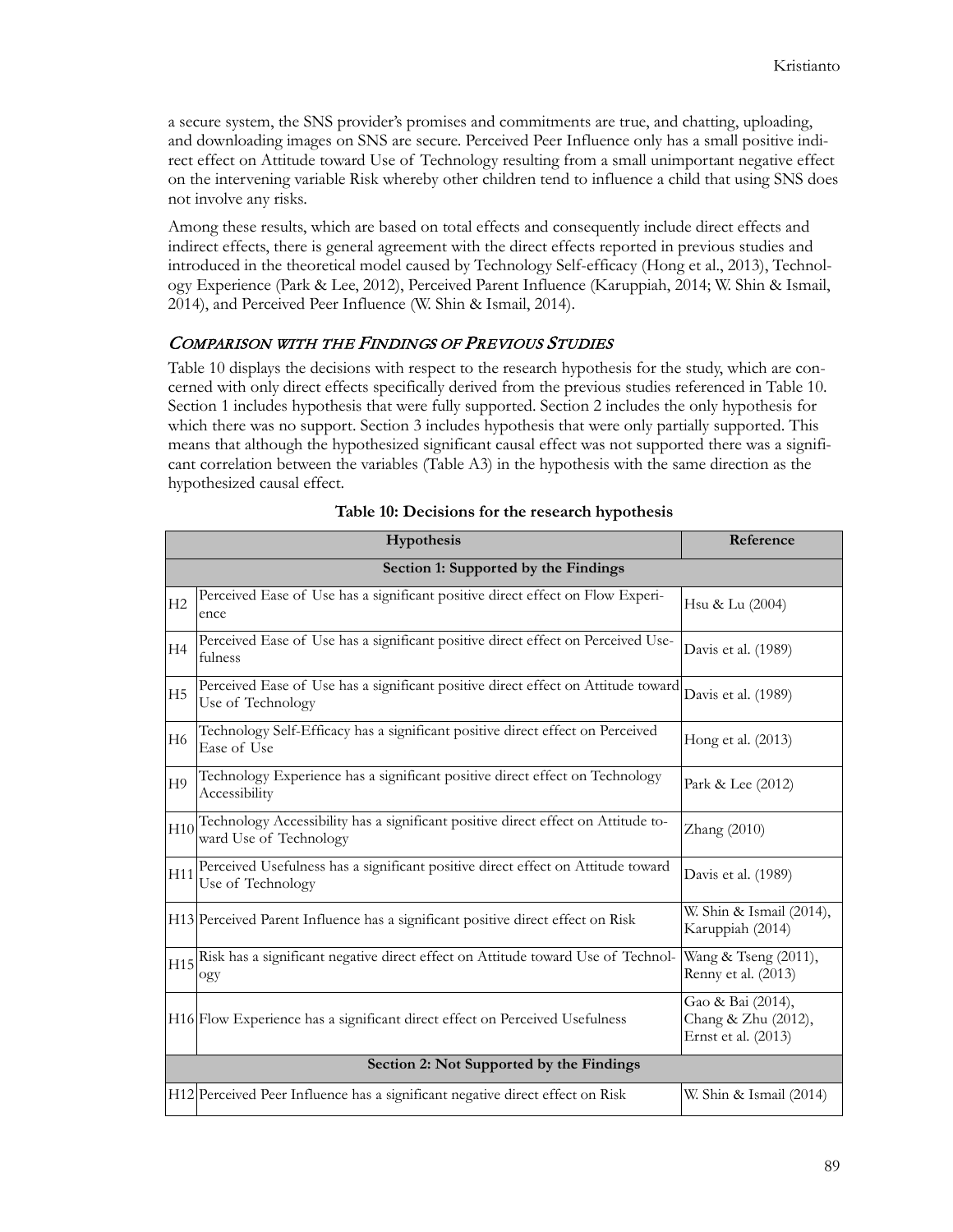|                 | Section 3: Partially Supported by the Findings                                                                  |                                              |                                     |  |  |  |
|-----------------|-----------------------------------------------------------------------------------------------------------------|----------------------------------------------|-------------------------------------|--|--|--|
|                 | <b>Hypothesis</b>                                                                                               | Reference                                    | Comment                             |  |  |  |
| IH <sub>7</sub> | Technology Self-Efficacy has a significant positive<br>direct effect on Perceived Usefulness                    | Hong et al. (2013)                           | Significant positive<br>correlation |  |  |  |
|                 | H14 Perceived Parent Influence has a significant negative<br>direct effect on Attitude toward Use of Technology | W. Shin & Ismail (2014),<br>Karuppiah (2014) | Significant negative<br>correlation |  |  |  |

**Note:** Perceived Enjoyment was deleted from the theoretical model because of unsatisfactory construct validity and consequently the three research hypothesis in Table 4 (H1, H3, and H8) were not able to be tested.

From Table 10 it is seen that the findings provided support for most of the findings in referenced previous studies. However, there were new findings.

#### NEW FINDINGS

Table 11 displays findings from the study shown in Table 8 and Table 10, which are not reported in previous studies and need to be validated in future studies.

|  |  |  | Table 11: New findings |
|--|--|--|------------------------|
|--|--|--|------------------------|

| <b>Explanation of new findings</b>                                                                                                                                   |
|----------------------------------------------------------------------------------------------------------------------------------------------------------------------|
| 1. Perceived Peer Influence does:                                                                                                                                    |
| (a) Not have a statistically significant direct effect on Risk.                                                                                                      |
| (b) Not have a statistically significant indirect effect on Attitude toward Use of Technology.                                                                       |
| (c) Not have a statistically significant correlation with Risk or Attitude toward Use of Technology.                                                                 |
| (d) Have a statistically significant positive correlation with Perceived Parent Influence.                                                                           |
| 2. Perceived Parent Influence does:                                                                                                                                  |
| (a) Not have a statistically significant direct effect on Attitude toward Use of Technology.                                                                         |
| (b) Have a statistically significant indirect negative effect on Attitude toward Use of Technology through the<br>mediation effect of Risk.                          |
| (c) Have a statistically significant negative correlation with Attitude toward Use of Technology.                                                                    |
| 3. Technology Self-Efficacy does:                                                                                                                                    |
| (a) Not have a statistically significant positive direct causal effect on Perceived Usefulness.                                                                      |
| (b) Have a statistically significant positive correlation with Perceived Usefulness.                                                                                 |
| (c) Have statistically significant indirect positive effects on Perceived Usefulness through the mediations effects<br>of Perceived Ease of Use and Flow Experience. |
| 4. Flow Experience has a statistically significant positive:                                                                                                         |

(a) Direct effect on Attitude toward Use of Technology.

(b) Correlation with Attitude toward Use of Technology

From the Table 11 it is seen that among these new findings many involve Perceived Peer Influence, Perceived Parent Influence, Risk, and Attitude toward Use of Technology. There was support for the finding by W. Shin and Ismail (2014) and Karuppiah (2014) that Perceived Parent Influence has a significant positive direct effect on Risk as well as the finding by T. Wang and Tseng (2011) and Renny et al. (2013) that Risk has a significant negative direct effect on Attitude toward Use of Technology. However, there was no support for a significant direct negative effect of Perceived Parent Influ-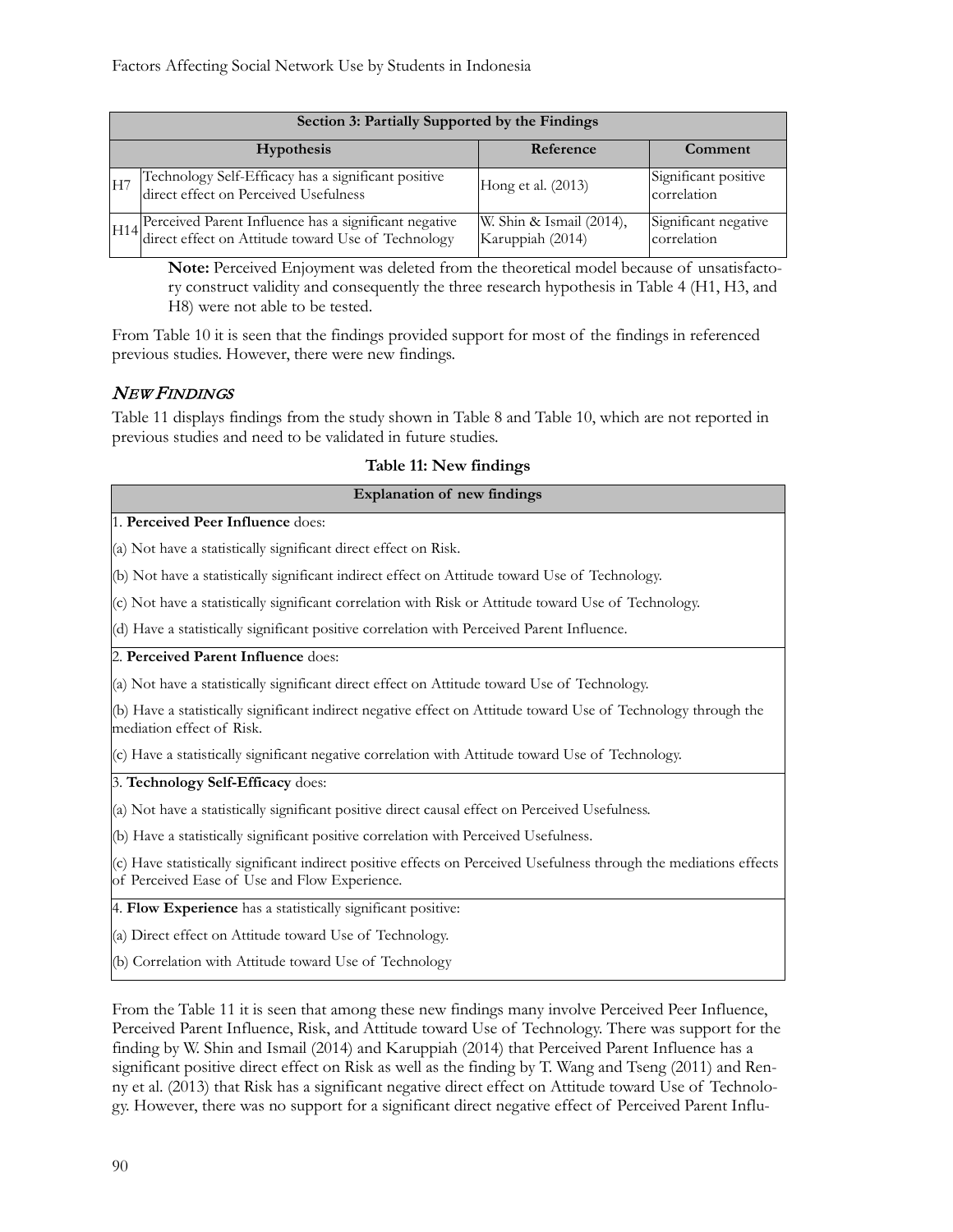ence on Attitude toward Use of Technology reported by W. Shin and Ismail (2014) and Karuppiah (2014). Instead, the effect of Perceived Parent Influence on Attitude toward Use of Technology was indirect, negative, and only small via the mediation role of Risk. However, from an analysis of correlation those children who experienced high levels of parental influence had less favorable attitudes towards SNS. This supports the finding by Lee (2015) that children in primary school grades 4, 5, or 6 are able to think critically and have a strong sense of fairness and right and wrong, and they do understand the advice given by parents and they can make informed judgments based on that advice. Consequently, if parents enquire into their children's activities on SNS and advise them on what to do on SNS, this advice is understood and causes the children to be aware of the risks of using SNS relating to security and the promises and commitments made by providers. This direct positive effect of parental influence on the child's awareness of the risks in using SNS is compatible with the collectivist nature of Indonesian society where the influence of parents on children is significant (Hofstede, 1990).

It might be assumed children in primary school grades 4, 5, or 6 will be strongly influenced by their peers. However, the finding by W. Shin and Ismail (2014) that Perceived Peer Influence has a significant negative direct effect on Risk was not supported. Instead, increasing the influence of peers caused only a small negative but not statistically significant decrease in the children's belief that there are risks in using SNS. In addition, even though the indirect effect of Perceived Peer Influence on Attitude toward Use of Technology via Risk was positive, it was only small and not statistically significant. Based on analysis of correlation the children who were most influenced by their peers were also strongly influenced by their parents. Lourenco et al. (2015) found that advice from older people influences adolescents and adults more than advice from their peers. They concluded that the perceived quality of the advice appears to determine how strongly it is followed with individuals preferring advisors who appear to be more credible. Thus, relying on advice from experts may provide a cognitive shortcut by "offloading" the evaluations that inform a decision. Consequently, although children in primary school grades 4, 5, or 6 may be influenced by their peers on issues related to social relationships and activities, peers are nowhere near as influential as parents when the issues concern awareness of the risks of using SNS and the formation of attitudes toward the use of SNS.

In summary, this study found that children's views about the risks associated with the use of SNS are strongly influenced by their parents but not their peers. Peers only have a small positive effect on a child's attitude towards the use of SNS but increased parental influence acted indirectly to reduce the children's positive attitudes to the use of SNS by increasing significantly their awareness of the extent to which using SNS may expose them to a dangerous situation. It is evident that parental involvement also plays an important role in providing support and resources that increase their children's levels of Technology Experience, Technology Accessibility, and Technology Self-Efficacy, and these effects do tend to encourage the children to have a positive attitude toward the use of SNS.

Flow Experience has a significant positive direct effect on Attitude toward Use of Technology, and children who experience high levels of Flow Experience also have a very positive Attitude toward Use of Technology. This new finding appears in the final model where Flow Experience has an important direct effect on Attitude toward Use of Technology in addition to its indirect effect through Perceived Usefulness. Once a child experiences increased flow experience, using SNS strengthens a positive attitude to the SNS both directly and indirectly by strengthening the child's perception that SNS is useful to him or her. In practice, this direct effect of Flow Experience on Attitude toward Use of Technology is similar to the indirect effect via Perceived Enjoyment reported by Gao and Bai (2014), Chang and Zhu (2012), and Ernst et al. (2013).

Technology Self-Efficacy does not have a statistically significant positive direct effect on Perceived Usefulness as proposed by Hong et al. (2013). However, it has statistically significant positive indirect effects on Perceived Usefulness through the mediation effects of Perceived Ease of Use and Flow Experience, which have not been reported in previous studies. Also, analysis of correlation (Table A3) showed that those children with strong beliefs in their capabilities to use SNS found SNS to be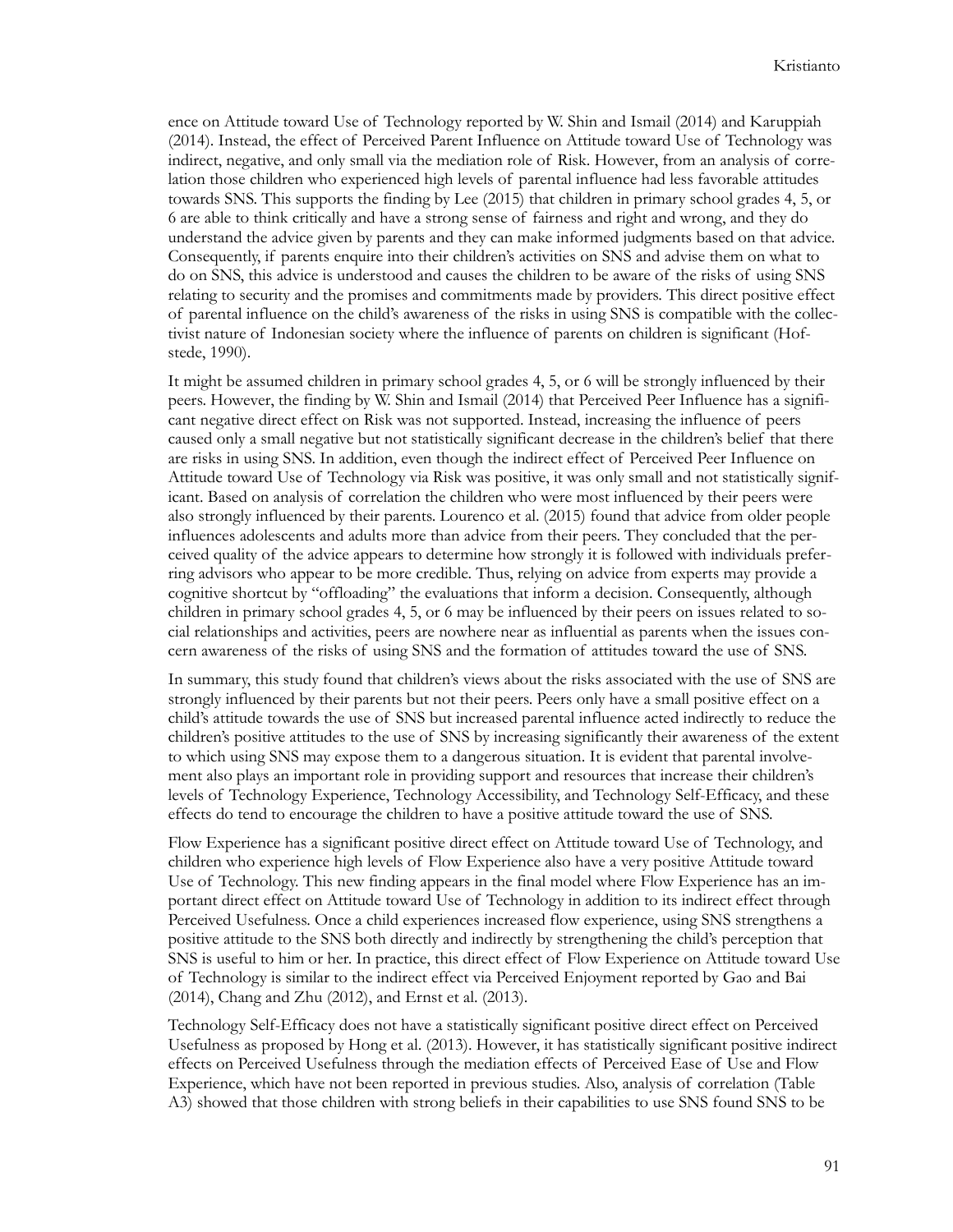very useful to them, which does partially support the statistically significant positive direct effect of Technology Self-Efficacy on Perceived Usefulness reported by Hong et al. (2013).

In summary, from a theoretical perspective, the findings of the study show that many of the constructs and their relationships, which were derived from previous studies, and incorporated in the theoretical model (Figure 1) were supported. However, new effects were found involving the influences of parents and peers on children's perceptions of the risks associated with using SNS as well as their overall attitude toward the use of SNS. Flow experience was found to be a very important direct influence on the children's attitudes to SNS. Flow Experience as well as perceptions of the usefulness of SNS is an important mediator in the effect of the ease of use of SNS and on the children's attitudes towards the use of SNS.

## PRACTICAL IMPLICATIONS OF THE FINDINGS

From a practical perspective, the results in Table 8 enable a hierarchy of practical objectives and associated actions, to be proposed, which are aimed at the primary objective of increasing a positive attitude toward the use of SNS among children. This hierarchy of objectives and actions is presented in Table 12, where the actions are organized in an order of decreasing effect on the objectives, and the model variable associated with each action or objective is identified. In order to focus on the objectives and actions of primary importance the actions associated with small effects in the final model are not included.

| <b>Objectives</b>                                                                                            | <b>Actions</b>                                                                                                  | <b>Model Variable</b>       |
|--------------------------------------------------------------------------------------------------------------|-----------------------------------------------------------------------------------------------------------------|-----------------------------|
|                                                                                                              | 1. Ensure that the use of SNS is free of effort.<br>See Secondary Objective 1.                                  | Perceived Ease<br>of Use    |
|                                                                                                              | 2. Ensure that SNS users have a holistic experi-<br>ence of total involvement. See Secondary Objective<br>2.    | Flow Experi-<br>ence        |
| Primary Objective:<br>Increase the extent to which a child has a<br>favorable evaluation or appraisal of SNS | 3. Ensure that the user feels that the SNS is use-<br>ful for achieving their purpose Secondary Objective<br>3. | Perceived Use-<br>fulness   |
| (Attitude toward Use of Technology).                                                                         | 4. Ensure that users feel that they have the tech-<br>nical capability to use SNS.                              | Technology<br>Self-Efficacy |
|                                                                                                              | 5. Ensure that users feel that the use of the SNS<br>is free from risk. See Secondary Objective 4.              | Risk                        |
|                                                                                                              | 6. Ensure that users have relatively inexpensive<br>access to the SNS. Secondary Objective 5.                   | Technology<br>Accessibility |
| Secondary Objective 1:                                                                                       | 1.1 Ensure that users feel that they have the                                                                   | Technology                  |
| Ensure that the use of SNS is free of effort<br>(Perceived Ease of Use)                                      | technical capability to use SNS.                                                                                | Self-Efficacy               |
| Secondary Objective 2:                                                                                       | 2.1 Ensure that the use of SNS is free of effort.<br>See Secondary Objective 1.                                 | Perceived Ease<br>of Use    |
| Ensure that SNS users have a holistic expe-                                                                  |                                                                                                                 |                             |
| rience of total involvement (Flow Experi-<br>ence)                                                           | 2.2 Ensure that users feel that they have the<br>technical capability to use SNS.                               | Technology<br>Self-Efficacy |

| Table 12: Practical objectives and actions to form a positive attitude toward the use of SNS |  |  |  |
|----------------------------------------------------------------------------------------------|--|--|--|
|----------------------------------------------------------------------------------------------|--|--|--|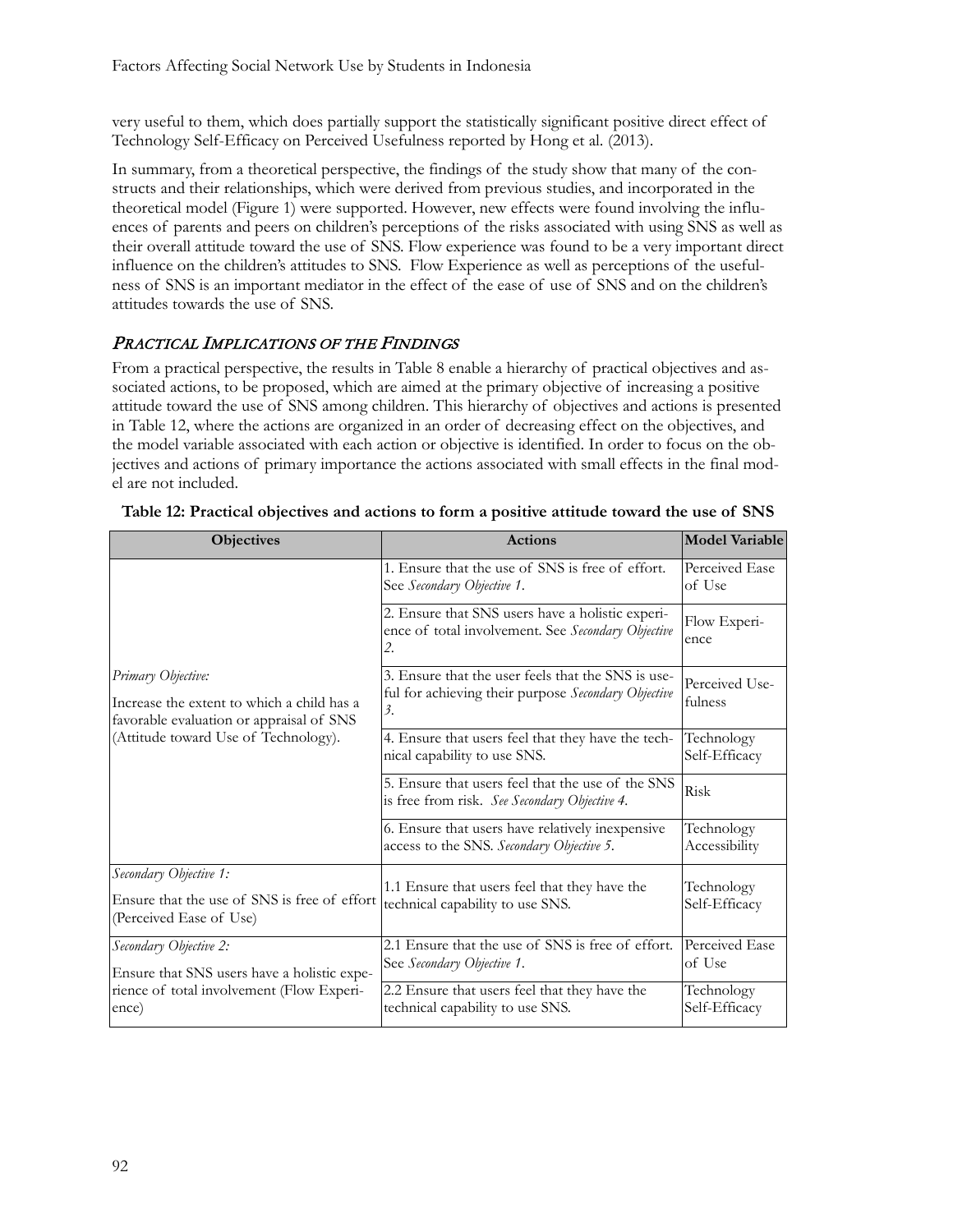| <b>Objectives</b>                                                                                     | <b>Actions</b>                                                                                                                                       | Model Variable                  |
|-------------------------------------------------------------------------------------------------------|------------------------------------------------------------------------------------------------------------------------------------------------------|---------------------------------|
| Secondary Objective 3:                                                                                | 3.1 Ensure that the use of SNS is free of effort.<br>See Secondary Objective 1.                                                                      | Perceived Ease<br>of Use        |
| Ensure that the user feels that the SNS is<br>useful for achieving their purpose (Per-                | 3.2 Ensure that users feel that they have the<br>technical capability to use SNS.                                                                    | Technology<br>Self-Efficacy     |
| ceived Usefulness).                                                                                   | 3.3 Ensure that SNS users have a holistic experi-<br>ence of total involvement. See Secondary Objective<br>2.                                        | Flow Experi-<br>ence            |
| Secondary Objective 4:<br>Ensure that users feel that the use of the<br>SNS is free from risk (Risk). | 4.1 Change the current influence by parents to<br>one whereby children are influenced by parents<br>to believe that SNS are relatively free of risk. | Perceived Par-<br>ent Influence |
| Secondary Objective 5:<br>access to the SNS (Technology Accessibil-<br>ity).                          | Ensure that users have relatively inexpensive 5.1 Ensure that users have the knowledge and<br>skills related to the use of SNS.                      | Technology<br>Experience        |

**Note:** If the primary objective was to discourage children's attitude to the use of SNS then the opposite actions and objectives would be specified.

In relation to the actions specified in Table 12, it is possible to suggest some of the practical means by which these actions may be executed, and these are summarized in Table 13.

| <b>Actions (Related Variables)</b>                                                                                   | <b>Means of Executing Actions</b>                                                                                                                                                                                             |  |  |  |  |  |
|----------------------------------------------------------------------------------------------------------------------|-------------------------------------------------------------------------------------------------------------------------------------------------------------------------------------------------------------------------------|--|--|--|--|--|
| 1. Increase the parents' understandings and tech-                                                                    | 1.1 Organize free seminars for parents about technology<br>understanding and usage.                                                                                                                                           |  |  |  |  |  |
| the risks associated with SNS usage.<br>(Perceived Parent Influence, Risk, and Attitude to-                          | nology experience to better influence children about 1.2 Organize technology exhibition and invite parents to<br>attend for free. Make the goal is to increase a parent's un-<br>derstanding about technology, not the sales. |  |  |  |  |  |
| ward Use of Technology)                                                                                              | 1.3 Set up free online assistance for parents to solve their<br>technology-related problems and questions.                                                                                                                    |  |  |  |  |  |
| 2. Provide hardware and software at home to let                                                                      | 2.1 Offer attractive sales bundling with cheap and afforda-<br>ble price for family.                                                                                                                                          |  |  |  |  |  |
| children easily access SNS.<br>(Technology Self-Efficacy, Technology Accessibility,                                  | 2.2 Donate hardware and software to schools, so children<br>may try to use technology at schools.                                                                                                                             |  |  |  |  |  |
| and Technology Experience)                                                                                           | 2.3 Organize children-friendly technology exhibition to<br>attract children to come and try technology.                                                                                                                       |  |  |  |  |  |
| 3. Provide children-friendly hardware and software<br>to increase children's SNS experience.                         | 3.1 Develop games about children-friendly technology<br>usage to attract children's curiosity.                                                                                                                                |  |  |  |  |  |
| (Technology Experience and Technology Self-<br>Efficacy)                                                             | 3.2 Organize competitions for children about SNS usage.                                                                                                                                                                       |  |  |  |  |  |
| 4. Provide cheaper and attractive technologies to<br>increase accessibility and children's interest so that          | 4.1 Gather children's opinions and expectations about<br>SNS.                                                                                                                                                                 |  |  |  |  |  |
| they are attracted to use SNS.<br>(Technology Self-Efficacy, Technology Accessibility,<br>and Technology Experience) | 4.2 Develop cheap-children-friendly hardware and soft-<br>ware with simple-attractive functions, not complicated<br>functions.                                                                                                |  |  |  |  |  |

**Table 13: Practical means associated with actions in Table 12**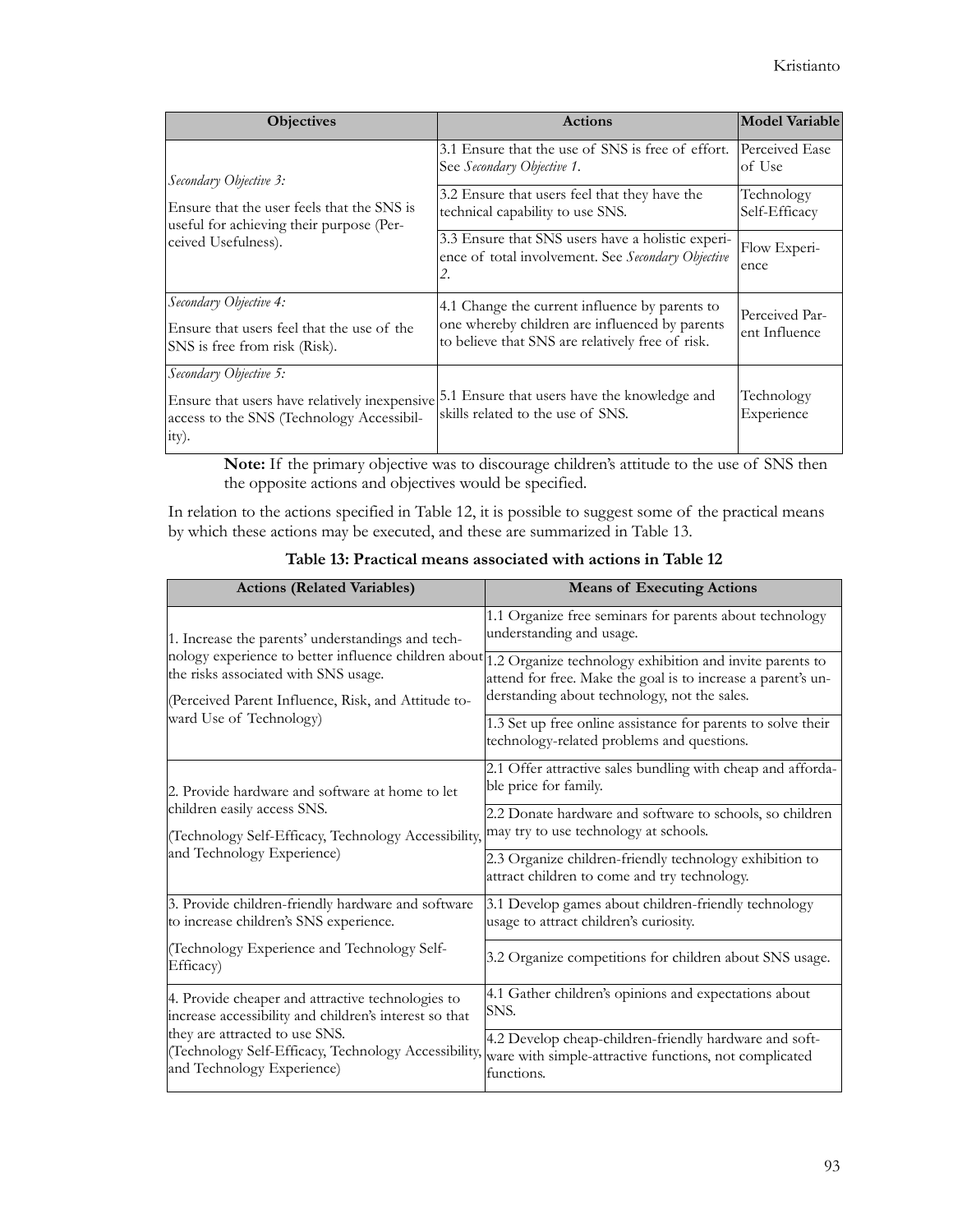## **CONCLUSION**

The findings of the study identified six important factors that influence the attitudes of children to the use of SNS (Perceived Ease of Use, Flow Experience, Perceived Usefulness, Technology Selfefficacy, Risk, and Technology Accessibility) followed by three less important effects due to Technology Experience, Perceived Parent Influence, and Perceived Peer Influence. It is noted that the six important influences on the attitudes of children to the use of SNS support findings reported in previous studies and in particular the importance of the basic TAM constructs (Perceived Ease of Use and Perceived Usefulness). Also, the study has reported on indirect as well as direct effects among model variables. This has highlighted several findings concerned with indirect effects, which are not commonly reported in previous studies (see Tables 8, 9, and 11).

Different from the findings in some previous studies (e.g., Karuppiah, 2014; Renny et al., 2013; W. Shin & Ismail, 2014; Wang & Tseng, 2011) the direct and indirect effects on children's attitudes to the use of SNS due to parents and peers are less important. Instead, as reported by W. Shin and Ismail (2014) and Karuppiah (2014) the main effect of parental influence is to increase children's awareness of the risks associated with using SNS. On the other hand, peer influence has only a small insignificant effect of decreasing children's awareness of the risks associated with using SNS. This contrast between the effects of parent and peer influences on the awareness of risk may be explained by the finding by Lourenco et al. (2015) that advice from older people influences younger people more than advice from their peers because of a preference for quality advice from those who appear to be more credible or expert. Consequently, although children in primary school grades 4, 5, or 6 may be influenced by their peers for issues related to social relationships and activities, peers are nowhere near as influential as parents when the issues concern awareness of the risks of using SNS and the formation of attitudes toward the use of SNS. In addition, analysis of correlations supported these findings related to causal effects and showed that the children experiencing high levels of parental influence also experienced high levels of peer influence. The children experiencing high levels of parental influence were very aware of the risks of using SNS and expressed less positive attitudes to the use of SNS while peer influence was not significantly correlated with either awareness of risk or attitude to the use of SNS.

There are other issues related to the influence of parents that are implicit in the findings. It may be assumed that the parents of these young children are also users of SNS and consequently it is unlikely that parental influence would be such that it strongly discouraged children to use SNS. Instead, as the findings suggest it is more likely that parents would want their children to use SNS but with full awareness of the risks. The children are very dependent on their parents for support and resources associated with their use of SNS and so parents were influential in the positive influences on children's attitudes toward using SNS due to the factors of Technology Self-efficacy, Technology Accessibility, and Technology Experience.

There are limitations on the study. Measures for the latent variable Perceived Enjoyment coincided with the measures for the variable Attitude toward Use of Technology, and so Perceived Enjoyment was deleted from the theoretical model. Although, according to Davis et al. (1992), this is a common result, it is suggested that the relationship between these two variables be investigated in further studies. This appears to be the first study of this kind conducted with primary school children in the context of urban areas in Indonesia. A sampling frame was not available and so a purposive sampling method was used to select a sample of children from five cites (Semarang, Solo, Boyolali, Klaten, and Jakarta). Indonesia is a large archipelago with thousands of islands and so the external validity of the findings may be questioned and it is strongly recommended that the study be repeated using samples from schools in other urban areas. According to Lee (2015) children in the primary school grades 4, 5, and 6 in this study are able to complete complex questionnaires. The questionnaire was administered very carefully ensuring that first hand guidance was readily available to children as they worked through the questionnaire, and it is not expected that the age of the children or the administration of the questionnaire has posed any serious limitations on the findings. Despite limitations it is expected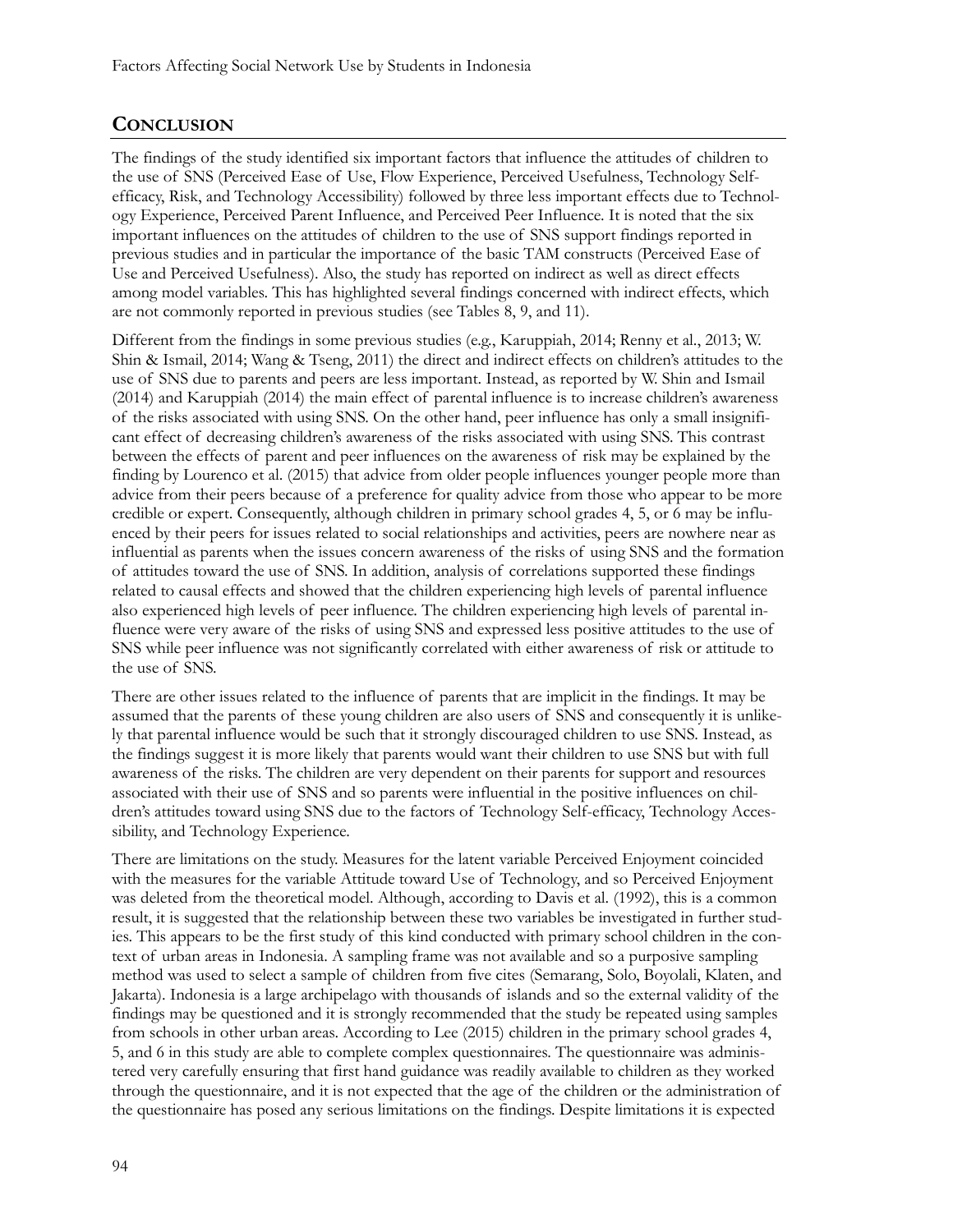that the findings contribute to a theoretical understanding of the factors that influence children's attitude toward the use of SNS, especially with regard to parent and peer influences on children's use of SNS. Also, the findings are expected to provide practical insights as to how children's attitudes to the use of SNS may be improved. The findings are of particular interest to parents and those involved in the social and educational development of children at present and in a future where it is expected that SNS will play an increasingly important role. The findings are of practical relevance to those who are responsible for the provision, development, and operation of SNS.

There are a number of related studies that could be done in the future including studies that enable comparisons between rural and urban students, that involve different age groups (e.g., adolescents and young and old adults), that enable comparisons between male and female subjects, and that incorporate specific cultural characteristics of Indonesian society and enable cross cultural comparisons.

#### **ACKNOWLEDGEMENT**

The author gratefully acknowledges the support for this research from the Post-Graduate Education Scholarship (2014-2017) of the Ministry of Research, Technology and Higher Education of the Republic of Indonesia as well as support from Satya Wacana Christian University, Indonesia.

#### **REFERENCES**

- Ai, F., Comfort, L., Dong, Y., & Znati, T. (2015). A dynamic decision support system based on geographical information and mobile social networks: A model for tsunami risk mitigation in Padang, Indonesia. *Journal of Safety Science, 90*, 62-74.
- Ajzen, I. (1991). The theory of planned behavior. *Journal of Organizational Behavior and Human Decision Processes, 50*, 179-211.
- Alvarez, M., Torres, A., Rodrigues, E., Padilla, S., & Rodrigo, M. (2013). Attitudes and parenting dimensions in parents' regulation of internet use by primary and secondary school children. *Journal of Computers & Education, 67*, 69-78.
- Al-Debei, M., Al-Lozi, E., & Papazafeiropoulou, A. (2013). Why people keep coming back to Facebook: Explaining and predicting continuance participation from an extended theory of planned behavior perspective. *Journal of Decision Support Systems, 55*(1), 43-54.
- APJII. (2015). Profil Pengguna Internet Indonesia 2014 [Indonesian internet users profile 2014]. Retrieved March 21, 2016, from [http://puskakomui.or.id/publikasi/rilis](http://puskakomui.or.id/publikasi/rilis-pers-hasil-survey-profil-pengguna-internet-di-indonesia-2014-oleh-apjii-bekerja-sama-dengan-pusat-kajian-komunikasi-universitas-indonesia.html)-pers-hasil-survey-profil-pengguna-internetdi-indonesia-2014-oleh-apjii-bekerja-sama-dengan-pusat-kajian-komunikasi-universitas-[indonesia.html](http://puskakomui.or.id/publikasi/rilis-pers-hasil-survey-profil-pengguna-internet-di-indonesia-2014-oleh-apjii-bekerja-sama-dengan-pusat-kajian-komunikasi-universitas-indonesia.html)
- Barbovschi, M., Macháčková, H., & Ólafsson, M. (2015). underage use of social network sites: It's about friends. *Journal of Cyberpsychology, Behavior, and Social Networking, 18*(6), 328-332.
- Bassell, K. (2010). Social media and the implications for nursing faculty mentoring: A review of the literature. *Journal of Teaching and Learning in Nursing*, *5*(4), 143-148.
- Bollen, K. A. (1989). *Structural equations with latent variables.* New York: Wiley.
- Chang, Y., & Zhu, D. (2012). The role of perceived social capital and flow experience in building users' continuance intention to social networking sites in China. *Journal of Computers in Human Behavior, 28*(3), 995-1001.
- Clifton, A., Goodall, D., Ban, S., & Birks, E. (2013). New perspectives on the contribution of digital technology and social media use to improve the mental wellbeing of children and young people: A State-of-the-art review. *Journal of Neonatal, Paediatric, and Child Health Nursing, 16*(1), 19-26.
- Cohen, J. (1988). *Statistical power analysis for the behavioral sciences* (2nd ed.). New Jersey: Lawrence Erlbaum Associates.
- Cohen, J., & Cohen, P. (1983). *Applied multiple regression / Correlation analysis for the behavioral sciences* (2nd ed.). New Jersey: Lawrence Erlbaum Associates.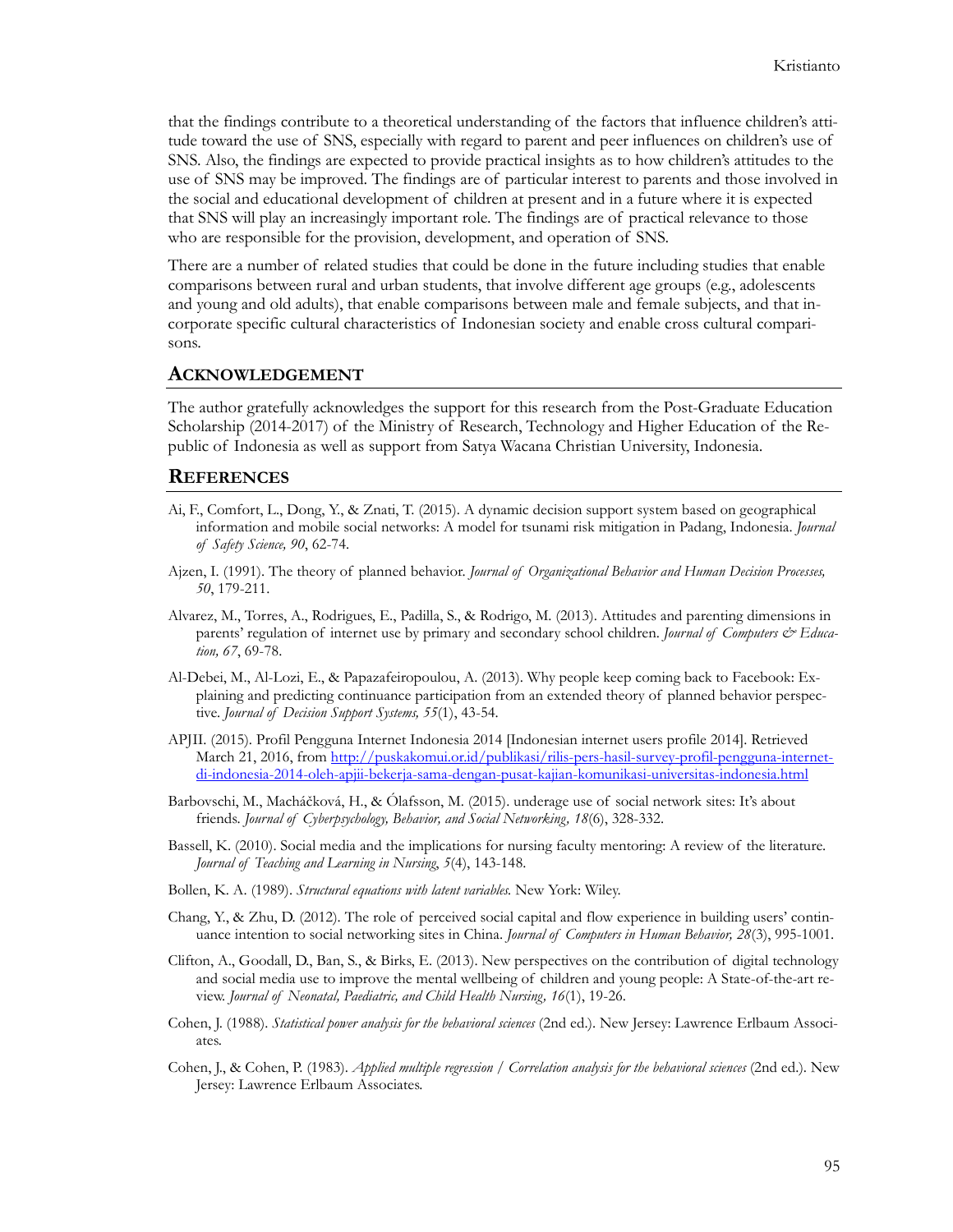- Davis, F. (1989). Perceived usefulness, perceived ease of use, and user acceptance of information technology. *Information Systems Journal, 13*, 319-340.
- Davis, F., Bagozzi, R., & Warshaw, P. (1989). User acceptance of computer technology: A comparison of two theoretical models. *Journal of Management Science, 35*(8), 982-1003.
- Davis, F., Bagozzi, R., & Warshaw, P. (1992). Extrinsic and intrinsic motivation to use computers in the workplace. *Journal of Applied Social Psychology, 22*(14), 1111-1132.
- De-Miguel-Molina, M., Oltra-Gutiérrez, J., & Sarabdeen, J. (2010). An exploratory study on the privacy of children's images in Spain's most widely used social network sites (Tuenti and Facebook). *Journal of International Review of Law, Computers & Technology, 24*(3), 277-285.
- Endestad, T., Heim, J., Kaare, B., Torgersen, L., & Brandtzaeg, P. (2011). Media user types among young children and social displacement. *Journal of Nordicom Review, 32*(1), 17-30.
- Erlin, Fitri, T. A., & Susandri. (2015). Using social networks: Facebook usage at the Riau College Students. *Journal of Procedia Computer Science, 59*(2015), 559-566.
- Ernst, C., Pfeiffer, J., & Rothlauf, F. (2013). *Hedonic and utilitarian motivations of social network site adoption*. Mainz, Germany: Johannes Gutenberg University, Working Papers in Information Systems and Business Administration.
- Gao, L., & Bai, X. (2014). An empirical study on continuance intention of mobile social networking services Integrating the IS success model, network externalities and flow theory. *Asia Pacific Journal of Marketing and Logistics, 26*(2), 168-189.
- Gazali, E. (2014). Learning by clicking: An experiment with social media democracy in Indonesia. *Journal of International Communication Gazette, 76*(4-5), 425-439.
- George, D., & Mallery, P. (2003). *SPSS for Windows step by step: A simple guide and reference. 11.0 update*. Boston: Allyn and Bacon.
- Guarnacci, U. (2016). Joining the dots: Social networks and community resilience in post-conflict, post-disaster Indonesia. *International Journal of Disaster Risk Reduction, 16*, 180-191.
- Hamm, M., Shulhan, J., Williams, G., Milne, A., Scott, S., & Hartling, L. (2014). A systematic review of the use and effectiveness of social media in child health. *Journal of BMC Pediatrics, 14*(1), 138-153.
- Hofstede, G. (1990). *Cultural dimensions*. Retrieved March 21, 2016, from www.geert-[hofstede.com](http://www.geert-hofstede.com/)
- Hong, J., Hwang, M., Ting, T., Tai, K., & Lee, C. (2013). The innovativeness and self-efficacy predict the acceptance of using iPad2 as a green behavior by the government's top administrators. *The Turkish Online Journal of Educational Technology, 12*(2), 313-320.
- Hsiao, K. (2011). Why internet users are willing to pay for social networking services. *Journal of Online Information Review, 35*(5), 770-788.
- Hsu, C., & Lu, H. (2004). Why do people play online games? An extended TAM with social influences and flow experience. *Journal of Information & Management*, 41, 853-868.
- Israel, G. D. (2013). *Determining sample size*. Retrieved December 20, 2014, fro[m https://edis.ifas.ufl.edu/pd006](https://edis.ifas.ufl.edu/pd006)
- Karuppiah, N. (2014). Computer habits and behaviors among young children in Singapore. *Journal of Early Child Development and Care, 185*(3), 393-408.
- Kline, R. B. (2005). *Principles and practice of structural equation modeling*. London: Guilford Press.
- KomInfo. (2014). *Pengguna Internet di Indonesia Capai 82 Juta* [Indonesian internet users reach 82 million]. Retrieved March 21, 2016, from [http://kominfo.go.id/index.php/content/detail/3980/Kemkominfo%3A+Pengguna+Internet+di+Indon](http://kominfo.go.id/index.php/content/detail/3980/Kemkominfo%3A+Pengguna+Internet+di+Indonesia+Capai+82+Juta/0/berita_satker#.Vj27mrcrLIV) [esia+Capai+82+Juta/0/berita\\_satker#.Vj27mrcrLIV](http://kominfo.go.id/index.php/content/detail/3980/Kemkominfo%3A+Pengguna+Internet+di+Indonesia+Capai+82+Juta/0/berita_satker#.Vj27mrcrLIV)
- Ku, Y., Chen, R., & Zhang, H., (2013). Why do users continue using social networking sites? An exploratory study of members in the United States and Taiwan. *Information & Management Journal*, 50(7), 571-581.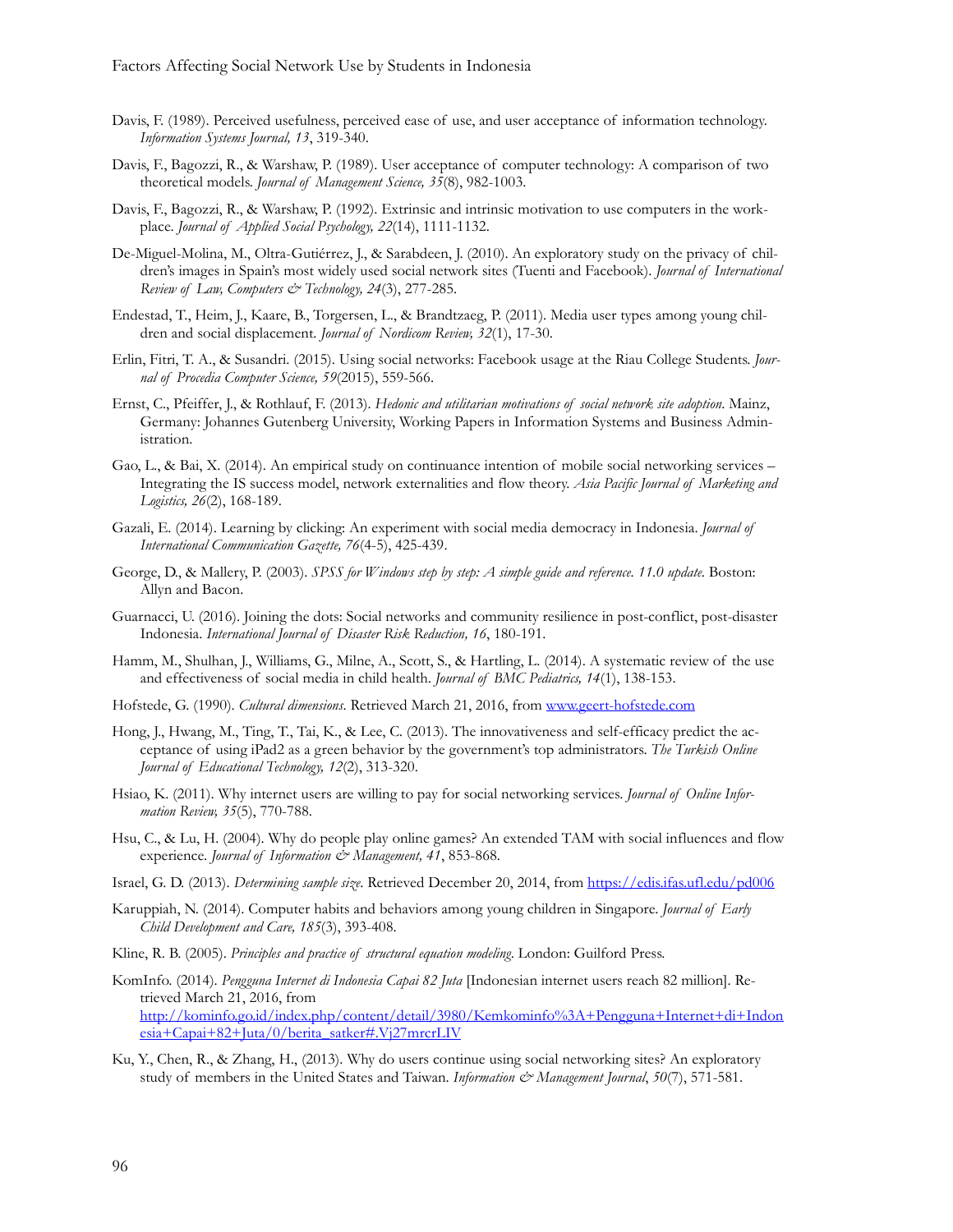- Kwon, O., & Wen, Y. (2010). An empirical study of the factors affecting social network service use. *Journal of Computers in Human Behavior*, *26*(2), 254-263.
- Lee, K. (2015). *Your 9-year-old child: Cognitive development*. Retrieved March 21, 2016, from [http://childparenting.about.com/od/schoollearning/a/Your](http://childparenting.about.com/od/schoollearning/a/Your-9-Year-Old-Child-Cognitive-Development.htm)-9-Year-Old-Child-Cognitive-[Development.htm](http://childparenting.about.com/od/schoollearning/a/Your-9-Year-Old-Child-Cognitive-Development.htm)
- Lewis, M. (2005). The child and its family: The social network model. *Human Development, 48*(1-2), 8-27.
- Lim, M. (2013). Many clicks but little sticks: Social media activism in Indonesia. *Journal of Contemporary Asia, 43*(4), 636-657.
- Livingstone, S. (2014). Developing social media literacy: How children learn to interpret risky opportunities on social network sites. *Journal of Communications, 39*(3), 283-303.
- Lourenco, F., Decker, J., Pedersen, G., Dellarco, D., Casey, B., & Hartley, C. (2015). Consider the source: Adolescents and adults similarly follow older adult advice more than peer advice. *Plos One.* DOI: 10.1371/journal.pone.0128047
- Lwin, M., Miyazaki, A., Stanaland, A., & Lee, E. (2012). Online usage motive and information disclosure for preteen children. *Journal of Young Consumers, 13*(4), 345-356.
- Maharani, W., & Gozali, A. (2015). Collaborative social network analysis and content-based approach to improve the marketing strategy of SMEs in Indonesia. *Journal of Procedia Computer Science, 59*(2015), 373-381.
- Neuman, W. L. (2006). *Social research methods, qualitative and quantitative approaches* (6th ed.). Boston: Allyn and Bacon.
- Park, C., & Lee, J. (2012). Factors influencing the accessibility of online social game. *IEEE Symposium on E-Learning, E-Management, and E-Services* (pp.1-4). Kuala Lumpur, Malaysia: Grand Seasons Hotel.
- Praveena, K., & Thomas, S. (2013). Continuance intention to use Facebook: Role of perceived enjoyment and trust. *the International Journal of Business & Management, 1*(6), 26-32.
- Predrag, K. (2014). Engagement factors in social media experience. *1st International Scientific Conference on ICT and E-Business related Research* (209-212). Belgrade: Singidunum University.
- Pruet, P., Ang, C., & Farzin, D. (2014). Understanding tablet computer usage among primary school students in underdeveloped areas: Students' technology experience, learning styles and attitudes. *Journal of Computers in Human Behavior, 55*, 1131-1144.
- Renny, Guritno, S., & Siringoringo, H. (2013). Perceived usefulness, ease of use, and attitude towards online shopping usefulness towards online airlines ticket purchase. *Procedia – Social and Behavioral Sciences, 81*:212- 216.
- Shen, A., Cheung, C., Lee, M., & Chen, H. (2011). How social influence affects we-intention to use instant messaging: The moderating effect of usage experience. *Journal of Information Systems Frontiers, 13*(2), 157- 169.
- Shin, D., & Shin, Y. (2011). Why do people play social network games?. *Journal of Computers in Human Behavior, 27*(2), 852-861.
- Shin, W., & Ismail, N. (2014). Exploring the role of parents and peers in young adolescents' risk taking on social networking sites. *Journal of Cyber Psychology, Behavior, and Social Networking, 17*(9), 578-583.
- Sobel, M. E. (1986). *Sociological methodology*. San Francisco: Jossey-Bass.
- Staksrud, E., Olafsson, K., & Livingstone, S. (2013). Does the Use of Social Networking Sites Increase Children's Risk of Harm? *Journal of Computers in Human Behavior, 29*(1), 40-50.
- Straub, D., Boudreau, M-C., & Gefen, D. (2004). Validation guidelines for IS positivist research. *Communications of the Association of Information Systems, 13,* 380-427.
- TechInAsia. (2016). *The latest stats in web and mobile in Indonesia (INFOGRAPHIC)*. Retrieved March 21, 2016, from [https://www.techinasia.com/indonesia](https://www.techinasia.com/indonesia-web-mobile-statistics-we-are-social)-web-mobile-statistics-we-are-social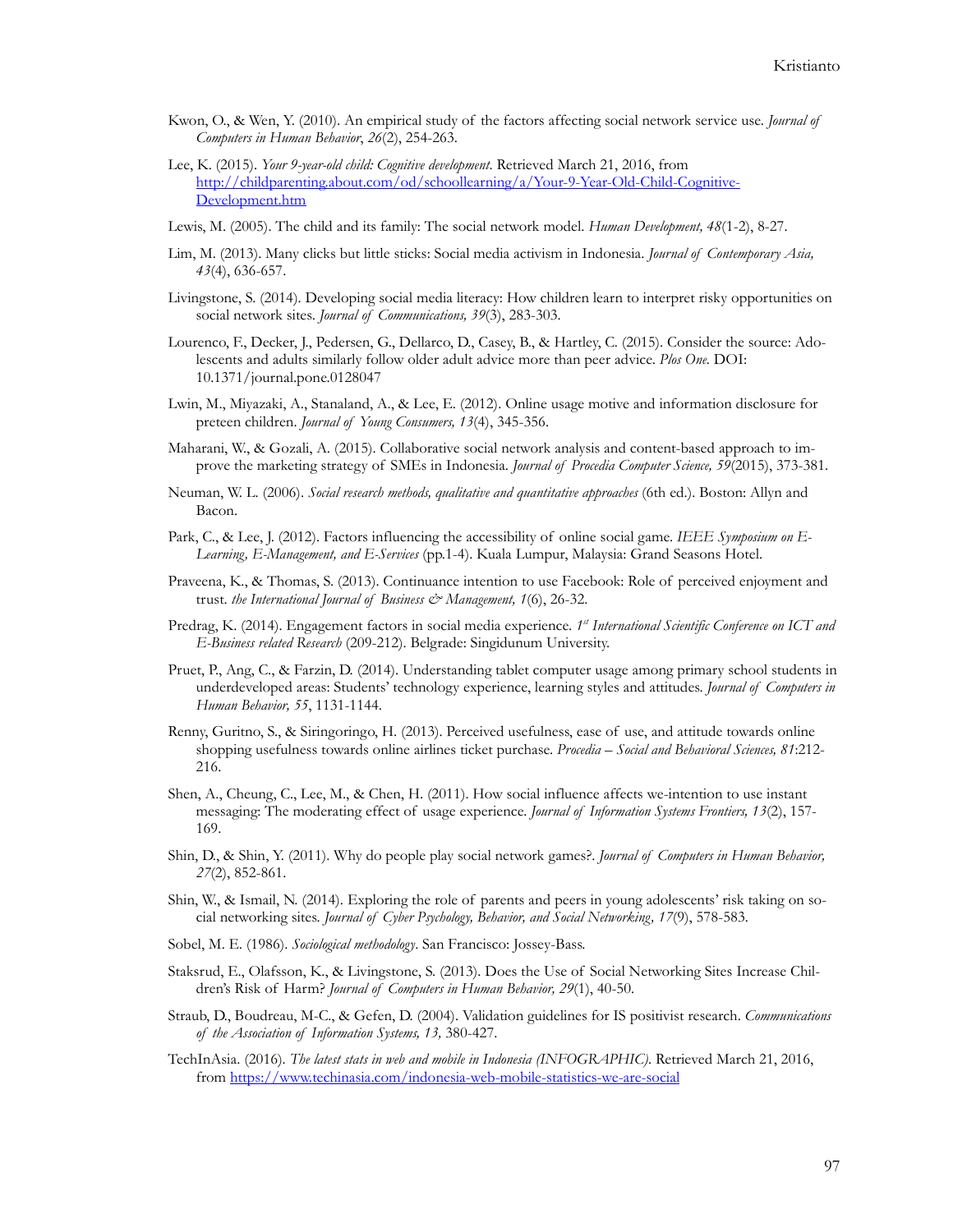- Wang, J., Jackson, L., Gaskin, J., & Wang, H. (2014). The effects of social network site (SNS) use on college students' friendship and well-being. *Journal of Computers in Human Behavior,* 37, 229-236.
- Wang, T., & Tseng, Y. (2011). A study of the effect on trust and attitude with online shopping. *International Journal of Digital Society, 2*(2), 433-440.
- Youn, S. (2008). Parental influence and teens' attitude toward online privacy protection. *Journal of Consumer Affairs, 42*(3), 362-388.

YourDictionary, (2015). *Risk.* Retrieved March 21, 2016, from <http://www.yourdictionary.com/risk>

Zhang, C. (2010). Technology acceptance in learning settings from a student perspective: A theoretical framework. *ACM Conference on Information Technology Education* (37-41). Midland, MI: Central Michigan University.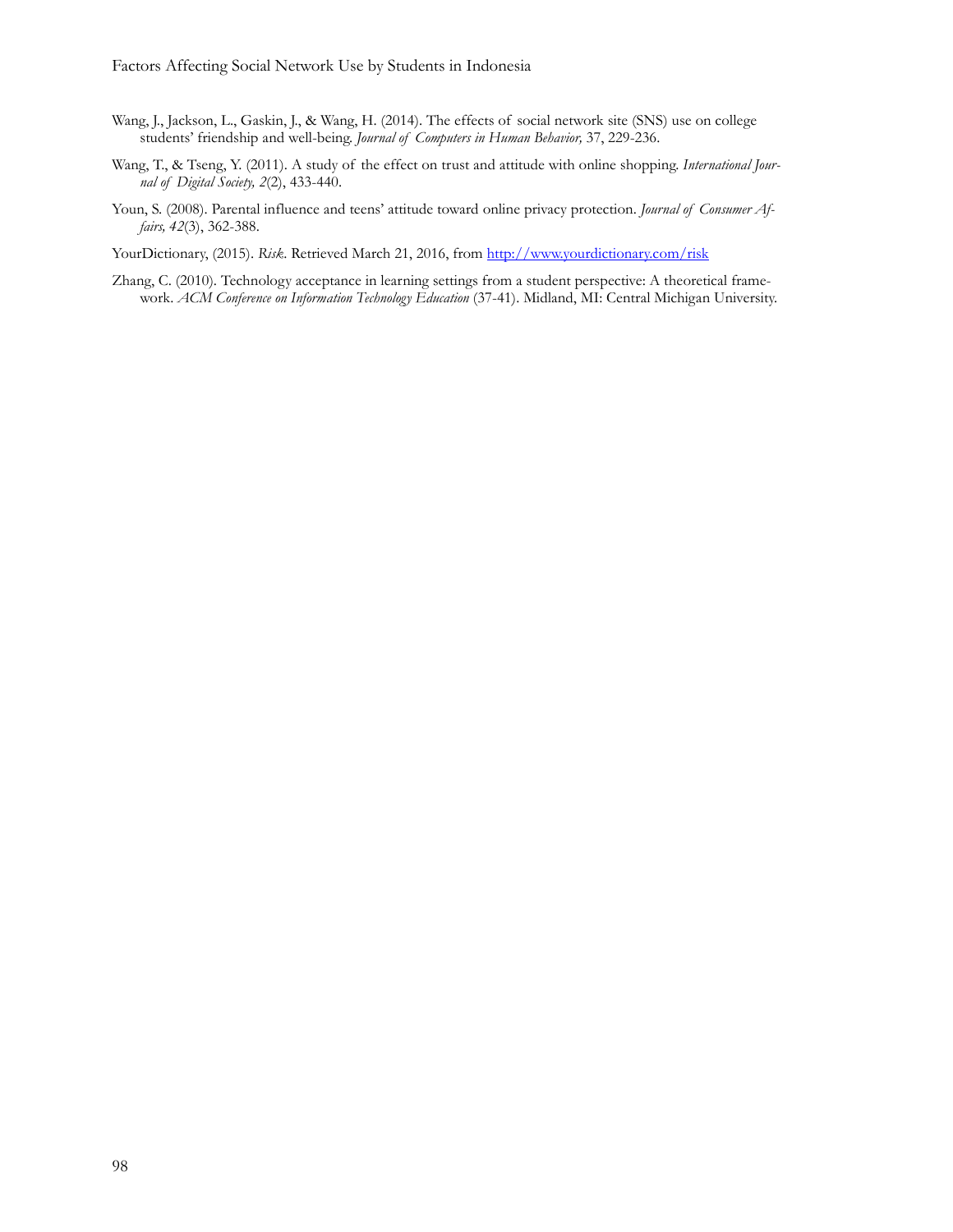## **APPENDIX A. NOTATED QUESTIONNAIRE**

The questionnaire has been abbreviated and shows labels for variables/indicators and their measurement scales.

#### **Section 1**

**1.** Your age (AGE): ... years old **2.** Gender (GENDER):  $\Box$  male (1)  $\Box$  female (2) **3.** Type of SNS that you use regularly **(TYPE)**:  $\Box$  Facebook **(1)**  $\Box$  BBM **(2)**  $\Box$  Line **(3)**  $\Box$ Twitter **(4)**  $\Box$  Youtube **(5)**  $\Box$  Other: **(6) 4.** Number of hours each day you use SNS: **(HOURS)** ……hours **5.** The platform you use to access SNS **(PLAT)**:  $\Box$  Android **(1)**  $\Box$  IOS **(2)**  $\Box$  Blackberry **(3)**  $\Box$ Windows **(4)**  $\Box$  Other: **(AC)** ……

## **Section 2**

Responses to each statement were on 5-point scales: Strongly Disagree (1), Disagree (2), Not Decided (3), Agree (4), Strongly Agree (5).

| Flow Experience (FE1 – FE3)                                                                            | My friends tell me not to do particular acts<br>through SNS.                           |  |  |  |  |
|--------------------------------------------------------------------------------------------------------|----------------------------------------------------------------------------------------|--|--|--|--|
|                                                                                                        |                                                                                        |  |  |  |  |
| I feel time passes quickly while using SNS.                                                            | My friends complain when I do something                                                |  |  |  |  |
|                                                                                                        | through SNS that they don't like.                                                      |  |  |  |  |
| I never think of other things while using SNS.                                                         | Perceived Parent Influence (PPaI1 - PPaI3)                                             |  |  |  |  |
| When using SNS, I found a lot of pleasure.                                                             | My parents want to know what I do with SNS.                                            |  |  |  |  |
| Technology Self-Efficacy (TSE1 - TSE3)                                                                 | My parents tell me not to do particular acts<br>through SNS.                           |  |  |  |  |
| I can use SNS without any difficulty even when no one has                                              | My parents complain when I do something                                                |  |  |  |  |
| taught me how to use it.                                                                               | through SNS that they don't like.                                                      |  |  |  |  |
| I can use SNS without looking at the user manual as a ref-<br>erence.                                  | $Risk (R1 - R3)$                                                                       |  |  |  |  |
| I have the confidence to use SNS if someone demonstrates<br>the operating methods briefly for me once. | I do not believe that SNS is a secure system.                                          |  |  |  |  |
| Perceived Ease of Use (PEU1 - PEU3)                                                                    | I do not believe the SNS provider's promises and<br>commitments.                       |  |  |  |  |
| It is easy for me to become skillful at using SNS.                                                     | I do not believe that chatting, uploading, and<br>downloading images on SNS is secure. |  |  |  |  |
| SNS features are easy to use.                                                                          | Technology Accessibility (TA1 - TA3)                                                   |  |  |  |  |
| I find it is easy to use SNS.                                                                          | I can connect with friends on SNS anytime.                                             |  |  |  |  |
| Perceived Usefulness (PU1-PU3)                                                                         | I can use SNS with various devices.                                                    |  |  |  |  |
| Overall, SNS is useful for me.                                                                         | I can access SNS from any place.                                                       |  |  |  |  |
| SNS benefits me.                                                                                       | Technology Experience (TE1-TE3)                                                        |  |  |  |  |
| SNS is useful for the things that I want to do.                                                        | I have used SNS before.                                                                |  |  |  |  |
| Perceived Enjoyment (PE1 - PE3)                                                                        | I have devices to enable me to use SNS.                                                |  |  |  |  |
| I have fun using SNS.                                                                                  | I have internet connection to be able to access<br>SNS.                                |  |  |  |  |
| Using SNS is pleasant.                                                                                 | Attitude toward Use of Technology (AUT1-<br>AUT3                                       |  |  |  |  |
| I find using SNS to be enjoyable.                                                                      | I have positive feelings towards SNS in general.                                       |  |  |  |  |
| Perceived Peer Influence (PPeI1 - PPeI3)                                                               | Using SNS appeals to me.                                                               |  |  |  |  |
| My friends want to know what I do with SNS.                                                            | I think that it is a good idea for me to use SNS.                                      |  |  |  |  |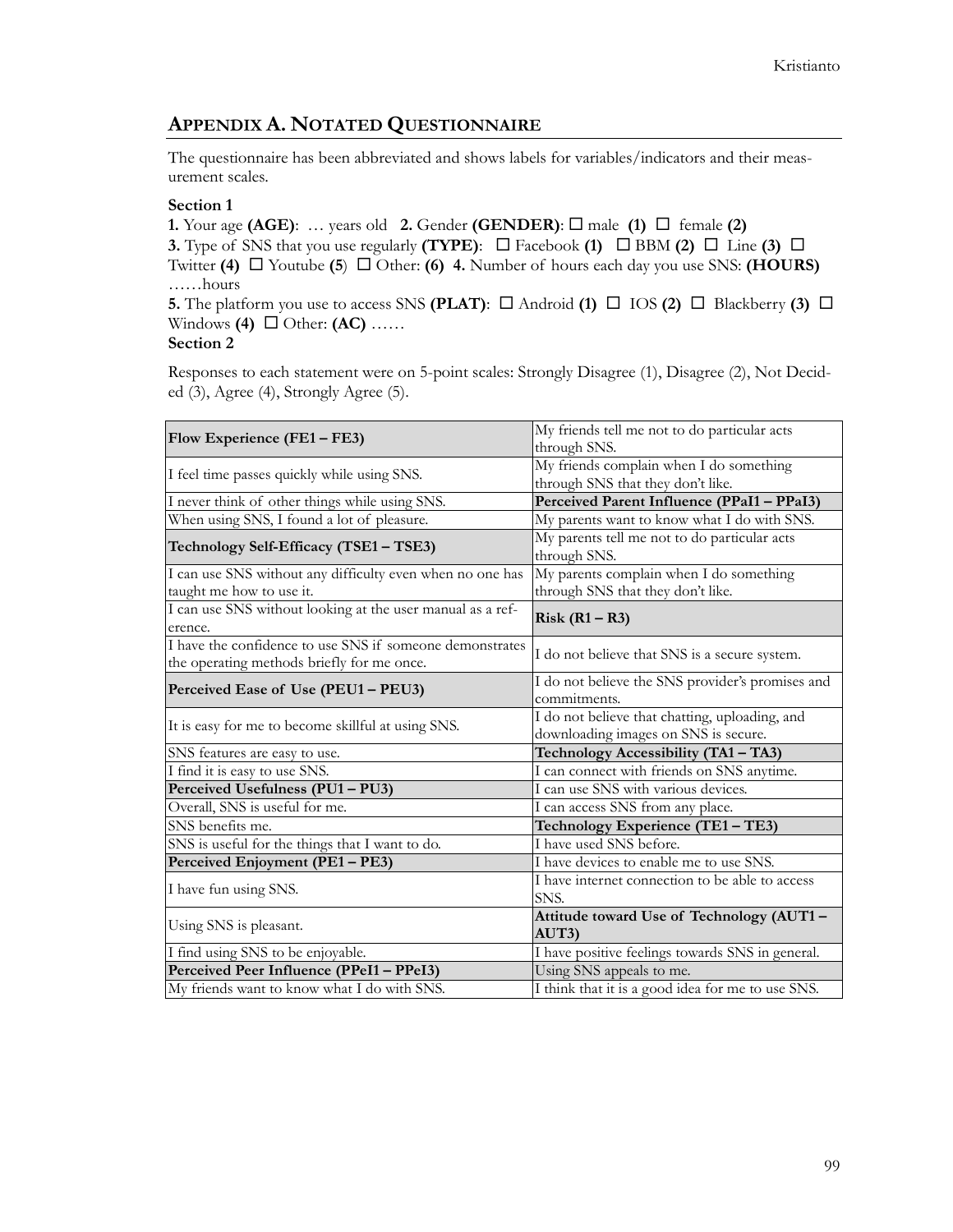|                  | <b>Latent Variable</b> |                                  |                                 |                             |                                           |                           |                             |                      |                          |                          |                                  |
|------------------|------------------------|----------------------------------|---------------------------------|-----------------------------|-------------------------------------------|---------------------------|-----------------------------|----------------------|--------------------------|--------------------------|----------------------------------|
| Indicator        | Risk                   | Perceived Peer<br>Influence      | Perceived Par-<br>ent Influence | Self-Efficacy<br>Technology | ward Use of<br>Technology<br>Attitude to- | Perceived Use-<br>fulness | Accessibility<br>Technology | Flow Experi-<br>ence | Technology<br>Experience | Perceived Ease<br>of Use | Cronbach<br>Alpha<br>Coefficient |
| R <sub>2</sub>   | .912                   | .023                             | $-.076$                         | .039                        | .088                                      | .100                      | .049                        | .051                 | $-.012$                  | .074                     |                                  |
| R1               | .895                   | .024                             | $-.167$                         | .062                        | .130                                      | .134                      | .077                        | .002                 | $-.003$                  | .068                     | .926<br>Excellent                |
| R3               | .891                   | .015                             | $-.119$                         | .060                        | .142                                      | .140                      | .096                        | .025                 | .005                     | .097                     |                                  |
| PPeI3            | .000                   | .934                             | .149                            | $-.036$                     | $-.006$                                   | .037                      | $-.016$                     | .043                 | $.018\,$                 | $-.023$                  |                                  |
| PPeI1            | .049                   | .930                             | .070                            | .002                        | .059                                      | .042                      | $-.007$                     | $-.023$              | .036                     | $-.003$                  | .930                             |
| PPeI2            | $-.037$                | .914                             | .183                            | $-.051$                     | $-.041$                                   | .050                      | .007                        | .029                 | .047                     | $-.047$                  | Excellent                        |
| PPaI1            | $-.043$                | .119                             | .914                            | $-.014$                     | $-.027$                                   | .045                      | .002                        | .042                 | $.018$                   | $-.017$                  |                                  |
| PPaI2            | $-.151$                | .141                             | .914                            | .015                        | $-.069$                                   | $.084$                    | $-.032$                     | $-.011$              | .060                     | $-.014$                  | .927<br>Excellent                |
| PPaI3            | $-.156$                | .150                             | .913                            | .019                        | $-.035$                                   | .011                      | $-.038$                     | .014                 | .038                     | $-.048$                  |                                  |
| TSE2             | .045                   | .031                             | .002                            | .885                        | .087                                      | $.088\,$                  | .153                        | .084                 | .107                     | .174                     |                                  |
| TSE1             | .045                   | .000                             | $-.043$                         | .862                        | .052                                      | .033                      | .134                        | .118                 | .139                     | .245                     | .908                             |
| TSE3             | .075                   |                                  | .057                            | .855                        | .126                                      | .072                      | .089                        | .122                 | .117                     | .159                     | Excellent                        |
|                  |                        | .061                             |                                 |                             |                                           |                           |                             |                      |                          |                          |                                  |
| AUT2             | .147                   | .036                             | $-.042$                         | .094                        | .853                                      | .188                      | .102                        | .125                 | .050                     | .183                     |                                  |
| AUT1             | .172                   | $\frac{1}{2}$<br>.011            | $-.043$                         | .078                        | .838                                      | .146                      | .111                        | .148                 | .151                     | .186                     | .894                             |
| AUT3             | .073                   | .007                             | $-.061$                         | .104                        | .823                                      | .175                      | .183                        | .172                 | .060                     | .053                     | Good                             |
| PU1              | .135                   | .048                             | $-.067$                         | .058                        | .184                                      | .828                      | .152                        | .116                 | .113                     | .069                     |                                  |
| PU <sub>3</sub>  | .111                   | .016                             | $-.015$                         | .064                        | .150                                      | .826                      | .117                        | .082                 | .097                     | .157                     | .863<br>Good                     |
| PU <sub>2</sub>  | .140                   | .005                             | $-.071$                         | .072                        | .155                                      | .819                      | .154                        | .058                 | .116                     | .136                     |                                  |
| TA3              | .069                   | ÷,<br>.034                       | $-.038$                         | .143                        | .106                                      | .196                      | .836                        | .106                 | .168                     | .092                     |                                  |
| TA1              | .045                   | .027                             | $-.025$                         | .099                        | .134                                      | .122                      | .819                        | .122                 | .099                     | .197                     | .857                             |
| TA <sub>2</sub>  | .113                   | ÷,<br>.014                       | $-.008$                         | .131                        | .139                                      | .107                      | .792                        | .078                 | .183                     | .148                     | Good                             |
| FE <sub>2</sub>  | .103                   | .012                             | .047                            | .049                        | .106                                      | .076                      | .073                        | .870                 | .035                     | .110                     |                                  |
| FE1              | $-.078$                | .070                             | .024                            | .143                        | .082                                      | .022                      | .104                        | .862                 | .084                     | .044                     | .843                             |
| FE3              | .051                   | $\overline{\phantom{a}}$<br>.039 | $-.028$                         | .108                        | .225                                      | .152                      | $.108\,$                    | .774                 | .104                     | .166                     | Good                             |
| TE1              | .009                   | .038                             | .014                            | .094                        | .037                                      | .025                      | .144                        | .058                 | .859                     | .076                     |                                  |
| TE <sub>2</sub>  | $-.027$                | .004                             | .081                            | .136                        | .077                                      | .161                      | .105                        | .067                 | .845                     | .116                     | .834                             |
| TE3              | .002                   | .064                             | .025                            | .105                        | .119                                      | .126                      | .162                        | .093                 | .775                     | .127                     | Good                             |
| PEU <sub>2</sub> | .115                   | $\overline{\phantom{a}}$<br>.021 | $-.083$                         | .150                        | .116                                      | .149                      | .169                        | .118                 | .060                     | .822                     |                                  |
| PEU3             | .073                   | $\overline{\phantom{a}}$<br>.057 | $-.038$                         | .207                        | .148                                      | .128                      | .130                        | .116                 | .168                     | .803                     | .840<br>Good                     |
| PEU1             | .062                   | .007                             | .034                            | .237                        | .141                                      | .095                      | .146                        | .106                 | .126                     | .745                     |                                  |

**Table A1: Factor analysis of construct validity and Cronbach alpha coefficients**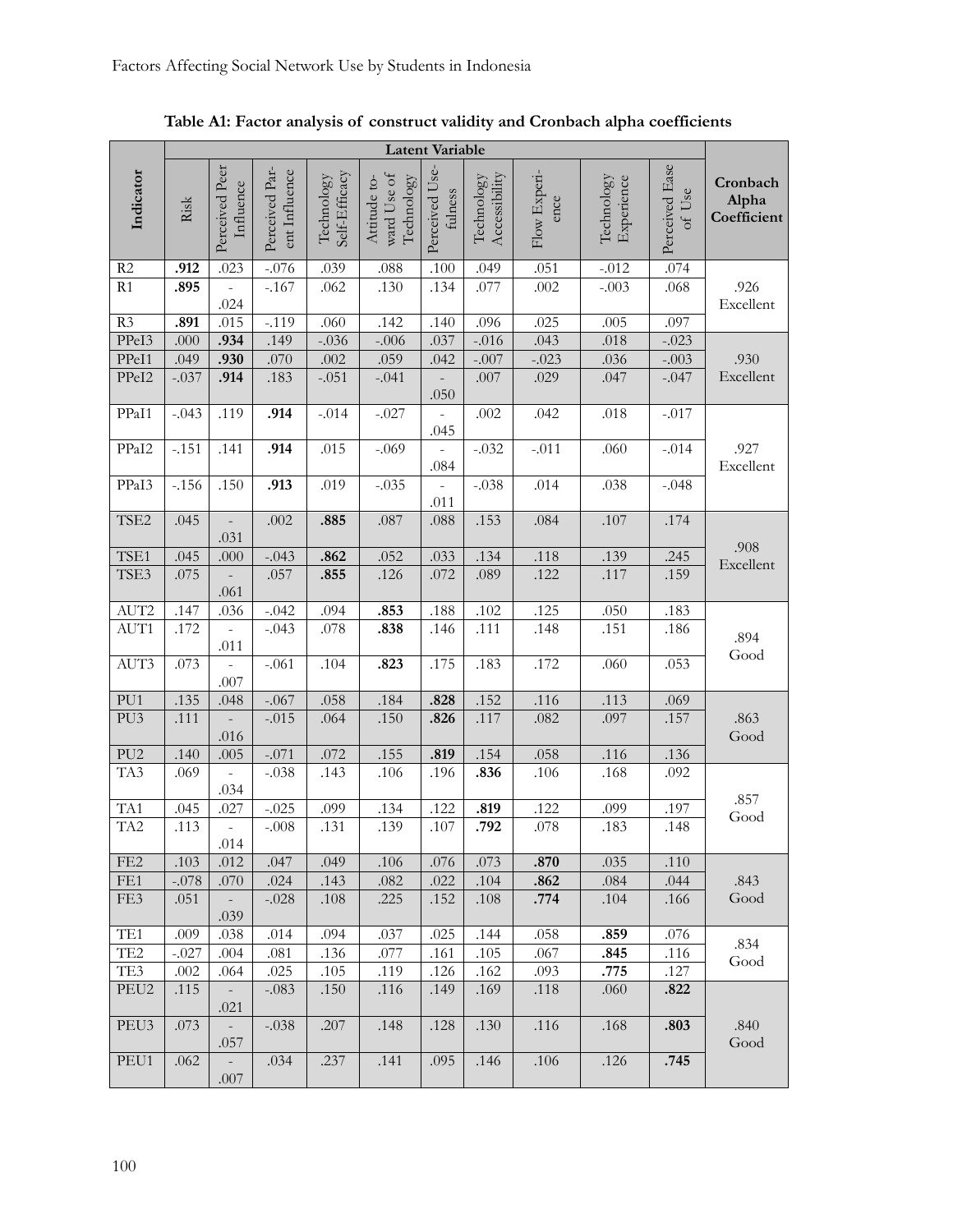| Variance Explained                   |                                      |                            |                       |                                          |                        |                       |  |  |
|--------------------------------------|--------------------------------------|----------------------------|-----------------------|------------------------------------------|------------------------|-----------------------|--|--|
|                                      |                                      | <b>Initial Eigenvalues</b> |                       | <b>Rotation Sums of Squared Loadings</b> |                        |                       |  |  |
| <b>Latent Variable</b>               | Percent<br>Total<br>of Vari-<br>ance |                            | Cumulative<br>Percent | Total                                    | Percent of<br>Variance | Cumulative<br>Percent |  |  |
| Risk                                 | 7.756                                | 25.852                     | 25.852                | 2.658                                    | 8.861                  | 8.861                 |  |  |
| Perceived Peer Influence             | 3.698                                | 12.327                     | 38.179                | 2.657                                    | 8.857                  | 17.718                |  |  |
| Perceived Parent Influ-<br>ence      | 2.678                                | 8.927                      | 47.106                | 2.656                                    | 8.852                  | 26.571                |  |  |
| Technology Self-Efficacy             | 1.885                                | 6.282                      | 53.388                | 2.550                                    | 8.499                  | 35.070                |  |  |
| Attitude toward Use of<br>Technology | 1.855                                | 6.184                      | 59.572                | 2.465                                    | 8.216                  | 43.286                |  |  |
| Perceived Usefulness                 | 1.627                                | 5.422                      | 64.994                | 2.387                                    | 7.956                  | 51.242                |  |  |
| Technology Accessibility             | 1.379                                | 4.598                      | 69.592                | 2.336                                    | 7.786                  | 59.028                |  |  |
| Flow Experience                      | 1.327                                | 4.424                      | 74.016                | 2.321                                    | 7.737                  | 66.765                |  |  |
| Technology Experience                | 1.265                                | 4.215                      | 78.231                | 2.310                                    | 7.700                  | 74.465                |  |  |
| Perceived Ease of Use                | 1.152                                | 3.840                      | 82.071                | 2.282                                    | 7.606                  | 82.071                |  |  |

Extraction Method: Principal Component Analysis. Rotation Method: Equamax with Kaiser Normalization. Rotation converged in 7 iterations. Kaiser-Meyer-Olkin Measure of Sampling Adequacy .850. Bartlett's Test of Sphericity: Approx. Chi-Square 9302.850; Degrees of freedom 435; Significance 0.000. Only eigenvalues of 1 or more are shown.

**Notes: (a)** Satisfactory construct validity requires the magnitude of factor loadings to be at least 0.4 and the associated eigenvalue to be at least 1 (Straub, Boudreau, & Gefen, 2004); **(b)** Cronbach alpha coefficients  $\geq 0.9$  (excellent) and  $0.8 \leq$  Alpha coefficients  $\leq 0.9$  (good) (George & Mallery, 2003).

| Variable/Indicator            | Mean | Deviation<br>Standard | Skewness | Kurtosis | Variable/Indicator                   | Mean | Deviation<br>Standard | Skewness | Kurtosis |
|-------------------------------|------|-----------------------|----------|----------|--------------------------------------|------|-----------------------|----------|----------|
| Flow Experience               | 4.07 | .81                   | $-1.02$  | .62      | Perceived Parent Influence           | 3.90 | 1.01                  | $-1.19$  | .84      |
| FE <sub>1</sub>               | 4.10 | .82                   | $-.89$   | .60      | PPaI1                                | 3.90 | 1.00                  | $-0.92$  | .42      |
| FE <sub>2</sub>               | 3.90 | .83                   | $-.67$   | .12      | PPaI2                                | 3.90 | 1.13                  | $-1.10$  | .63      |
| FE3                           | 4.19 | .82                   | $-.57$   | $-.37$   | PPaI3                                | 3.88 | 1.13                  | $-1.02$  | .40      |
| Technology Self-<br>Efficacy  | 3.79 | 1.03                  | $-.84$   | .00      | Risk                                 | 2.70 | .98                   | .37      | $-.31$   |
| TSE1                          | 3.84 | 1.04                  | $-.70$   | $-.21$   | R <sub>1</sub>                       | 2.30 | .98                   | .31      | $-.31$   |
| TSE <sub>2</sub>              | 3.68 | 1.08                  | $-.62$   | $-.41$   | R <sub>2</sub>                       | 3.36 | .96                   | .24      | $-.37$   |
| TSE3                          | 3.86 | 1.06                  | $-.72$   | .33      | R <sub>3</sub>                       | 3.23 | .97                   | .30      | $-.32$   |
| Perceived Ease of<br>Use      | 4.13 | .76                   | $-.76$   | .37      | Technology Accessibility             | 3.99 | .78                   | $-.64$   | .16      |
| PEU1                          | 4.17 | .77                   | $-.57$   | .04      | TA1                                  | 4.11 | .79                   | $-.73$   | .28      |
| PEU2                          | 4.09 | .78                   | $-.65$   | .15      | TA <sub>2</sub>                      | 3.95 | .79                   | $-.45$   | $-.12$   |
| PEU3                          | 4.14 | .78                   | $-.64$   | $-.04$   | TA3                                  | 3.92 | .78                   | $-.46$   | $-.27$   |
| Perceived Usefulness          | 3.91 | .84                   | $-.51$   | $-26$    | Technology Experience                | 4.17 | .65                   | $-.19$   | $-.48$   |
| PU <sub>1</sub>               | 3.94 | .84                   | $-.46$   | $-.38$   | TE1                                  | 4.16 | .65                   | $-.07$   | $-.33$   |
| PU <sub>2</sub>               | 3.83 | .83                   | $-.36$   | $-.38$   | TE <sub>2</sub>                      | 4.12 | .64                   | $-.11$   | $-.60$   |
| PU <sub>3</sub>               | 3.95 | .83                   | $-.50$   | $-.25$   | TE3                                  | 4.23 | .65                   | $-26$    | $-.71$   |
| Perceived Peer Influ-<br>ence | 3.13 | 1.10                  | $-.28$   | $-.85$   | Attitude toward Use of<br>Technology | 4.00 | .83                   | $-.66$   | .10      |
| PPeI1                         | 3.21 | 1.08                  | $-.20$   | $-.73$   | AUT1                                 | 4.08 | .84                   | $-.53$   | $-.52$   |
| PPeI2                         | 3.07 | 1.07                  | $-.15$   | $-.89$   | AUT2                                 | 4.10 | .82                   | $-.66$   | $-.12$   |
| PPeI3                         | 3.10 | 1.06                  | $-.23$   | $-.87$   | AUT3                                 | 3.82 | .84                   | $-.50$   | .16      |

**Table A2: Descriptive statistics for model variables**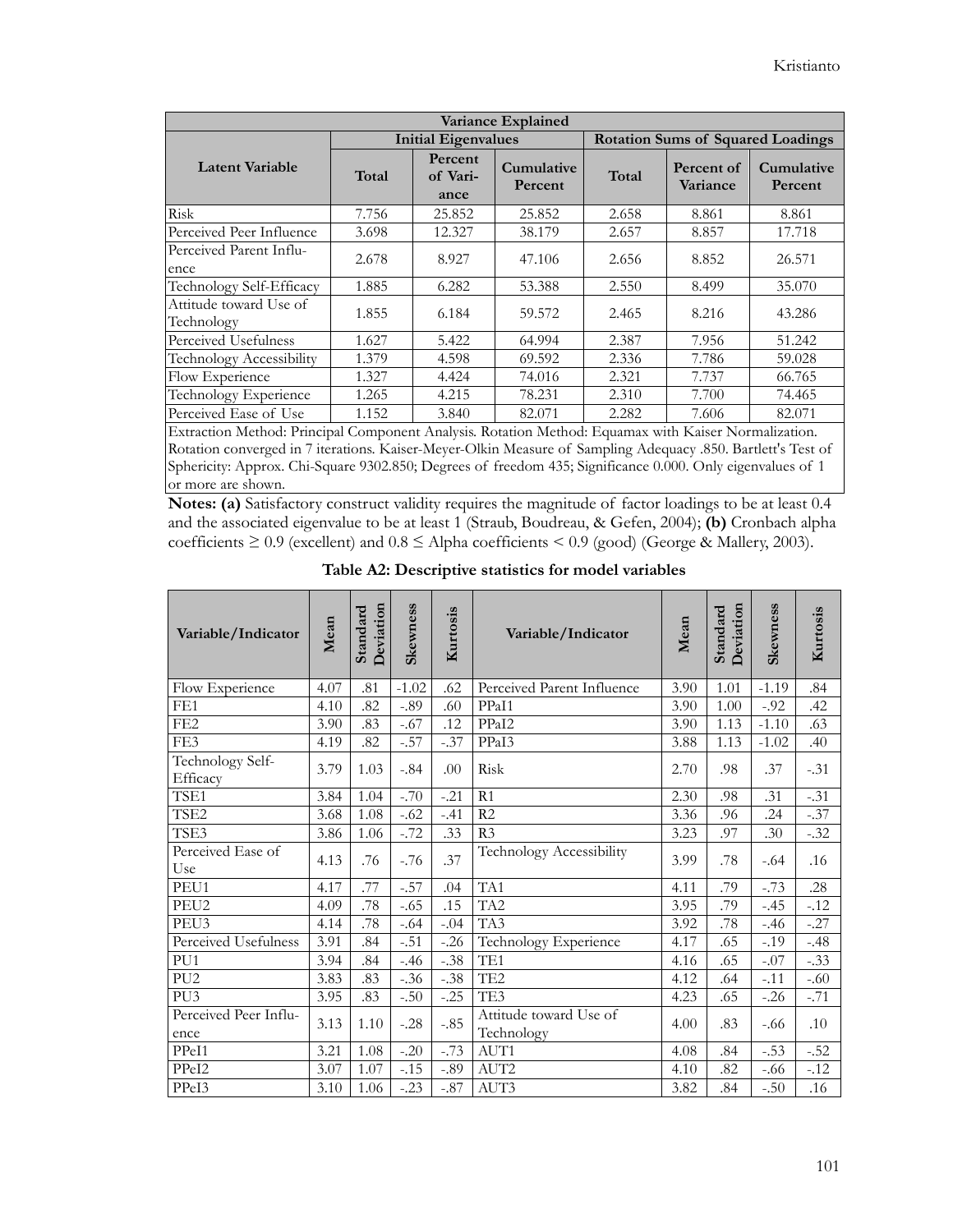Factors Affecting Social Network Use by Students in Indonesia

| <b>Model Variable</b>                   | FE      | <b>TSE</b> | PEU     | PU      | PPeI    | PPaI    | R    | <b>TA</b> | <b>TE</b> |
|-----------------------------------------|---------|------------|---------|---------|---------|---------|------|-----------|-----------|
| Technology Self-Efficacy (TSE)          | .291    | 1          |         |         |         |         |      |           |           |
| Perceived Ease of Use (PEU)             | .328    | .491       |         |         |         |         |      |           |           |
| Perceived Usefulness (PU)               | .263    | .237       | .374    |         |         |         |      |           |           |
| Perceived Peer Influence (PPeI)         | .035    | $-.059$    | $-.061$ | .014    |         |         |      |           |           |
| Perceived Parent Influence (PPaI)       | .017    | $-.011$    | $-.086$ | $-.128$ | .288    |         |      |           |           |
| Risk(R)                                 | $-.111$ | $-.163$    | $-.244$ | $-.326$ | $-.015$ | .265    |      |           |           |
| Technology Accessibility (TA)           | .300    | .361       | .430    | .402    | $-.016$ | $-.072$ |      |           |           |
|                                         |         |            |         |         |         |         | .224 |           |           |
| Technology Experience (TE)              | .233    | .320       | .336    | .303    | .075    | .077    | ۰    | .386      |           |
|                                         |         |            |         |         |         |         | .046 |           |           |
| Attitude toward Use of Technology (AUT) | .373    | .288       | .406    | .447    | .001    | $-.123$ | -    | .385      | .263      |
|                                         |         |            |         |         |         |         | .323 |           |           |

**Table A3: Correlation among model variables**

**Notes: (a)** Coefficients in bold type are statistically significant at a level of 0.05 or less; **(b)** Shaded cells identify correlation coefficients associated with causal effects in the modified theoretical model in Figure 2.

## **APPENDIX B. MODEL FIT STATISTICS**

Table B1 summarizes the interpretation of the range of model fit statistics recommended by Kline (2005) for assessing causal models.

| <b>Model Fit Statistics</b>                                                   | Interpretations                                                                                                                                |
|-------------------------------------------------------------------------------|------------------------------------------------------------------------------------------------------------------------------------------------|
| Model Chi-Square $\gamma^2$                                                   | Small values of $\chi$ 2 with p > 0.05 indicate at least a reasonable fit.                                                                     |
| $\chi^2$ /df (Normed Chi-square,<br>NC) where df is the degrees of<br>freedom | Values of $0 \leq NC \leq 5$ are considered to indicate at least a reasonable model<br>fit.                                                    |
| ual)                                                                          | RMR (Root Mean Square Resid- RMR values close to 0 indicate a good model fit. The fit gets worse as the<br>value of RMR increases.             |
| GFI (Goodness of Fit Index)<br>AGFI (Adjusted GFI)                            | GFI = 1 means a perfect fit, GFI > 0.9 means a good fit, GFI = 0 indicates a<br>poor fit. AGFI corrects GFI downward based on model complexity |
| NFI (Normed Fit Index)                                                        |                                                                                                                                                |
| IFI (Incremental Fit Index)                                                   | NFI, IFI, CFI should have values $> 0.9$ to indicate a good model fit.                                                                         |
| CFI (Comparative Fit Index)                                                   |                                                                                                                                                |
| RMSEA (Root Mean Square<br>Error of Approximation)                            | RMSEA less than or equal to 0.05 means a close fit; between 0.05 and 0.08<br>means a reasonable fit, 0.1 or more indicates a poor fit.         |

**Table B1: Interpretation of model fit statistics**

Following suggestions by Kline (2005) the value of  $\chi^2$ /df (Normed Chi-square, NC) rather than  $\chi^2$  is recommended to select appropriate models because: the hypothesis tested by  $\chi^2$  that a model has a perfect population fit is implausible;  $\chi^2$  is sensitive to the size of correlations and larger correlations generally lead to higher values of  $\chi^2$ ; and  $\chi^2$  is affected by sample size (N) so that if the sample size is large, which is required in order to interpret the index as a test statistic, the value of  $\chi^2$  may lead to the rejection of the model even though differences between observed and predicted covariances are slight. To reduce the sensitivity of  $\chi^2$  to sample size NC is used commonly and despite no clear cut guideline about what value of NC is minimally acceptable Bollen (1989) notes that values of NC of 2, 3, or even as high as 5 have been recommended as indicating reasonable fit.